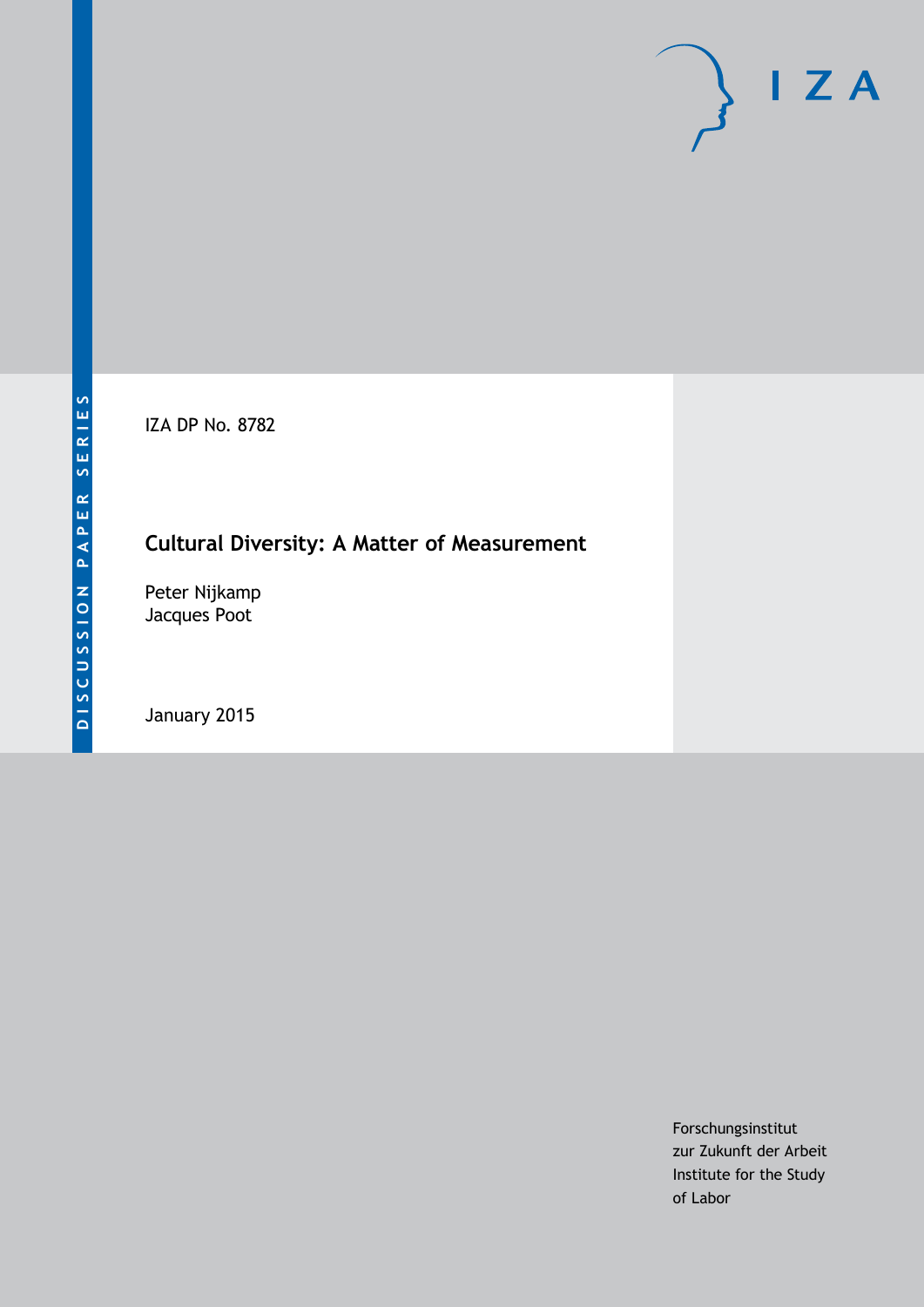# **Cultural Diversity: A Matter of Measurement**

# **Peter Nijkamp**

*VU University Amsterdam and IZA*

## **Jacques Poot**

*NIDEA, University of Waikato and IZA*

Discussion Paper No. 8782 January 2015

IZA

P.O. Box 7240 53072 Bonn **Germany** 

Phone: +49-228-3894-0 Fax: +49-228-3894-180 E-mail: [iza@iza.org](mailto:iza@iza.org)

Any opinions expressed here are those of the author(s) and not those of IZA. Research published in this series may include views on policy, but the institute itself takes no institutional policy positions. The IZA research network is committed to the IZA Guiding Principles of Research Integrity.

<span id="page-1-0"></span>The Institute for the Study of Labor (IZA) in Bonn is a local and virtual international research center and a place of communication between science, politics and business. IZA is an independent nonprofit organization supported by Deutsche Post Foundation. The center is associated with the University of Bonn and offers a stimulating research environment through its international network, workshops and conferences, data service, project support, research visits and doctoral program. IZA engages in (i) original and internationally competitive research in all fields of labor economics, (ii) development of policy concepts, and (iii) dissemination of research results and concepts to the interested public.

IZA Discussion Papers often represent preliminary work and are circulated to encourage discussion. Citation of such a paper should account for its provisional character. A revised version may be available directly from the author.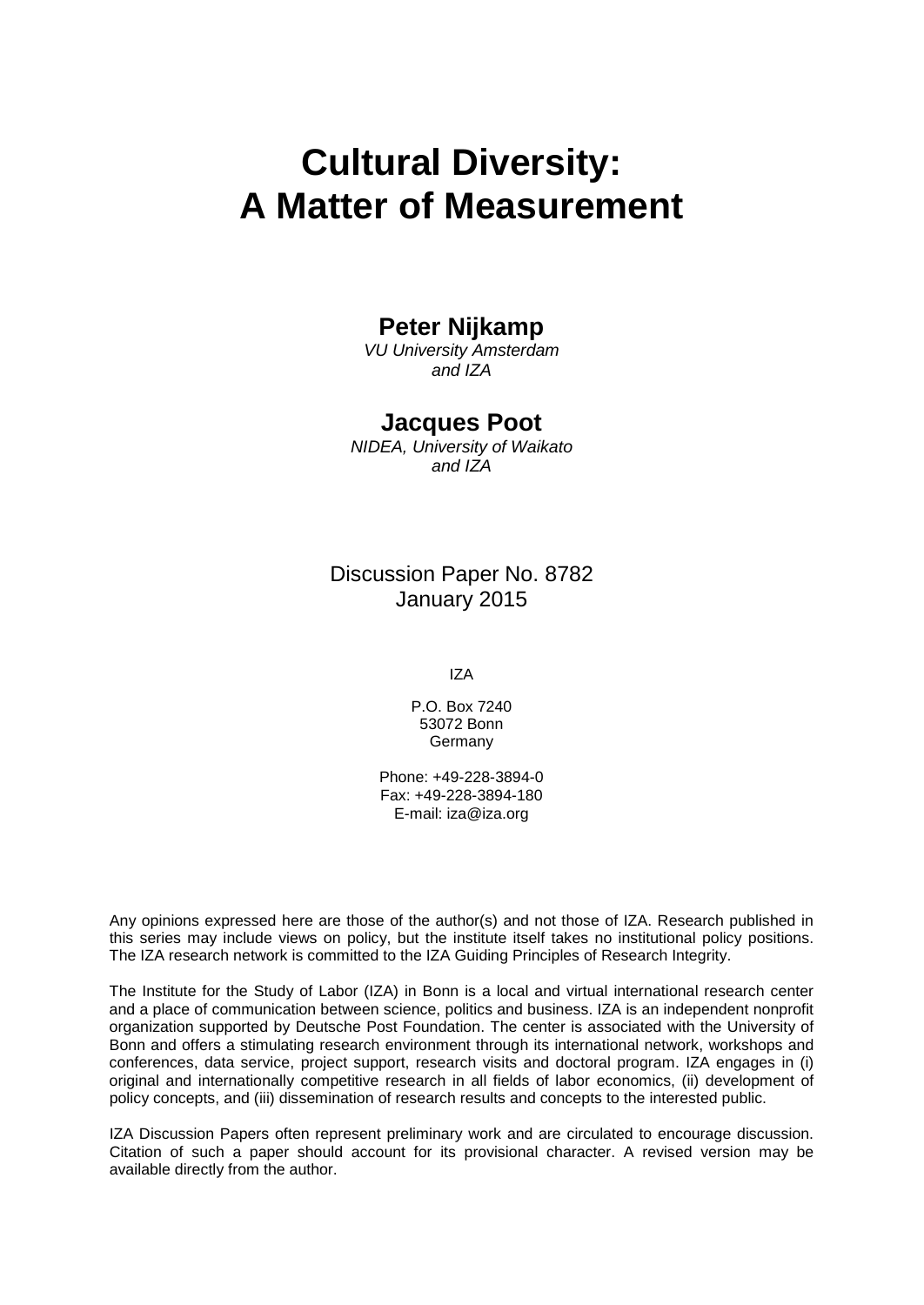IZA Discussion Paper No. 8782 January 2015

# **ABSTRACT**

# **Cultural Diversity: A Matter of Measurement[\\*](#page-1-0)**

Cultural diversity – in various forms – has in recent years turned into a prominent and relevant research and policy issue. There is an avalanche of studies across many disciplines that measure and analyse cultural diversity and its impacts. Based on different perspectives and features of the available data, a great variety of diversity indicators have emerged. The present paper aims to highlight some critical issues involved in applying such measures of cultural diversity. A selection of commonly used or recently advocated measures are reviewed. Measures of population diversity can be calculated at different spatial scales and used to analyse spatio-temporal heterogeneity. Additionally, there is a growing interest in measuring spatial dependence, particularly in the form of segregation or clusters. We conclude that there will be in the future considerable scope for adopting multidimensional and cultural distance-weighted measures of diversity. Such measures will be increasingly calculated by means of rich geo-referenced longitudinal micro data. However, adopted measures must be better motivated by behavioural theories. Further research on the determinants and impacts of observed measures of diversity is also likely to be fruitful, particularly in a dynamical setting.

JEL Classification: C00, D63, J15, R23, Z13

Keywords: diversity, dissimilarity measurement, ethnicity, culture, segregation, polarization, fractionalization

Corresponding author:

Jacques Poot National Institute of Demographic and Economic Analysis University of Waikato Private Bag 3105 **Hamilton** New Zealand E-mail: [jpoot@waikato.ac.nz](mailto:jpoot@waikato.ac.nz)

\* This is a draft of Chapter 2 forthcoming in J. Bakens, P. Nijkamp and J. Poot (eds) *The Economics of Cultural Diversity*. (Cheltenham UK: Edward Elgar, 2015). An earlier version of this paper was presented at the Workshop *E Pluribus Prosperitas: The Economics of Cultural Diversity*, Tinbergen Institute, Amsterdam, April 15-17, 2013 and at a seminar at the Netherlands Interdisciplinary Demographic Institute (NIDI) in The Hague on October 29, 2014. We would like to thank Annekatrin Niebuhr, Daniel Arribas-Bel and workshop/seminar participants for comments. Ceren Ozgen, Alina Todiras and Emma van Eijndhoven provided helpful input in developing this paper. The research reported in the paper was initially conducted as part of the 2009-2013 Migrant Diversity and Regional Disparity in Europe (MIDI-REDIE) project, funded by the NORFACE–Migration research programme, [www.norface-migration.org.](http://www.norface-migration.org/) Jacques Poot also acknowledges a grant from the Netherlands Institute for Advanced Study in the Humanities and Social Sciences (NIAS) and grant UOWX1404 provided by the New Zealand Ministry of Business, Innovation & Employment (MBIE) for the research programme Capturing the Diversity Dividend of Aotearoa New Zealand (CaDDANZ).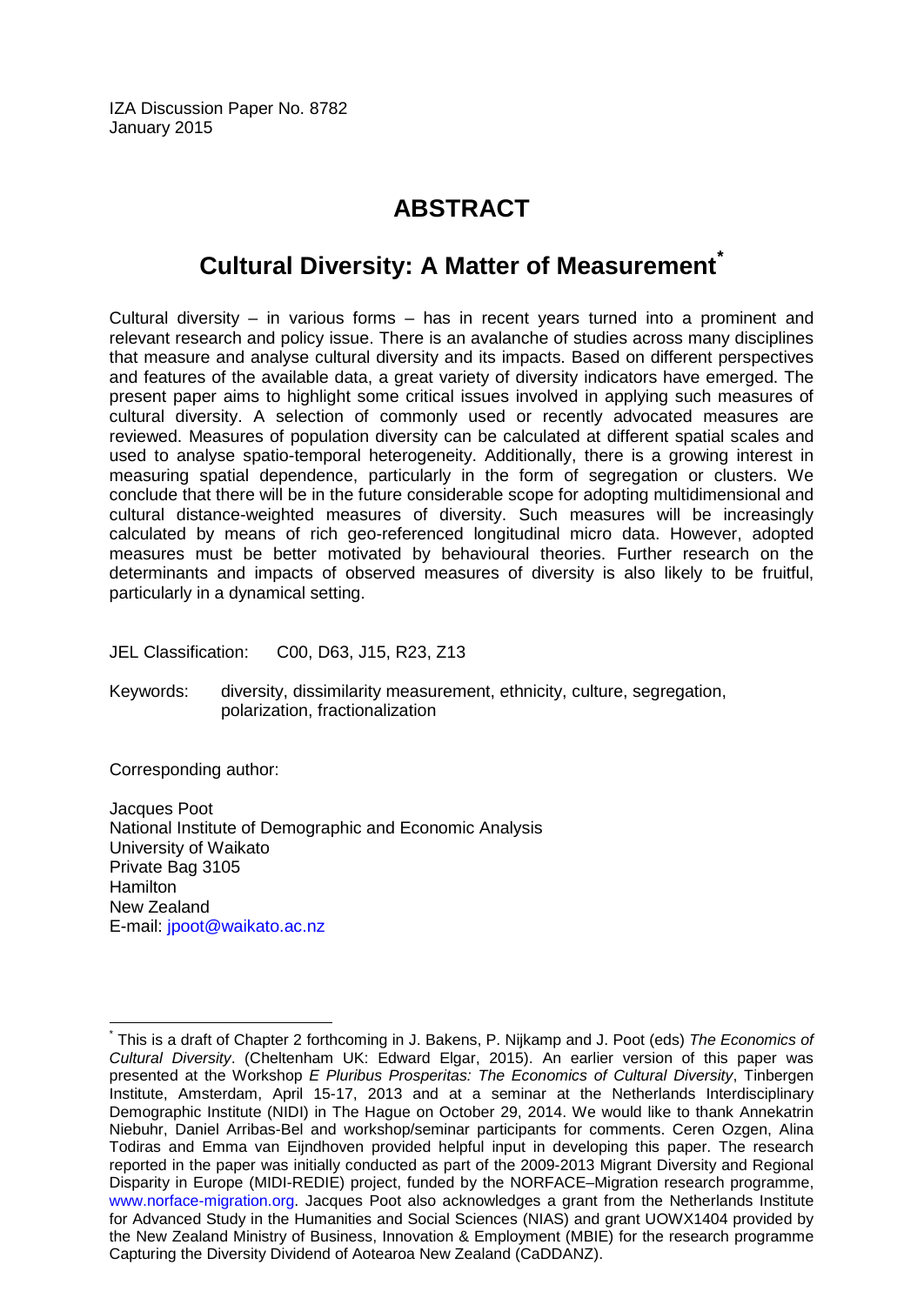#### 1 INTRODUCTION

Migration and cultural diversity are intertwined phenomena. Following several decades of growing numbers of immigrants in the developed world, the populations of host countries have become more diverse: culturally, socio-economically, but also spatially. This transformation has been particularly prominent in Europe. During the last three decades, the foreign-born population in Europe has increased more than in any other part of the world.

While migrants from some backgrounds adopt the dominant culture of the host society quickly, others maintain the culture of their home country and pass this on to their children and subsequent generations. Aspects of foreign cultures are also adopted by the host population and people may feel individually attached to several cultures. Moreover, cultures are never static but evolve and adjust in migrants' countries of origin and countries of destination.

The issue of cultural diversity has in recent years prompted a wealth of scientific research, both conceptually and empirically. In our 'age of migration' we observe interesting distinct patterns of living, working, communicating, bonding and other behavior among and between different cultural groups. The question whether the socio-economic and spatial outcomes of cultural diversity are positive or negative has led to a rapidly growing literature. This literature is reviewed briefly in the next section. To date, there have been many contrasting findings. These depend *inter alia* on: the geography and spatial scale of analysis in the countries concerned; time scale; classification of the groups considered; socio-economic conditions; institutions; and the selected definition of diversity. This prompts the questions whether, firstly, there is a best way to measure cultural diversity – non-spatially or spatially – and, secondly, whether measurement of the impacts of diversity is sensitive to the choice of a diversity indicator. These questions are the focus of the present chapter.

A vast collection of measures/indicators of diversity of populations has been proposed in the literature. While such measures can all be applied in principle to cultural diversity, many have their origin in other areas of socio-economic research or even in other disciplines. To introduce the need for a systemic perspective on measuring cultural diversity, we just mention here six – rather randomly selected – studies on diversity, which use different measures of diversity among population groups. Firstly, Åslund and Skans (2009) develop an index of systematic segregation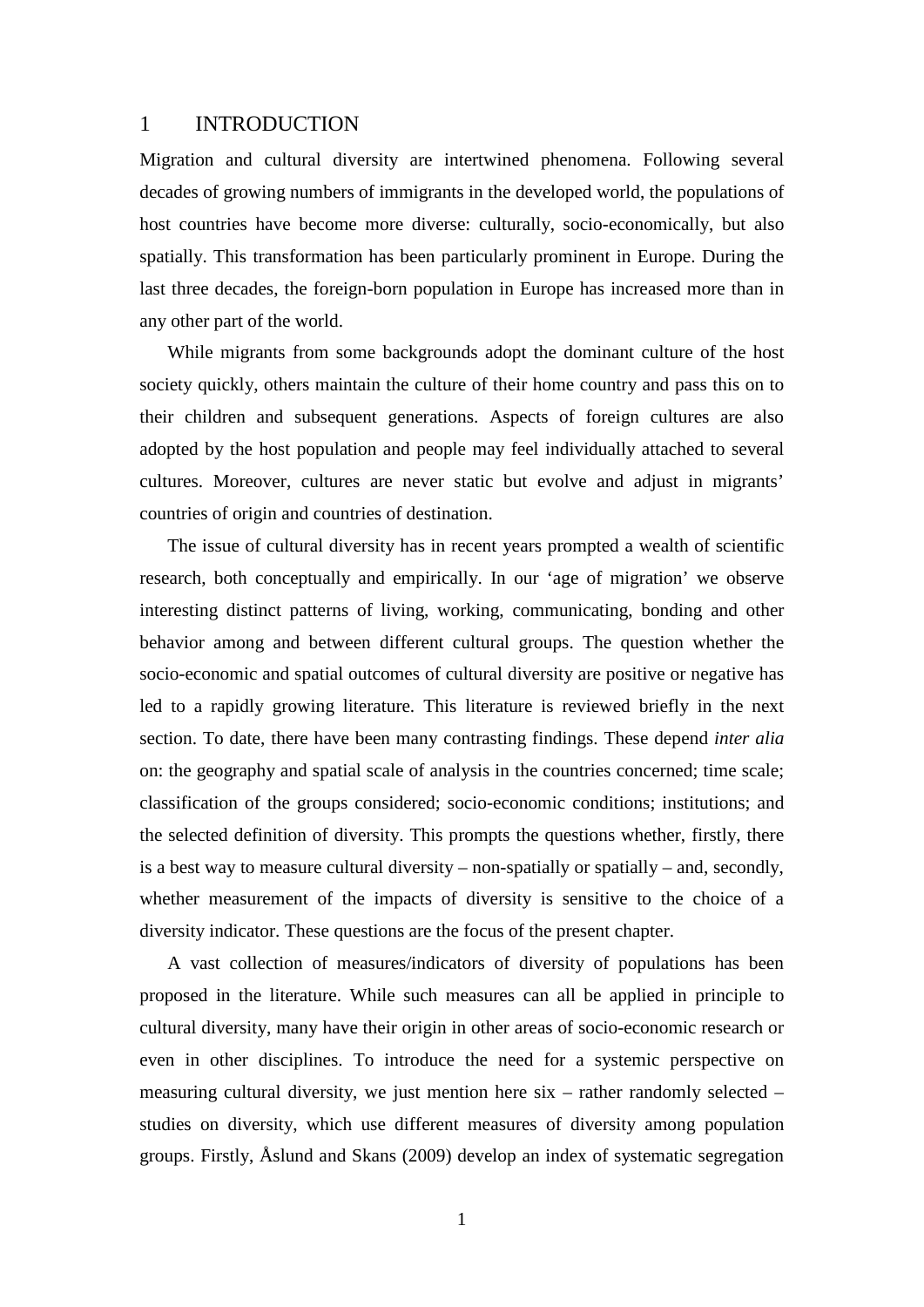in which they account for covariates in a nonparametric way. Secondly, Constant and Zimmermann (2008) define an ethnosizer index which aims to measure the intensity of a person's ethnic identity. Thirdly, Fearon (2003) uses an index of ethnic fractionalization and an index of cultural fractionalization (with structural distances between languages being a proxy for cultural distance in the latter measure). Fourthly, Olfert and Partridge (2011) investigate the creative classes in cultural communities and employ a modified global-region-of-birth fractionalization index. Fifthly, Ottaviano and Peri (2006) measure the effect on wages and rents in US cities by means of the standard fractionalization index. Finally, Wong and Shaw (2011) use an exposure measure of ethnic segregation but take an activity space approach rather than the conventional residential perspective.

It is evident from the above examples that there is a wealth of indicators for measuring non-spatial and spatial diversity or heterogeneity (we will use the terms interchangeably) of populations. Following a short review of the literature on cultural diversity and its socio-economic impacts in the next section, we outline some general principles regarding measurement of diversity in Section 3. This is followed by a discussion of common measures of population heterogeneity in Section 4. The penultimate section is concerned with the combination of spatial and population heterogeneity. We conclude with some retrospective and prospective remarks in Section 6.

### 2 THE SIGNIFICANCE OF CULTURAL DIVERSITY

Socio-cultural diversity embodies a host of cultural, ethnic, religious, political and demographic factors. These are to be distinguished from economic characteristics (wealth, ability, education, occupation, etc.). Even without socio-cultural diversity, the presence of people with different socio-economic attributes and heterogeneous preferences will lead through competitive market forces and through societal institutions to a non-random 'sorting' of people. This sorting can take place spatially within cities (as already explained by urban land rent theories of Alonso, 1964, and Muth, 1971; but see also: Borjas, 1998; Ihlanfelt and Scafidi, 2002; Johnston et al., 2007), but also more broadly geographically across regions (e.g., Roback, 1982; Moretti, 2011). Finally, sorting can be by skills and occupations across and within firms (e.g., Heckman et al., 1998).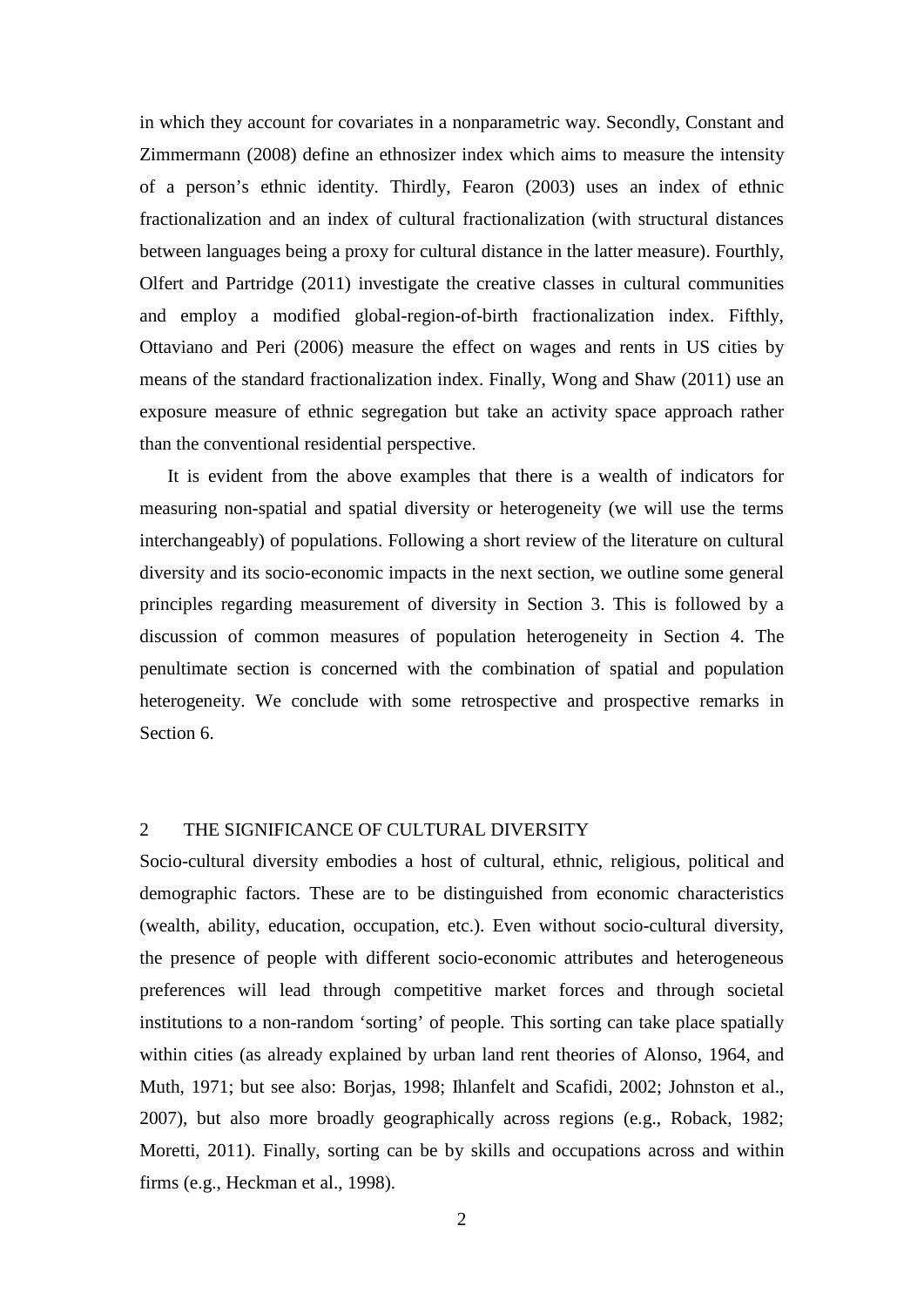In the economist's classic view of the world, the influence of intra- and intergroup relationships on economic processes has been largely assumed away. However, in recent years economists have started to pay increasingly attention to phenomena such as social capital (Putnam, 2000) and interdependence of preferences (Brock and Durlauf, 2001). In the broader social science literature, attention has already been paid much longer to the question whether and how interactions between distinct population groups have an influence on their behavior. Distinct population groups may be the result of specific social values, religious convictions, cultural attitudes, lifestyles, languages or traditions. Residential sorting – and in a stricter sense, residential segregation – reflects the economic and socio-cultural diversity among subgroups of the population. This observation is well articulated in the seminal studies of Sakoda (1971) and Schelling (1971) that focused the attention on the intensity of social bonds or linkages within a given household's neighborhood in a city. Households will then try to move to an urban district where the share of their friends and relatives is above a certain threshold. These studies have prompted an avalanche of spatial segregation research in cities (Bruch and Mare, 2006; Fossett, 2006a, 2006b; Benenson, 1998; Boal, 1978; Speare, 1974). Unfortunately, a solid quantitative test of these ideas that lends itself to generalization and comparative study is still missing. As a consequence, there is much speculation about the assumed drivers and effects of socio-cultural diversity in urban neighborhoods. Especially the definition of a clearly and unambiguously demarcated urban space that forms a justified unit of analysis for comparative study is lacking.

It is noteworthy that even leading researchers in the field have come up with rather contrasting conclusions on the impacts of diversity. We will illustrate this by briefly summarizing two important studies. First, Page (2007) highlights in his book *The Difference* the beneficial effects of diversity in a social environment, such as schools, firms and organizations. Diversity of membership of such social constellations appears to improve their functioning. Page seeks to explain the emergence of diversity benefits mainly in terms of the ability of organized social structures to employ a variety of cognitive tools based on training, experience and genes. His work and his positive conclusions on diversity are supported by a wealth of empirical material, pertaining to different countries and different social groupings. A thorough review of his study can be found in Ioannides (2010).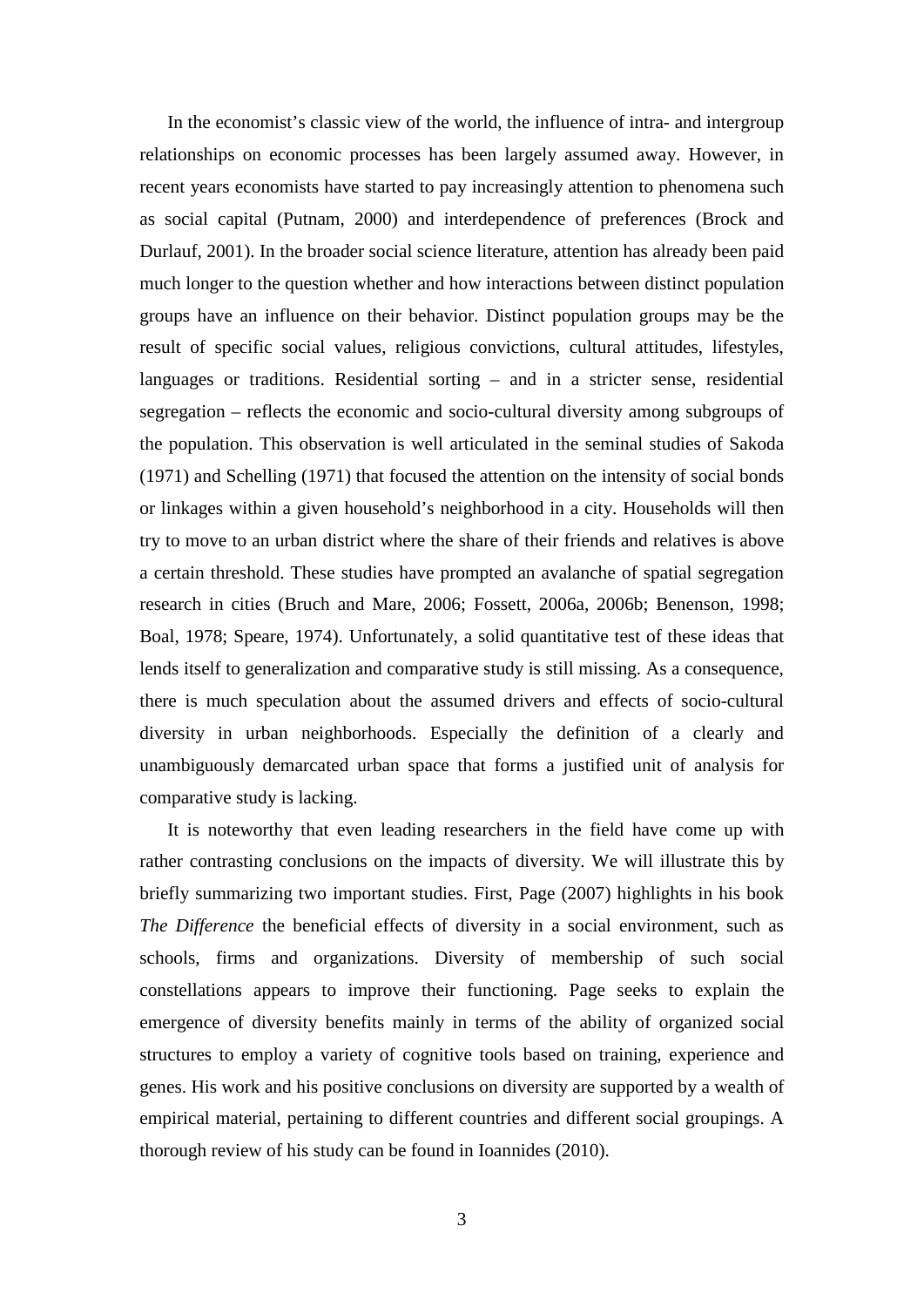An opposite conclusion can be found in a 2006 article entitled *E Pluribus Unum* by Putnam, in which he argues that (ethnic) diversity leads to an erosion of social capital. Diversity undermines communication between people and hence affects social solidarity, not only between distinct groups but also among group members. Consequently, diversity will negatively impact on social norms (like reciprocity, trust, worthiness, etc.). Based on a series of empirical studies he arrives at the conclusion that diversity has always a negative effect and undermines stable social networks, leading in the end to increased social isolation (the 'hunkering down' hypothesis).

Putnam (2000) highlighted the distinction between bonding and bridging in the development of social capital in migrant communities. The interaction of workers of different cultural backgrounds with the host population can increase productivity due to knowledge spillovers or other forms of positive externalities (see e.g. the sociocultural mixed embeddedness hypothesis by Kloosterman and Rath, 2001). This result is only an advantage up to a certain degree. When the variety of ethnic or cultural backgrounds is too diverse, fractionalization may imply excessive transaction costs for communication (the 'Babylon effect'; see Florax et al., 2005) and may therefore lower productivity.

On the other hand, cultural diversity among migrants may impact positively on host societies by enhancing the quality of life in cities and consumer choice options. A tolerant native population may value a multicultural society because it increases the range of available goods and services. Although cultural economics is a growing field (Blaug, 2001), the potential benefits of migration-induced cultural diversity on the arts – and culture in general – has hardly been investigated from an economic perspective.

Admittedly, diversity may be perceived as an unattractive feature if, e.g., natives recognize it as a distortion of national or local identity. They may discriminate against other ethnic groups and fear that social conflicts between different foreign nationalities may be imported into their own neighborhoods. Because of the spatial selectivity of migration, the impacts of the aforementioned mechanisms are likely to be amplified at the regional and urban level. Diversity may also influence subjective wellbeing of individuals in positive or negative ways (e.g., in terms of perceptions of neighborhood safety).

Given the growing importance of linkages between migrant source and destination countries through global diaspora, the perspectives of migrant source countries are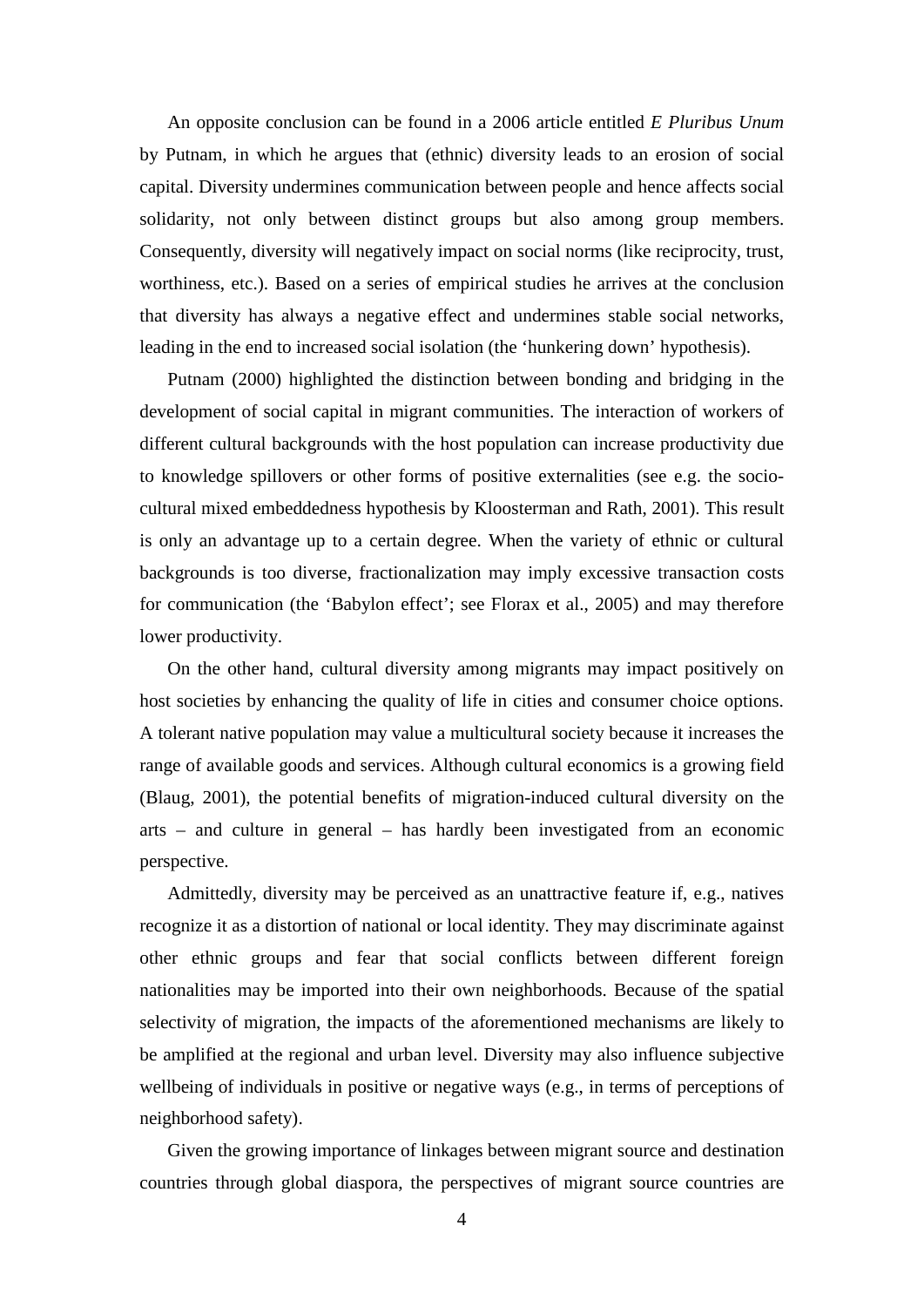also of great relevance. Migrants and culturally defined communities form various networks that have a range of impacts, such as on international trade and on the spatial clustering of migrant groups. In the presence of growing benefits of urban agglomeration, which the world is witnessing at present, the fact that migrants are often drawn from peripheral areas and drawn to large agglomerations may reinforce differences in socio-economic development between these areas (see Ozgen et al. 2010 for meta-analytic evidence).

Research on the socio-economic and spatial impact of cultural diversity is nowadays intensifying (see for overviews: Alesina and La Ferrara, 2005; Olfert and Partridge, 2011; Ratna et al., 2009). Economic studies of socio-cultural diversity tend to emphasize the positive externalities emerging from the presence and interaction of diverse population groups. However, growing socio-cultural diversity of the population may affect the host economy through many different channels. The net impact depends on the relative strength of these effects. A seminal study by Ottaviano and Peri (2006) demonstrated that US-born citizens experienced both a wage increase and a rising rental price of their house in metropolitan areas in which the share of foreign-born people increased. They conclude that there is a significant positive effect of cultural diversity on the productivity of the native born.

A promising start has also been made with the analysis of the interrelationships between cultural diversity and economic performance in Europe (Bellini et al., 2008; Suedekum et al., 2014; Ozgen et al., 2012). While most research finds that there is a positive causal link from migrant diversity to regional productivity and innovation, the relationship is complex and may be specific to certain industries, types of firm, or types of workers (for a review, see Ozgen et al., 2014). In addition, there has been a series of new studies – largely on the basis of micro data – that have aimed to assess the disaggregate benefits of cultural diversity, for instance, on the degree of firm's innovativeness (e.g., Ozgen et al., 2013), on entrepreneurship (e.g., Audretsch et al., 2010; Sahin et al., 2010), on plant productivity (e.g., Haas and Lucht, 2013; Trax et al., 2012), on labor demand (e.g., Brunow and Blien, 2014), on income (e.g., Brunow and Brenzel, 2012) but also on social issues such as trust (e.g., Gundelach and Freitag, 2014), social cohesion (e.g., Sturgis et al., 2014) and subjective wellbeing (e.g., Longhi, 2014).

The above sketched contrasting viewpoints and findings suggest that, on one hand, diversity increases contacts between diverse people and thereby improves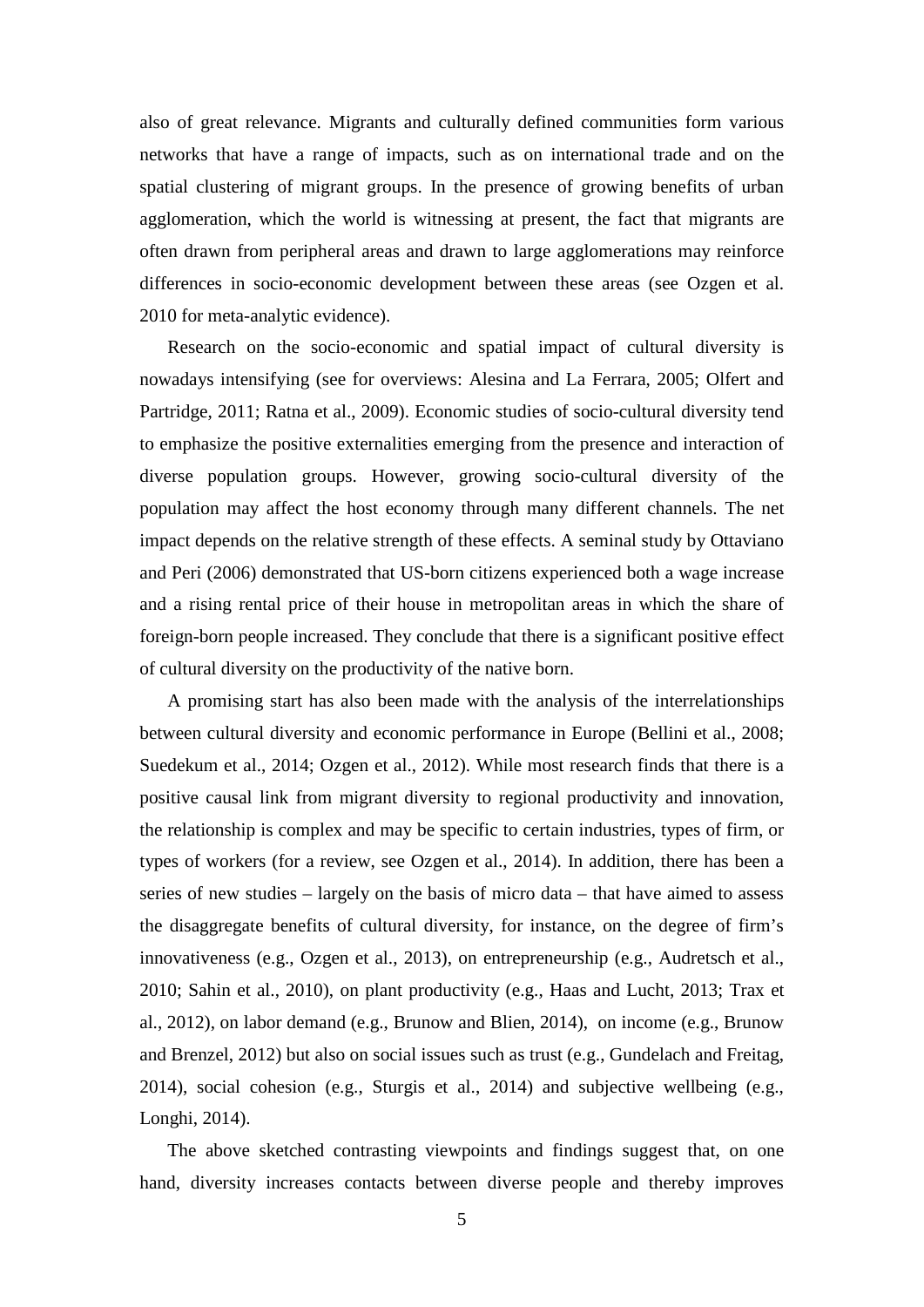mutual understanding and trust and, on the other hand, diversity will magnify conflicting interests between groups and thereby create the basis for a disintegration of society. It is clear that both sets of phenomena are potentially concurrent manifestations of reality with the relative strengths of each being context specific and probably also dependent on the operationalization of the concept of diversity.

The literature on diversity has an abundance of related concepts. Some of these are non-spatial and refer to the (multi-dimensional) composition of a given population. Others are concerned with the varying presence of population sub-groups across space. Two common concepts of the latter are segregation and (spatial) concentration. Concentration is usually interpreted as referring specifically to geography or space, i.e. the extent to which a population defined by a certain attribute is unevenly dispersed across spatial units. Segregation refers to the degree to which two or more groups defined by one attribute (age, sex, ethnicity) are distributed unequally across another attribute (location, occupation, wealth, etc.). Clearly, a relatively low segregation implies that a difference between the groups is not discernible for the given classification. For example, if there was no gender segregation across occupations, knowing a person's occupation would not be informative of the person's gender (this idea of reducing attributes to those that have predictive power in comparing individuals is the foundation of rough set theory, see Pawlak, 1997).

A wealth of conceptual and empirical studies has been undertaken to understand and map out segregation and concentration (see, e.g., Friedrichs, 1998; van Kempen, 2005; Musterd and van Kempen, 2009; Phillips, 1998). In many cases, a high level of segregation and a high spatial concentration of certain socio-cultural or ethnic groups are regarded as undesirable situations that may reinforce a disadvantaged socioeconomic position of certain population groups. This has prompted a debate on policies to reduce segregation in cities, for instance, by introducing a residential quota system, by fostering urban economic policies that would benefit less privileged people, or by implementing a system of affirmative action which would give priority to disadvantaged ethnic or socio-cultural groups in the local labor or housing market (see e.g., Feinberg, 1985; Moro and Norman, 2003).

Additionally, the policy debate in many European countries has focused on improving the skill composition of the immigrant flow. In some countries attempts are made to attract high-skilled temporary and permanent immigrants to specific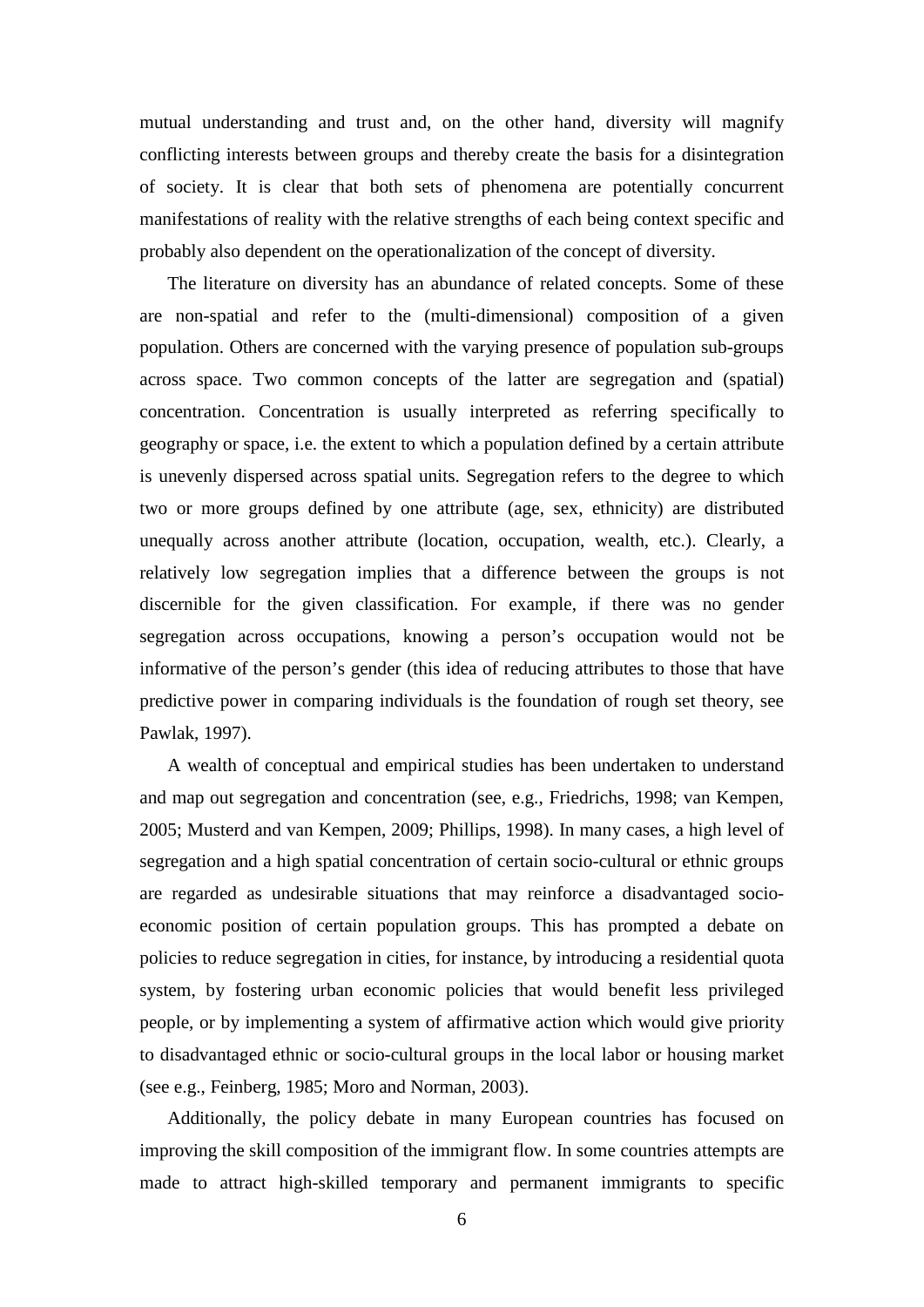industries suffering from labor shortages (e.g., in the IT industry). Cultural diversity of migrants has to date played only a minor role in this policy debate.

Hence, a fundamental question is whether, and to what extent, migrant diversity – based on different origins and socio-economic capabilities – may be seen as a potentially positive contributor to economic welfare, and to what extent it influences socio-economic disparity. Additionally, the way in which residential choice and mobility of migrants impacts on socio-economic outcomes at specific locations is also of great interest.

All empirical studies must operationalize concepts of cultural diversity and spatial segregation of population sub-groups. Many use the same measures but rarely assess the properties and suitability of such measures in the specific context. Following a brief discussion in Section 3 of concepts, terminology and notation that can be applied to all measures of cultural diversity and segregation discussed in this chapter, we first review measures of heterogeneity of (sub) populations in Section 4 and then diversity of places in Section 5.

#### 3 GENERAL PRINCIPLES

Diversity is a concept that is nowadays used in a broad array of social science research. In an edited volume by Knotter et al. (2011), the following application fields are mentioned and extensively discussed: social anthropology, sociology, criminology, ecology, linguistics, architecture, urban planning, geography, economics, management and organization, psychology, law, and public policy/political science. There are evidently different meanings and terminology (e.g. heterogeneity, diversity, dissimilarity) attached to the concept of diversity, but a critical question is: how to measure it? In socio-economic research on diversity the fractionalization index (a measure of diversity among people) and the segregation index (a measure of diversity among places) have certainly become the 'market leaders'. The former refers to the probability of two persons meeting who are not of the same type (Alesina et al., 2003). The latter refers to the proportion of people of a particular type who would have to be redistributed to make their spatial distribution (or with respect to some other type of classification, such as occupation – see Duncan and Duncan, 1955) identical to that of the rest of the population.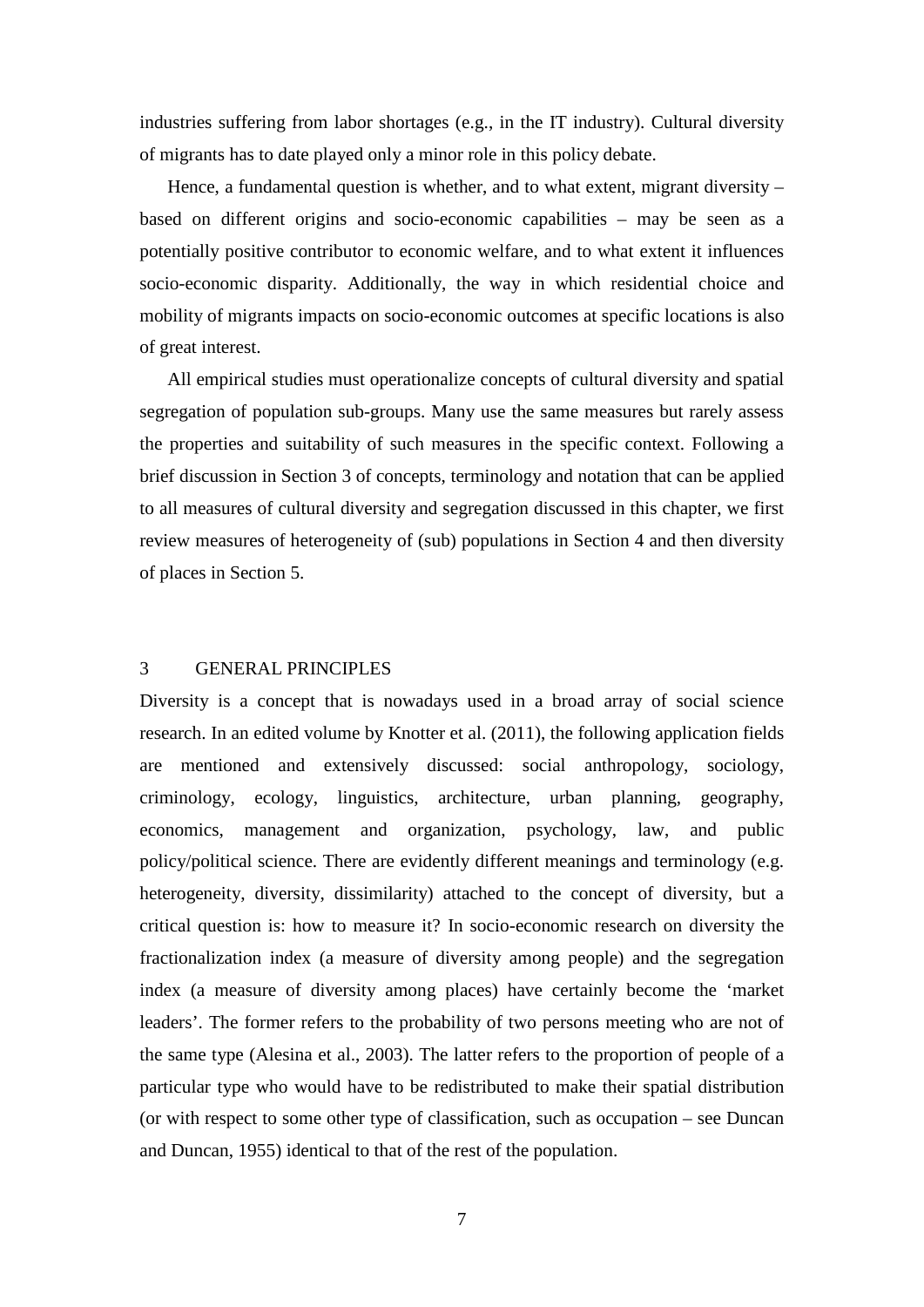At the most fundamental level, all such measures are concerned with a population (census or sample) of individuals who are classified across a range of characteristics, also referred to as attributes. In order to assign people to groups, the attributes are assumed to be qualitative/categorical variables. They may be ordinal (e.g. education) or not (e.g. ethnicity). Attributes drawn from continuous distributions can be converted into categorical variables by means of some process of discretization (e.g. from exact age to age groups). Attributes are measured at different points in time, hence the date and time of observation is itself an attribute of the person being observed. Given the importance of geographical space, the attribute of location is often considered separately from the others. Geographical space is partitioned into areas and individuals are located in one of these areas.

Once groups have been defined in terms of one or more attributes, the population can be partitioned into groups such that *within* a group all individuals have *identical* observed attributes. Even though the description of groups may be detailed (i.e. many attributes are considered), some unobserved heterogeneity may remain, which can of course influence statistical analyses if it is non-randomly related to the observed heterogeneity.

Traditionally, cultural diversity research focused only on one aspect and a corresponding classification: culture, ethnicity, race, country of birth, language, citizenship, religion, etc. However, it is clear that socio-economic impacts may depend on attributes drawn from multiple classifications. Additionally, in our increasingly mobile world with a growing complexity of migration types (e.g. Poot et al., 2008), the number of relevant attributes is increasing and may include migrant visa status, spatial selectivity and international networks. It is therefore not surprising that Vertovec (2007) coined the term 'super-diversity' to describe this new reality. On the other hand, when either the number of classifications is high and/or the categorization in each classification is rather fine, many of the potential combinations are not observed in practice. This is referred to as the 'sparse matrix' or 'empty cells' problem. Another interesting issue when considering many attributes is the extent which the measure of overall diversity is simply the sum of diversity measures for each of the attributes. Such additivity would generally require at least independence across classifications.

This general setting is identical to that of the multi-way cross tabulation of categorical data (also called a contingency table), which fundamentally refers to a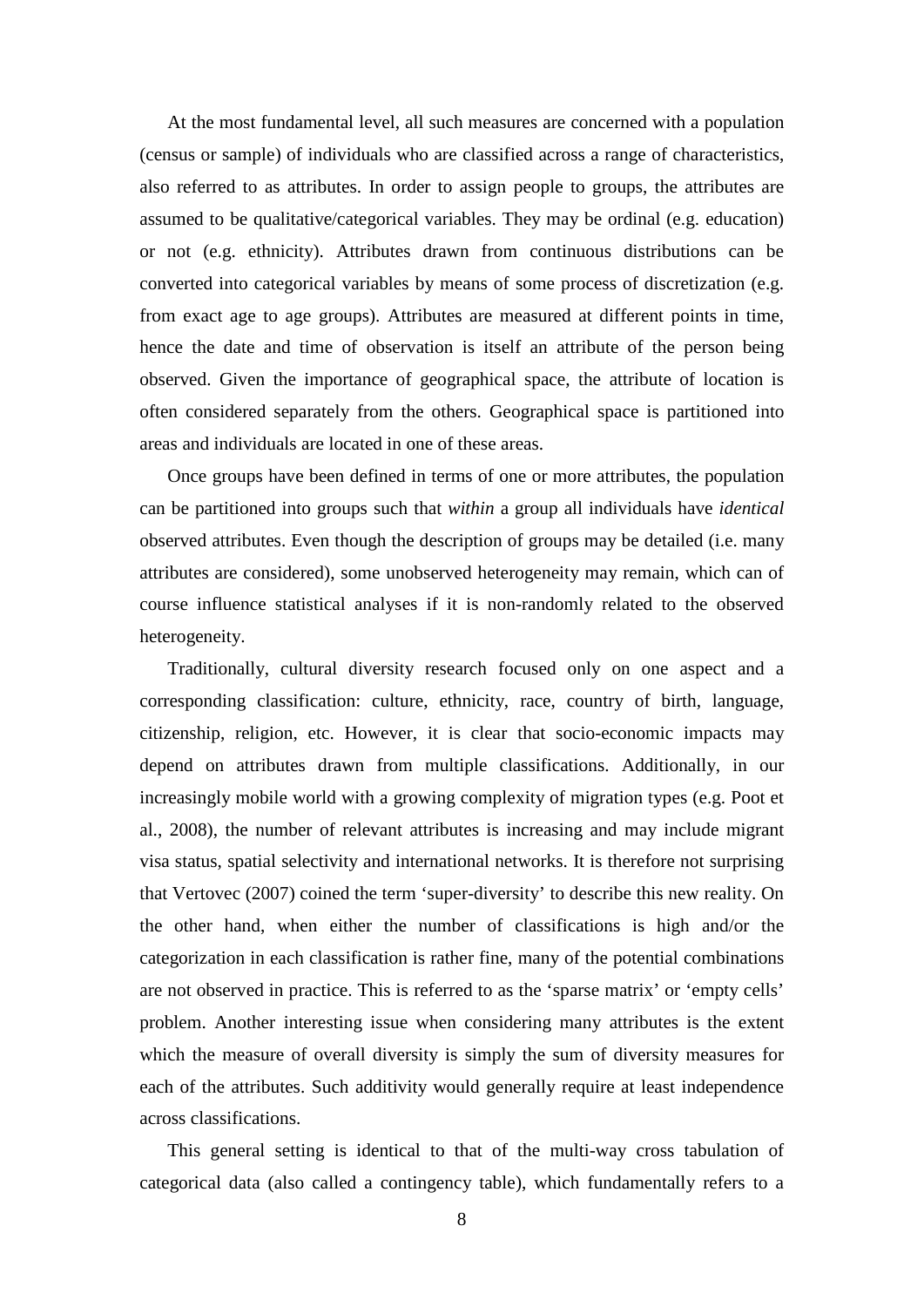multivariate discrete distribution (with location in our context being one of these variables). Many methods have been developed for analyzing such data, with the core objective usually being the association and interaction (or independence) between attributes (e.g., Bishop et al., 1975). Information theory has turned out to be helpful for analysis of such tables (e.g., Gokhale and Kullback, 1978) and most statistical software nowadays contains appropriate procedures, such as log-linear or general linear models. For a recent review of this literature, see Fienberg (2011). In this context, measures of diversity can be interpreted as the 'moments' of the multivariate distribution. Such measures could be concerned, for example, with the dominance of the modal group, bimodality (polarization), dispersion or evenness, skewness, etc.

For any given classification, the 'distance' between possible outcomes may be important to describe the 'intensity' of diversity. While for cardinal variables this is straightforward (the distance between age groups is the difference in mean ages), for ordinal (e.g. qualifications) and non-ordinal (e.g. language) classifications it may depend on multiple characteristics of each category. For example, a group of people equally distributed across their four native languages French, Italian, Spanish and Portuguese may be considered less diverse than an equally sized group equally distributed across French, Japanese, Russian and Chinese. Distance-weighted measures of diversity will be described later. It is useful to note that the recent emergence of 'big data' (e.g., McAfee and Brynjolfsson, 2012), such as on interactions between individuals measured through email and mobile phone traffic, or face-to-face visits monitored through transportation data, may provide new sources of information that signal socio-cultural distance between groups.

We will now introduce some notation that will be maintained throughout the remainder of the chapter. We assume that we focus on a population of size  $N_t$ observed at time  $t$  ( $t = 1, 2, ..., T$ ), in which each individual has a set of attributes (characteristics) *C* and is located in area  $a$  ( $a = 1, 2, ..., A$ ). A group  $g$  ( $g = 1, 2, ..., G$ ) is defined by people with identical attributes. The number of people who belong to group *g* in area *a* is denoted by  $P_{\text{gat}}$ . A subscript  $\bullet$  denotes aggregation over that index. Hence  $N_t \equiv P_{\bullet \bullet t} = \sum_{g=1}^{G} \sum_{a=1}^{A} P_{gat}$ .

We consider two types of distance: geographical distance and social-cultural distance. The geographical distance may be measured in various ways, as in spatial econometrics (e.g. Anselin, 1988). Socio-cultural distance between groups may also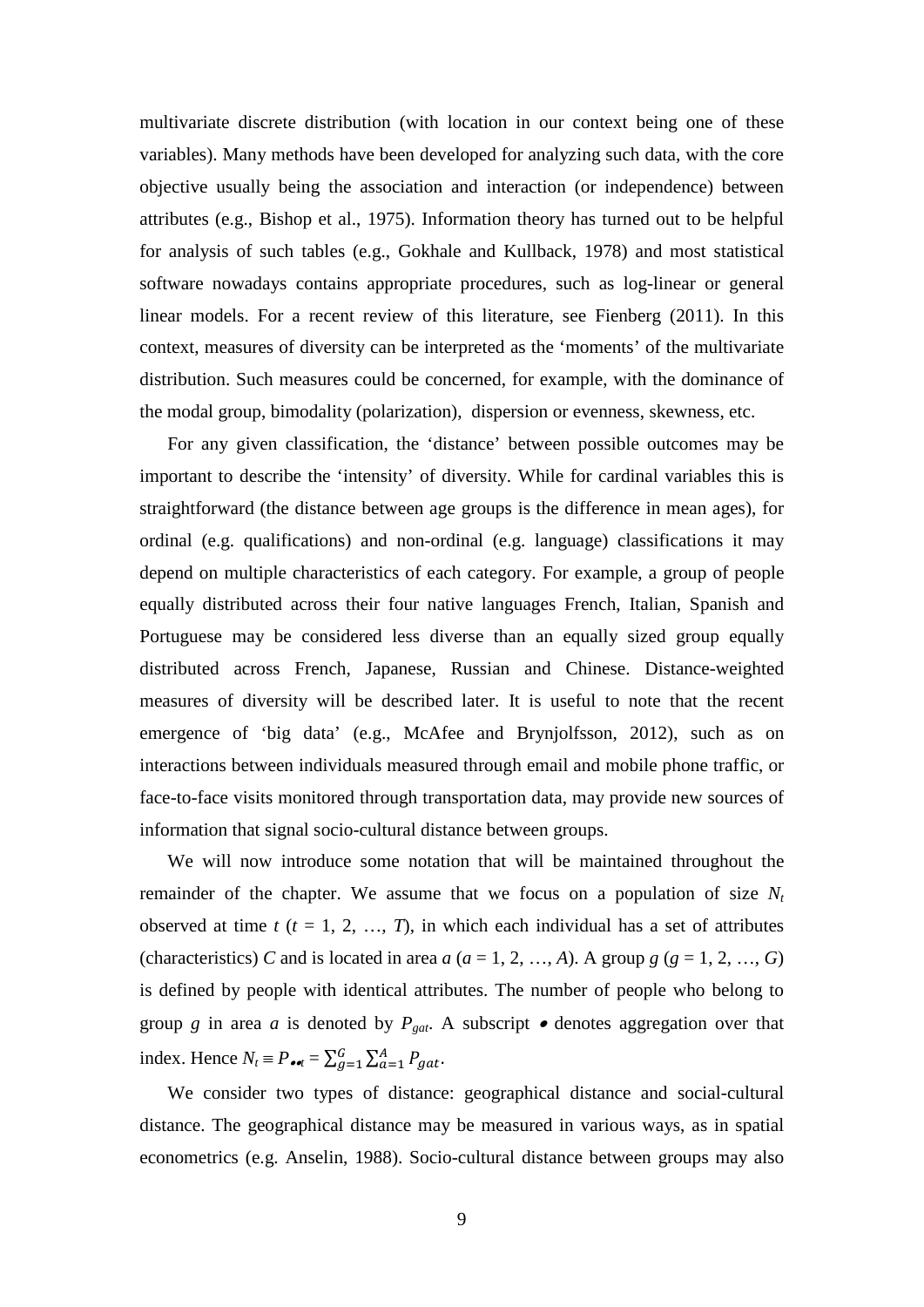be conceptualized in different ways (e.g., Karakayali, 2009; Desmet et al., 2009). The geographical distance between areas *r* and *s* (defined, for example, by the distance between population centroids) is denoted by  $\delta_{rs}$  and social-cultural distance between groups *i* and *j* by  $\sigma_{ii}$ . In both cases we normalize these distances to be on the interval (0, 1) when  $r \neq s$  and  $i \neq j$ , but  $\delta_{aa} = 0$  for all *a* and  $\sigma_{gg} = 0$  for all *g*. These distance measures satisfy  $\delta_{rs} = \delta_{sr}$  and  $\sigma_{ij} = \sigma_{ji}$  for all *r*, *s*, *i*, *j*; and also  $\delta_{rs} \leq \delta_{rq} + \delta_{qs}$  and  $\sigma_{ij} \leq$  $\sigma_{ik} + \sigma_{kj}$ . Consider for example linguistic distance:  $\sigma_{ij}$  would be close to zero if *i* refers to Dutch and *j* to Flemish, whereas  $\sigma_{ij}$  would be close to one if *i* refers to Dutch and *j* to Japanese.

Because group membership generally refers to multiple classifications, distances between groups are multidimensional too and depend on the similarity between the categories of the classifications (e.g., Bossert et al., 2003). Even within one classification, such as language, distance can be determined by the combination of a number of criteria (Greenberg, 1956; McMahon and McMahon, 2005). The idea of quantifying cultural (power) distance was introduced by Hofstede (2001). Various subjective and objective methodologies may be used to define groups, and measure distances between groups, but this remains challenging (Shenkar, 2001). However, for the purpose of describing measures of diversity, the concepts and notation introduced in this section is adequate.

Once groups have been defined, individuals may of course transition from one group to another and from one location to another between successive points in time. This calls for a longitudinal analysis in which  $i_r \pi_{is}(t, t+d)$  refers to the transition probability that an individual belongs to group *i* in area *r* at time *t* and to group *j* in area *s* at time  $t + d$ , with  $d > 0$ . All those who enter our observations at time 0 with given attributes *i*<sup>\*</sup> and in area *r*<sup>\*</sup> may be referred to as a *cohort*. It is clear that  $0 \le$  $i<sub>r</sub> \pi$ <sub>*is*</sub>(*t*,*t*+*d*) ≤ 1 and  $i<sub>r</sub> \pi$ <sub>••</sub>(*t*,*t*+*d*) = 1 for all *d*>0 when one group may exclusively capture attrition. If  $i<sub>r</sub> \pi_{is}(t,t+1)$  is independent of *t*, the transition process becomes a Markov chain.

It is plausible that transition will have some kind of 'gravity' property, as in migration and trade modelling (e.g. Anderson, 2011):  $i \pi \pi_i(t, t+d)$  is likely to be negatively correlated with both socio-cultural distance  $\sigma_{ij}$  and geographical distance  $\delta_{rs}$ , while the number of transitions is likely to be positively related to  $P_{irt}$  and to  $P_{jst}$ . In fact, we could gauge the extent of similarity between groups by observing actual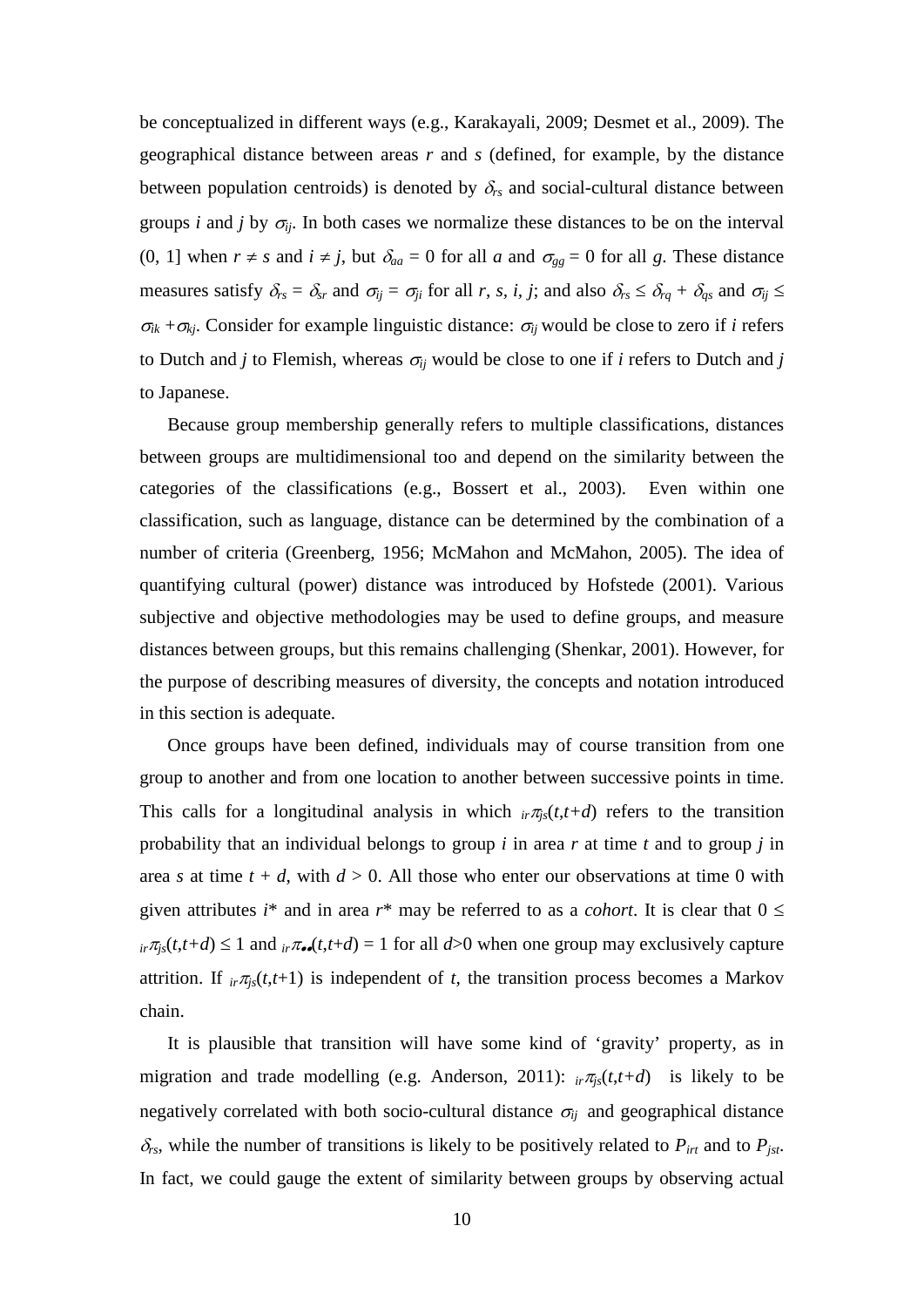transitions ('revealed preference') or by means of surveys ('subjective valuation'). Of particular interest for cultural diversity are language acquisition, cross-cultural marriage and changing cultural identity across entry cohorts (first generation migrants) and birth cohorts (higher generations).<sup>1</sup>

### 4 COMMON MEASURES OF POPULATION HETEROGENEITY

Measuring diversity is a fundamental aspect of the work of ecologists and biologists. Some of the measures that are available in the literature on biodiversity have been applied in the social sciences too; often using identical mathematical formulae but a different terminology and interpretation. Maignan et al. (2003) show that while economists are usually interested in measures of inequality with respect to *quantitative* phenomena, such and income or wealth, and ecologists are mostly concerned with relative and absolute abundance of different *qualitative* types such as species and sub-species, there is potential for a greater transfer of measures across disciplines. There is also a need for a better understanding of how different diversity measures are related to each other.

In this context, a family of measures developed by Patil and Taillie (1982) is very helpful (see also Maignan et al., 2003). Consider a group *g* with relative frequency of occurrence  $P_g/P_{\bullet}$ . (we drop here the area and time subscripts, *a* and *t* respectively, for simplicity because area and time are assumed fixed in this section). Whether we consider this group 'rare' could be signaled by a function that takes this group share to a certain power. Hence 'rarity' of group *g* may be given by

$$
R(\beta) = [1 - (P_g/P_\bullet)^{\beta}]/\beta \tag{1}
$$

in which we assume that  $\beta \ge -1$ . The value of  $\beta$  determines whether we emphasize 'abundance' or 'evenness' (a small  $\beta$  yields a measure of how representative the group is in the population, a large  $\beta$  signals the likelihood that the group contributes to an even distribution across categories; examples follow below). Many common non-

<span id="page-13-0"></span> $<sup>1</sup>$  It is clear that the groups and transitions must be defined carefully. A migrant who becomes</sup> fluent in a host country language and who would then refer to that language as her/his 'first' language would become a member of a group that is bilingual rather than monolingual, as such a person would not, or at least not fully, 'unlearn' their native language.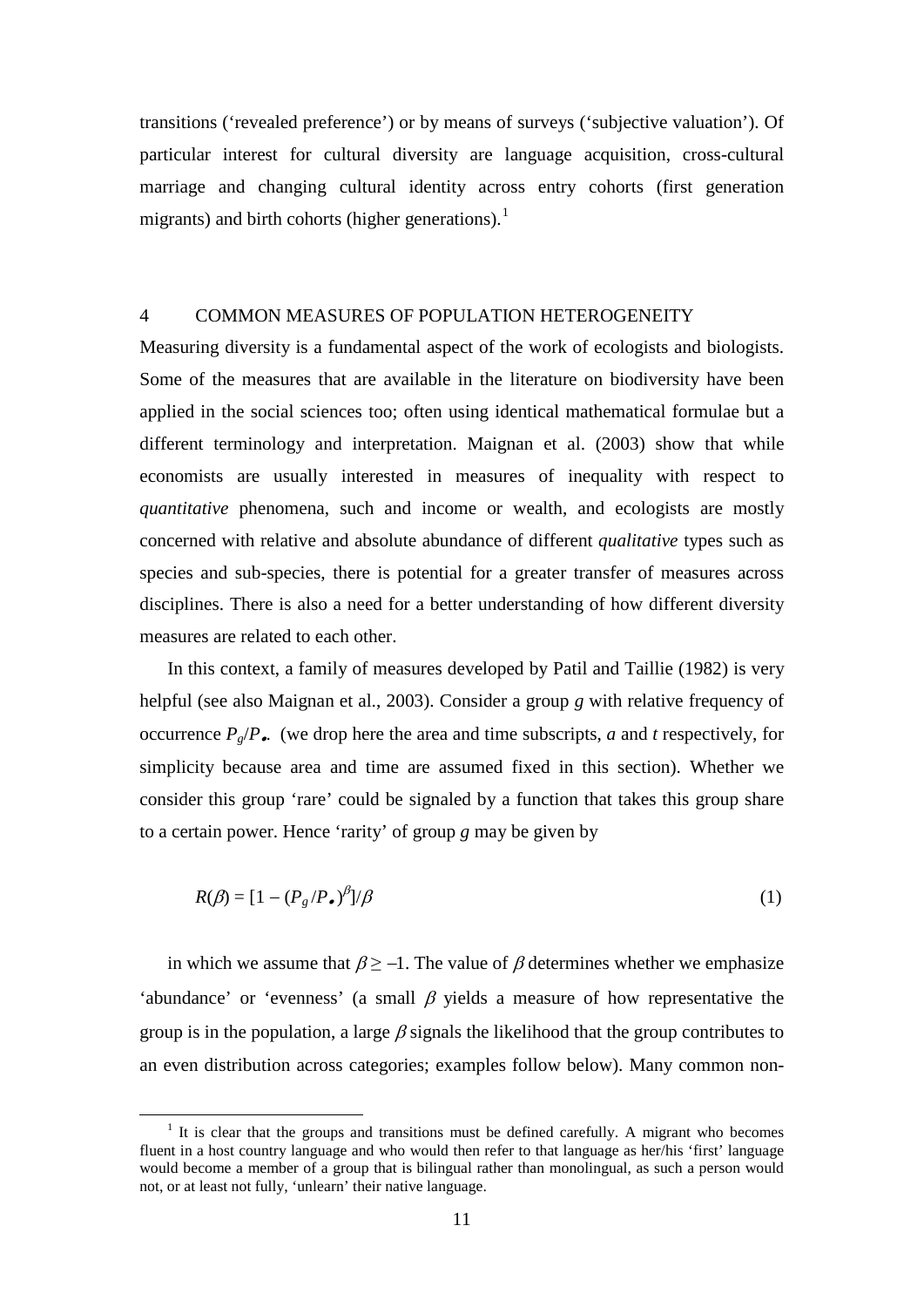spatial measures of diversity are weighted averages of 'rarity' with weights given by the group shares  $(P_g/P_e)$ :

$$
D(\beta) = \sum_{g=1}^{G} (P_g/P_{\bullet})R(\beta) = \sum_{g=1}^{G} (P_g/P_{\bullet})[1 - (P_g/P_{\bullet})^{\beta}]/\beta
$$
\n(2)

We can roughly interpret  $\beta$  as generating the 'moments' of the categorical distribution. The simplest measure is obtained when  $\beta = -1$ . It is easy to see that  $D(-1) = G - 1$ . This is almost identical to the *richness* or *abundance* of the diversity of the population,  $AB = G$ , which is simply the number of distinct types.<sup>[2](#page-13-0)</sup> Of course we would expect that the larger the population we consider, the more likely it becomes that even rare groups are present. It is therefore useful to also consider indices of *relative abundance* such as the Margalev diversity index *MA* (Margalef, 1958):

$$
MA = \frac{D(-1)}{ln P_{\bullet}} \tag{3}
$$

or the Menhinick index *ME* (e.g., Whittaker, 1977):

$$
ME = \frac{AB}{\sqrt{P_{\bullet}}} \tag{4}
$$

Both measures have been developed in the context of ecological diversity where sampling is common. These relative abundance measures are also useful in socioeconomic contexts where indices are compared across populations of quite different sizes.

Next, we consider the case  $\beta = 0$ . Because  $R(\beta) = \left[1 - \left(P_g/P_e\right)^{\beta}\right]/\beta$ , it follows, using L'Hôpital's rule, that  $R(0) = -\ln (P_g / P_e)$  and we call the index  $D(0)$  the Shannon-Weaver index *SW*:

$$
SW = D(0) = -\sum_{g=1}^{G} (P_g/P_o) \ln(P_g/P_o)
$$
\n<sup>(5)</sup>

<span id="page-14-0"></span> $2$  Each of the 29 measures of diversity defined in this chapter will be denoted by a two letter acronym.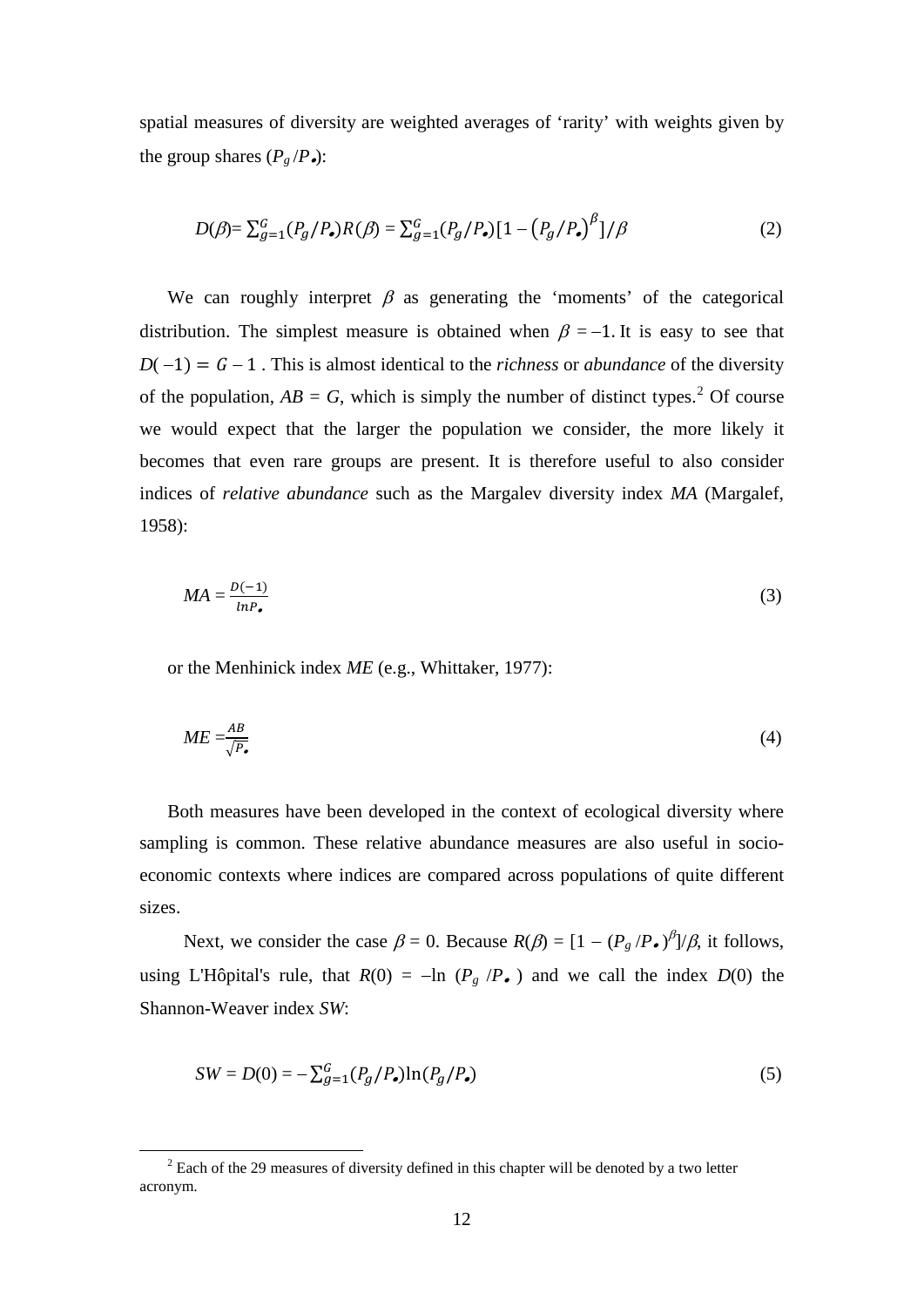This measure is identical to the Shannon index from information theory and is also referred to as the Shannon-Wiener or *entropy* index (e.g. Theil, 1972). This index can only be calculated when each group has at least one member. The index varies between zero (when there is only one type) and a maximum of ln *G* when all groups have an equal number of members. In order to easily compare populations that have coarse (small *G*) or fine (large *G*) classifications, we can also introduce a relative Shannon index, also referred to as the Shannon *evenness* index, which is  $D(0)/\ln[1+D(-1)]$ , i.e. which divides  $D(0)$  by ln *G*. Hence,

$$
SE = D(0)/D(-1) = -\left\{\sum_{g=1}^{G} (P_g/P_o) \ln(P_g/P_o) \right\} / \ln G
$$
 (6)

When we consider  $D(1)$ , we arrive at the most commonly used measure of dispersion across categories of a classification, called the *fractionalization* index (also referred to as the Gini-Simpson index, see e.g. Alesina et al. 2003 and Desmet et al., 2009), which is given by

$$
FR = D(1) = \sum_{g=1}^{G} (P_g / P_o) [1 - (P_g / P_o)] = 1 - \sum_{g=1}^{G} \left(\frac{P_g}{P_o}\right)^2
$$
 (7)

In economics, this index is most often used to measure (a lack of) concentration of market power among firms, in which case  $P_g$  refers, for example, to employment or output of firm *g* and 1−*FR* is commonly known as the Herfindahl index (*HD*). This index ranges between 0 (when all individuals belong to only one group) and 1−1/*G* (when all groups have *P*• /*G* individuals). Again, to compare fine and coarse classifications, *FR* can be standardized into a modified fractionalization index which varies between zero and one (see e.g. Olfert and Partridge, 2011, for an application):

$$
MF = \frac{G}{G-1}D(1) = \frac{G}{G-1}\left[1 - \sum_{g=1}^{G} \left(\frac{P_g}{P_g}\right)^2\right]
$$
(8)

Equally common in the literature is the closely related Simpson *diversity* index *SI*. This measures the probability that two randomly selected (without replacement) individuals belong to two different groups. Since this is one minus the probability that they belong to the same group, we get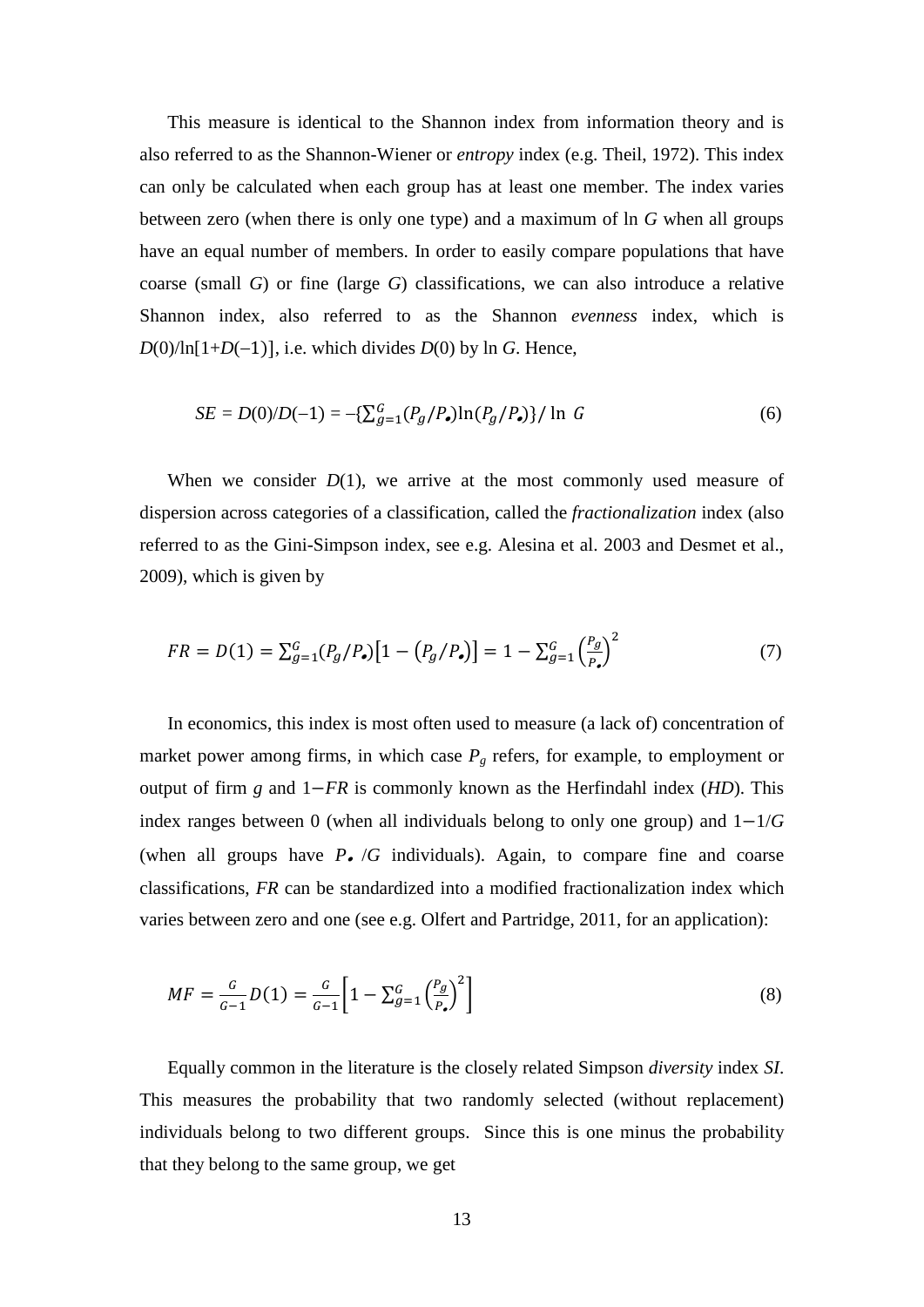$$
SI = 1 - \frac{\sum_{g=1}^{G} P_g(P_g - 1)}{P_g(P_g - 1)}
$$
\n(9)

The last term on the right hand side is also referred to as the Simpson *dominance* index (*DO*). Greater diversity/lesser dominance implies a greater *SI* (smaller *DO*). If each group is present but has only one member,  $P_{\bullet} = AB = G$  and  $SI = 1$  ( $DO = 0$ ). If everyone belongs to the same group,  $SI = 0$  ( $DO = 1$ ).

It should be noted that diversity indices such as *FR* and *SI* fail to satisfy the *decomposition condition*. This condition is satisfied when in a multiple classification (groups are defined by two or more attributes) the total diversity measure is equal to the sum of the diversity measures for each of the classifications, assuming that the two attributes are independently distributed across the respective categories. It is easy to see that the *SW* index does satisfy this condition.

Another problem with the fractionalization index *FR* and related diversity indices is that when a population consists of one large group (the 'majority') and various small groups, these diversity indices are highly correlated with the *share* of the large group in the population. Diversity may then be more effectively measured by calculating *FR among* the minorities only. Alesina et al. (2013) show that the fractionalization index  $FR=D(1)$ , with  $g=1$  referring to the majority population, can be decomposed into

$$
FR = \sum_{g=1}^{G} \frac{P_g}{P_e} \Big[ 1 - \frac{P_g}{P_e} \Big] = 2 \frac{P_1}{P_e} \Big[ 1 - \frac{P_1}{P_e} \Big] - \Big[ 1 - \frac{P_1}{P_e} \Big]^2 \sum_{g=2}^{G} \frac{P_g}{P_e - P_1} \Big( 1 - \frac{P_g}{P_e - P_1} \Big) \tag{10}
$$

in which  $2\frac{P_1}{P_0}\left[1-\frac{P_1}{P_0}\right]$  can be interpreted as 'between majority and minorities' diversity and the second component as 'among the minorities' diversity. If  $\frac{P_1}{P_e}$  is close to one, the latter part is approximately zero and *FR* becomes approximately a decreasing quadratic function of  $\frac{P_1}{P_{\bullet}}$ , the share of native born. This explains the positive correlation which is observed by many researchers between the share of migrants and *FR* (e.g., Ozgen et al. 2013).

Increasing  $\beta$  further to  $\beta = 2$ , we obtain an *evenness* index: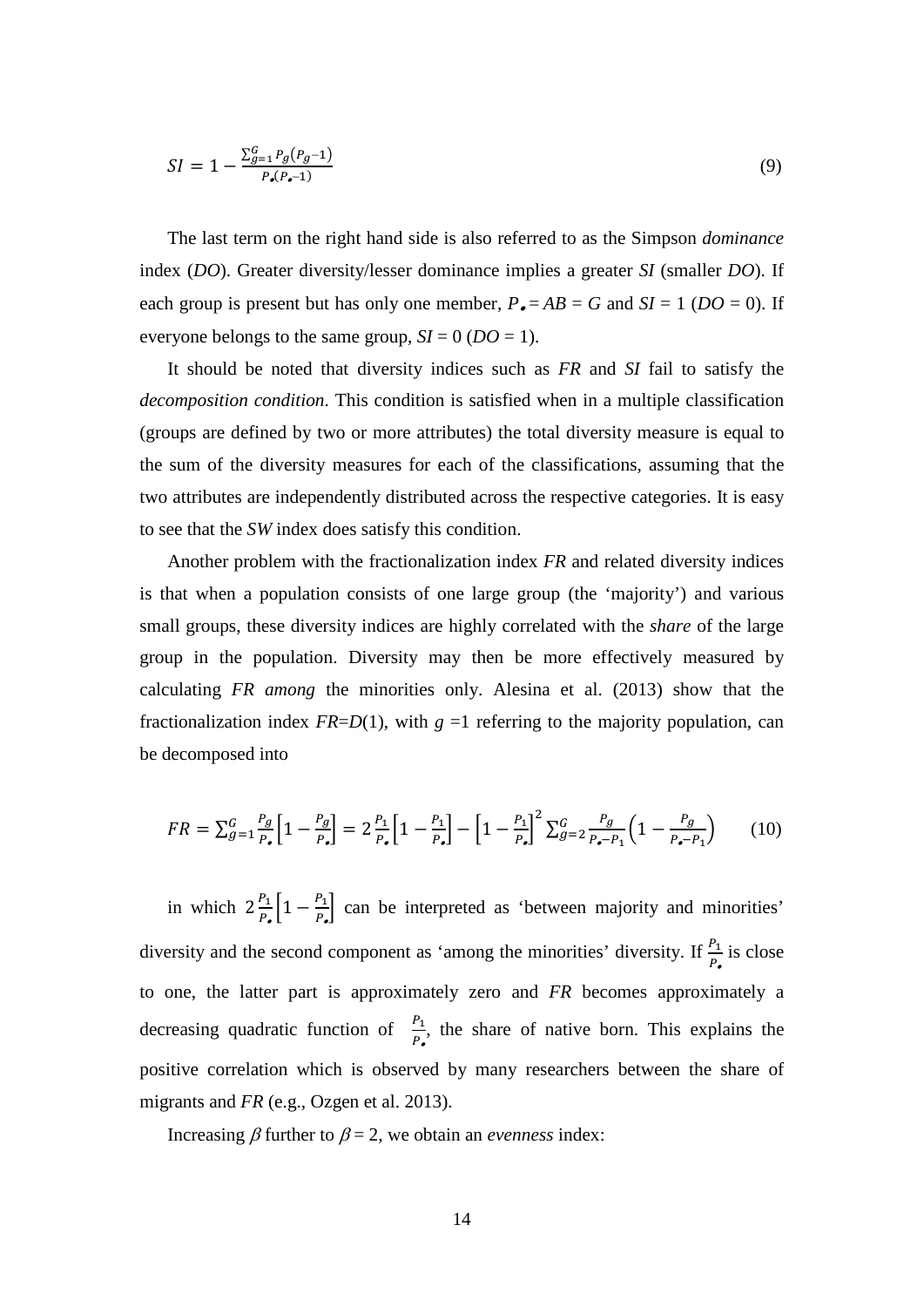$$
EI = D(2) = 0.5 \sum_{g=1}^{G} (P_g/P_o)[1 - (P_g/P_o)^2]
$$
\n(11)

which approaches zero when virtually everyone belongs to one group and 0.5 when all groups have equal shares. The literature usually focuses on the opposite of evenness, which is referred to as *polarization*. An obvious measure in terms of *D*(2) would be simply

$$
0.5 - D(2) = 0.5 \sum_{g=1}^{G} (P_g / P_o)^3
$$
 (12)

(similar to the third moment that measures skewness in a continuous distribution). However, a more commonly used way of measuring polarization has been introduced by Reynal-Querol (2002):

$$
RQ = 1 - 4 \sum_{g=1}^{G} (0.5 - P_g/P_{\bullet})^2 (P_g/P_{\bullet})
$$
\n(13)

which can also be expressed as

$$
RQ = 4 \sum_{g=1}^{G} \left(\frac{P_g}{P_e}\right)^2 (1 - \frac{P_g}{P_e})
$$
 (14)

Such polarization measures are in practice often generalized to take account of social distances between groups (see also later in this section) and have been applied, for example, to the impact of ethnic divisions on conflict (Esteban et al., 2012).

Rather than just summarizing the 'moments' of the population distribution across the classification as we have done above, we can of course depict the unevenness of dispersion graphically by means of the Lorenz curve. This curve is obtained by ranking the groups from the rarest to the most common, and then plotting the population share of the *k* smallest groups ( $k = 1, 2, ..., G$ ), which is  $\sum_{g=1}^{k} P_g/P_g$ , on the vertical axis against *k*/*G* on the horizontal axis.

An example is given in Figure 1. The extent of diversity and polarization can be gauged from the shape of the Lorenz curve. When all groups are equally represented, i.e. there is maximum diversity, the Lorenz curve is the diagonal B. A common summary measure of inequality between groups (i.e. a *lack* of diversity in the present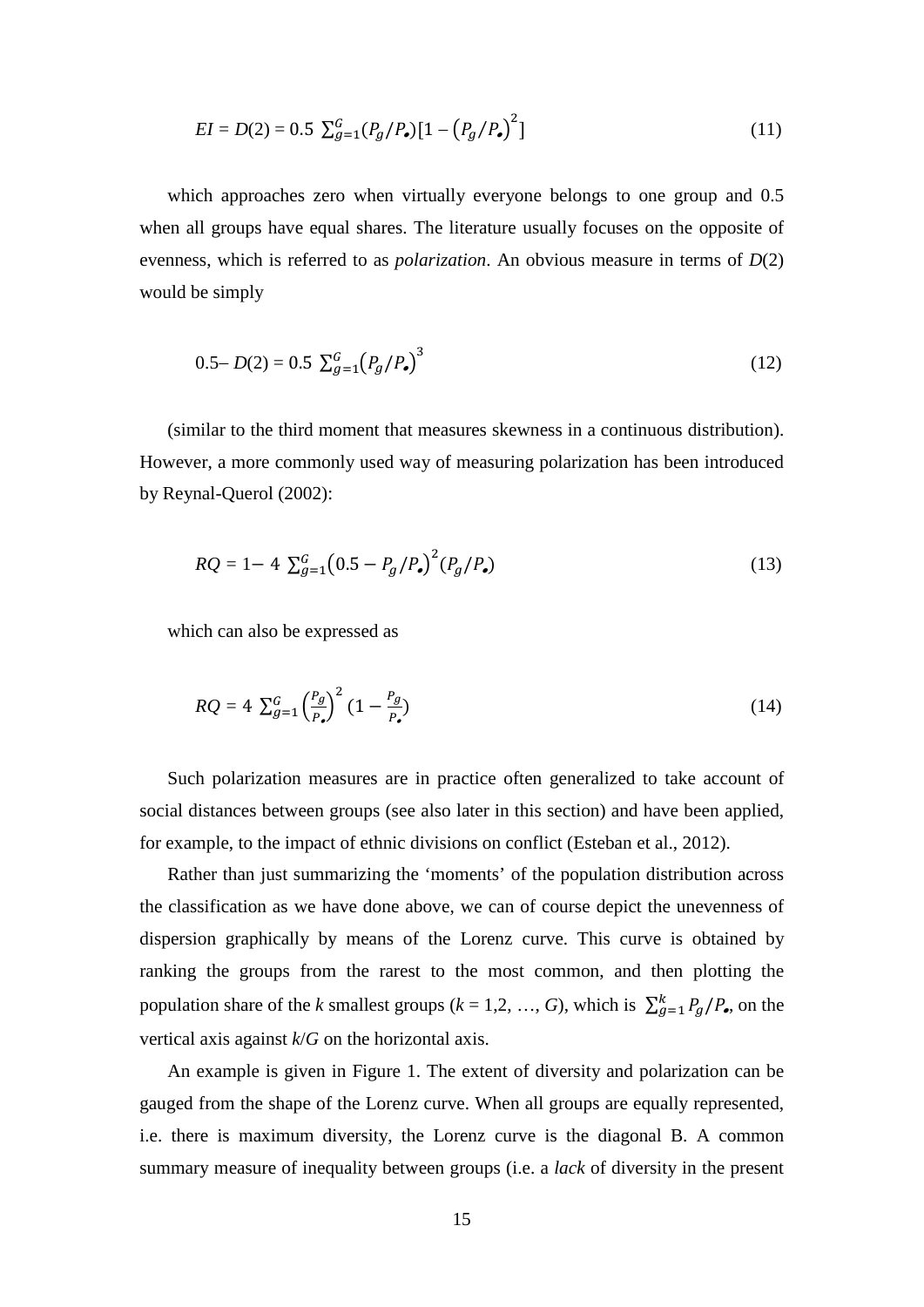context) is the Gini index (e.g. Rousseau et al., 1999). This index is calculated by measuring two times the area between curve A and line B.

#### Figure 1 about here

The Gini coefficient can be easily calculated by sorting the *G* population shares  $\left(\frac{P_1}{P}\right)$  $\frac{P_1}{P_{\bullet}}, \frac{P_2}{P_{\bullet}}$  $\frac{P_2}{P_{\bullet}}, \ldots, \frac{P_G}{P_{\bullet}}$  $\frac{p_G}{p_e}$ ) from the smallest to the largest. Let  $\left(\frac{\bar{p}_1}{p_e}\right)$  $\frac{\vec{P}_1}{P_e}, \frac{\vec{P}_2}{P_e}$  $\frac{\bar{p}_2}{P_{\bullet}}, \dots, \frac{\bar{p}_G}{P_{\bullet}}$  $\frac{P_G}{P_e}$ ) denote the ranked sequence, with  $\frac{P_r}{R}$  $\frac{P_r}{P_e}$  the *r*<sup>th</sup> smallest fraction. Define *Y<sub>r</sub>* as the cumulative sum of the fractions up to *r*; and  $Y_0 \equiv 0$ . Given this notation, the Gini coefficient of population diversity can be calculated for the population in any given area (or for all areas combined) as

$$
GA = 1 - \frac{1}{6} \sum_{r=1}^{6} (Y_r + Y_{r-1})
$$
\n(15)

The Gini coefficient ranges from 0 to 1. Its value is 0 when each group is of equal size (maximum diversity) and 1 when the entire population belongs to one group only  $(Y_1 = 0)$ . One benefit of the Gini coefficient is that it is a population scale-independent measure. Another benefit is that it permits a visual comparison of changes in unevenness over time or across areas. It should be noted that a given value of the Gini coefficient can represent quite different distributions. Moreover, the value of the index is influenced by *granularity* of the group classification, i.e. how many groups are being considered.

A related index is the Hoover index *HO* (also referred to as the Robin Hood index) which calculates the proportion of the population of each group that would have to be redistributed in order to achieve an even distribution, with each group having  $P_{\bullet}$  / *G* members. The Hoover index is given by

$$
HO = 0.5 \sum_{g=1}^{G} \left| \frac{P_g}{P_e} - \frac{1}{G} \right| \tag{16}
$$

The Hoover index is a special case of the Duncan and Duncan dissimilarity index *DI* in which the distribution of individuals across a classification is compared for two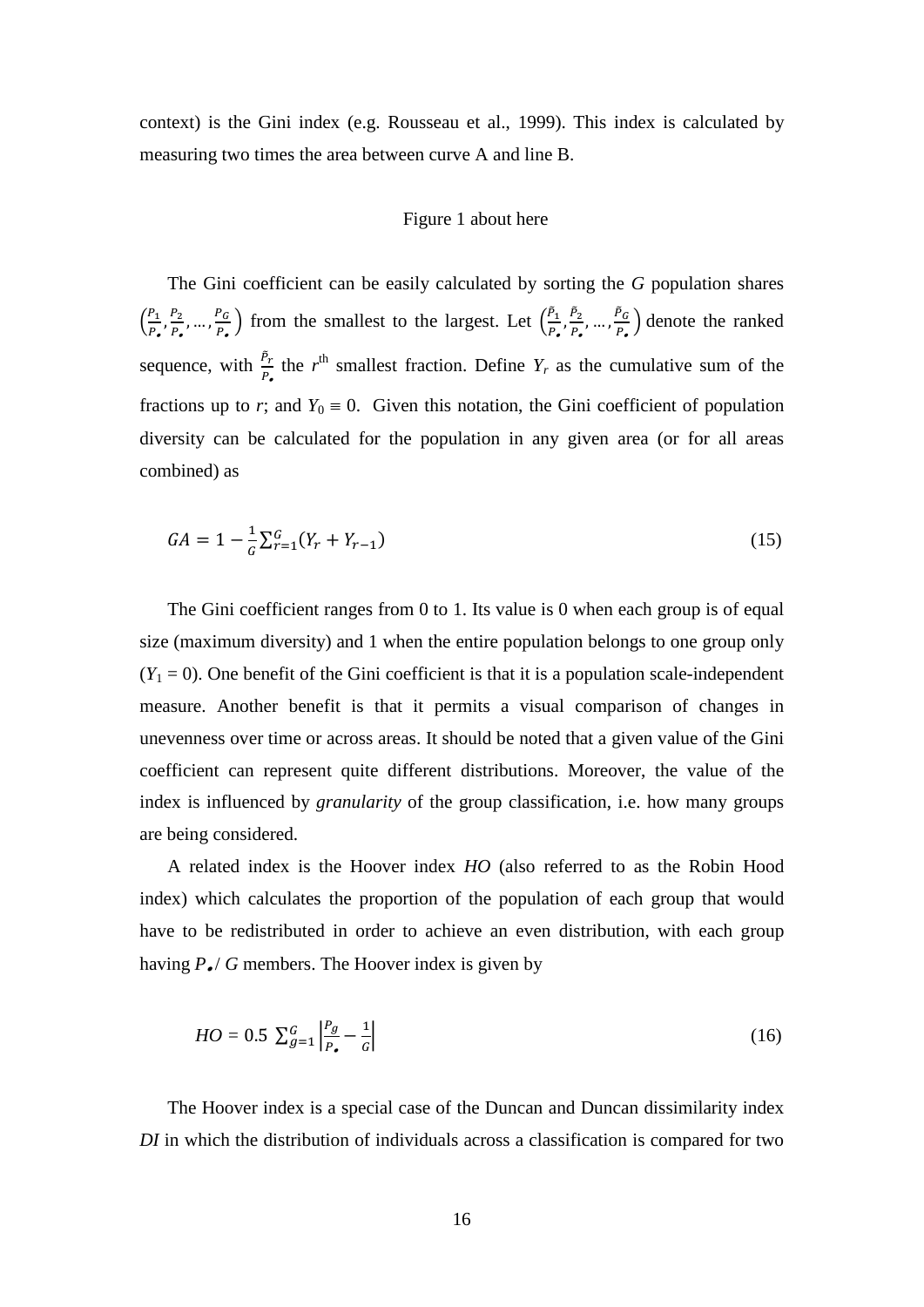populations (Duncan and Duncan, 1955). Section 4 discusses this index when the classification refers to spatial areas.

All diversity measures discussed above do not take the cultural distance between groups into account. Effectively they assume that cultural distance is at a maximum for every combination of different types  $(i,j)$ , i.e.  $\sigma_{ij} = 1$ . Because many of the formulae above are weighted 'rarity' measures, it is straightforward to generalize these to modify the weighting based on how culturally dissimilar groups are. This is nicely demonstrated by Desmet et al. (2009) on the basis of a family of measures of *social effective antagonism*, introduced by Esteban and Ray (1994). Following these authors, the aggregate level of social effective antagonism can be defined as

$$
K(\gamma, \Sigma) = \sum_{g=1}^{G} \sum_{h=1}^{G} \frac{P_g}{P_s} \left(\frac{P_h}{P_s}\right)^{1+\gamma} \sigma_{gh} \tag{17}
$$

in which  $\Sigma$  is the cultural distance matrix and  $\gamma$  is a parameter that 'tunes' the measure with respect to abundance or evenness. Desmet et al. (2009) note that if  $\gamma = 0$ and  $\Sigma_{\text{max}}$  is a matrix with  $\sigma_{gh} = 1$  for all  $g \neq h$  and  $\sigma_{gg} = 0$  for all g, then  $K(0, \Sigma_{\text{max}})$  is the fractionalization index *FR* of Eq. (7). For intermediate cases, with  $0 < \sigma_{gh} < 1$  for some  $g \neq h$ , *DF* is the cultural distance-based fractionalization index which effectively measures the population-weighted average cultural distance:<sup>[3](#page-14-0)</sup>

$$
DF = K(0, \Sigma) = \sum_{g=1}^{G} \sum_{h=1}^{G} \frac{P_g}{P_e} \frac{P_h}{P_e} \sigma_{gh}
$$
\n(18)

Similarly,  $K(1, \Sigma_{\text{max}})$  can be shown to be identical to the Reynal-Querol polarization index *RQ* given in Eqs. (13) and (14), while the polarization equivalent in the general case becomes the one of Esteban and Ray (1994):

$$
ER = K(1, \Sigma) = \sum_{g=1}^{G} \sum_{h=1}^{G} \frac{P_g}{P_e} \left(\frac{P_h}{P_e}\right)^2 \sigma_{gh}
$$
\n(19)

<span id="page-19-0"></span><sup>&</sup>lt;sup>3</sup> Desmet et al. (2009) also discuss a special case in which there is a large cultural distance between the 'host population', which tends to be the majority, and minority groups – but not between the minority groups themselves.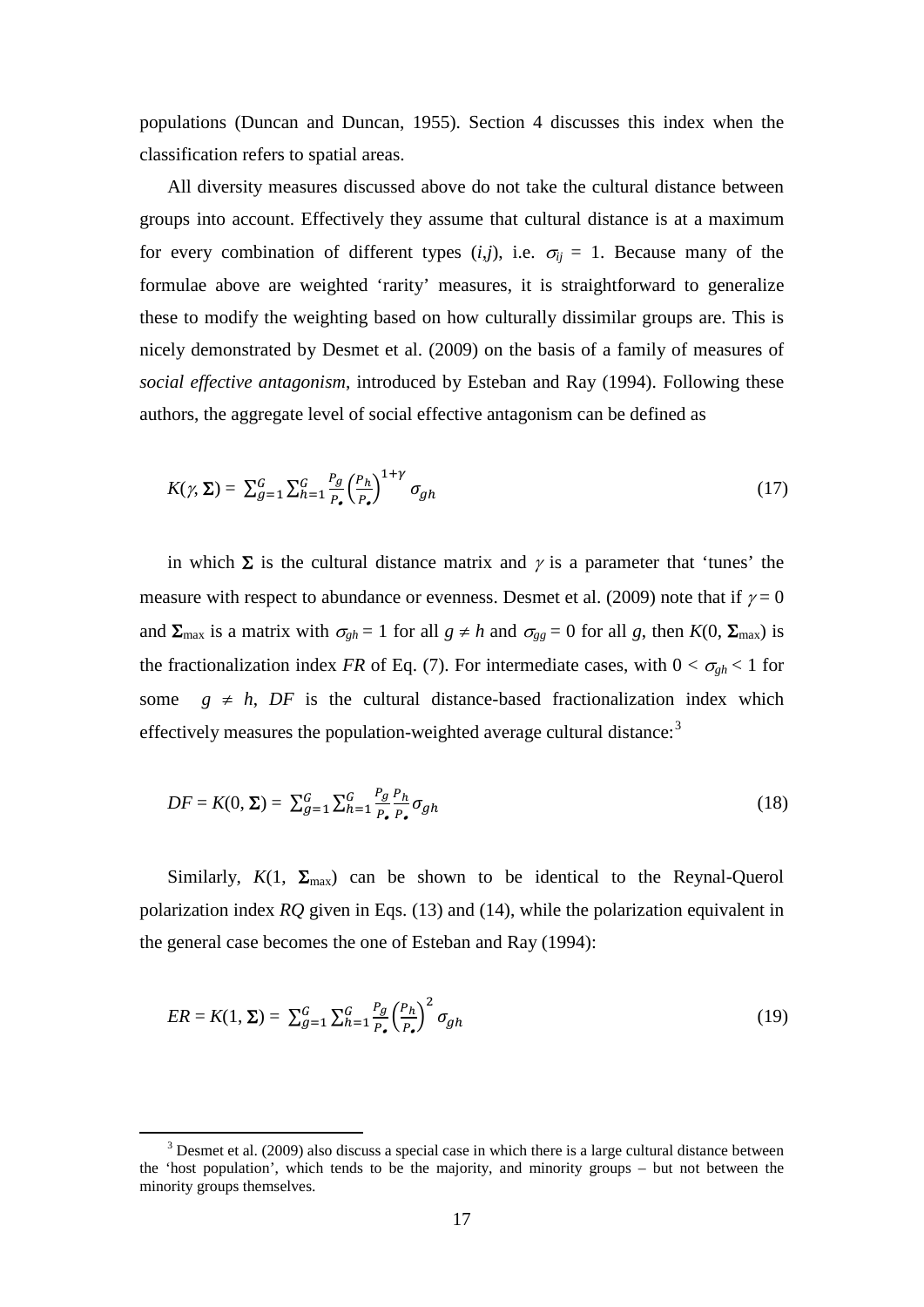Rather than pre-allocating individuals to groups in terms of several characteristics, the analysis of cultural-distance weighted diversity can also be conducted at the micro level of individual data, see Bossert et al. (2011). All measures described in this section can be calculated at any spatial scale and the values of any given diversity index can be compared for areas at any given spatial scale. Alternatively, we could fix the group and consider how diverse or polarized a given spatial distribution of a given population group *g* is by calculating measures that simply swap area and group subscripts, and run sums over *A* areas rather than *G* groups in the above formulae. However, in practice we often want to focus on the diversity of among groups and places simultaneously. The next section therefore reviews a range of global and local measures of cultural diversity among places.

5 DIFFERENCES IN POPULATION HETEROGENEITY BETWEEN PLACES In this section we introduce several statistics that can be used to capture spatial patterns of diversity. In all equations that follow we will again use a common notation. Some of the spatial measures are referred to as *global* measures in that they provide a summary measure of the spatial pattern across all areas, whereas others are *local* measures in that they are calculated for each area.<sup>[4](#page-19-0)</sup> Let  $P_{\text{gat}}$  again refer to the population of group *g*  $(=1,2,...,G)$  in area *a*  $(=1,2,...,A)$  at time t  $(=1,2,...,T)$ . A subscript  $\bullet$  refers again to the sum over that particular subscript (*t* is removed when the analysis is purely cross-sectional). Each area *a* has a set of neighborhood areas/spaces  $S$  (to be defined in detail later) that are indexed by  $s_a$  and numbered from 1 to  $S_a$ .

Massey and Denton (1988) refer to the extent to which the spatial dispersion of a particular population group is different from the spatial dispersion of the general population as *segregation*. They classify 20 commonly used measures of segregation in terms of five distinct features (evenness, exposure, concentration, centralization and clustering) of the spatial distribution of minorities that such measures can potentially convey. They calculate all 20 measures with data on the location of Hispanics, blacks, Asians and non-Hispanic whites (the latter were defined as the

<span id="page-20-0"></span> <sup>4</sup> Assuming the availability of geo-referenced data, all of the diversity measures reviewed in the previous section can be calculated for any given area. However, in this section we are interested in how such a diversity measure of an area compares with those of other areas. Local spatial measures of diversity can then refer to, for example, the average diversity of areas surrounding any given area.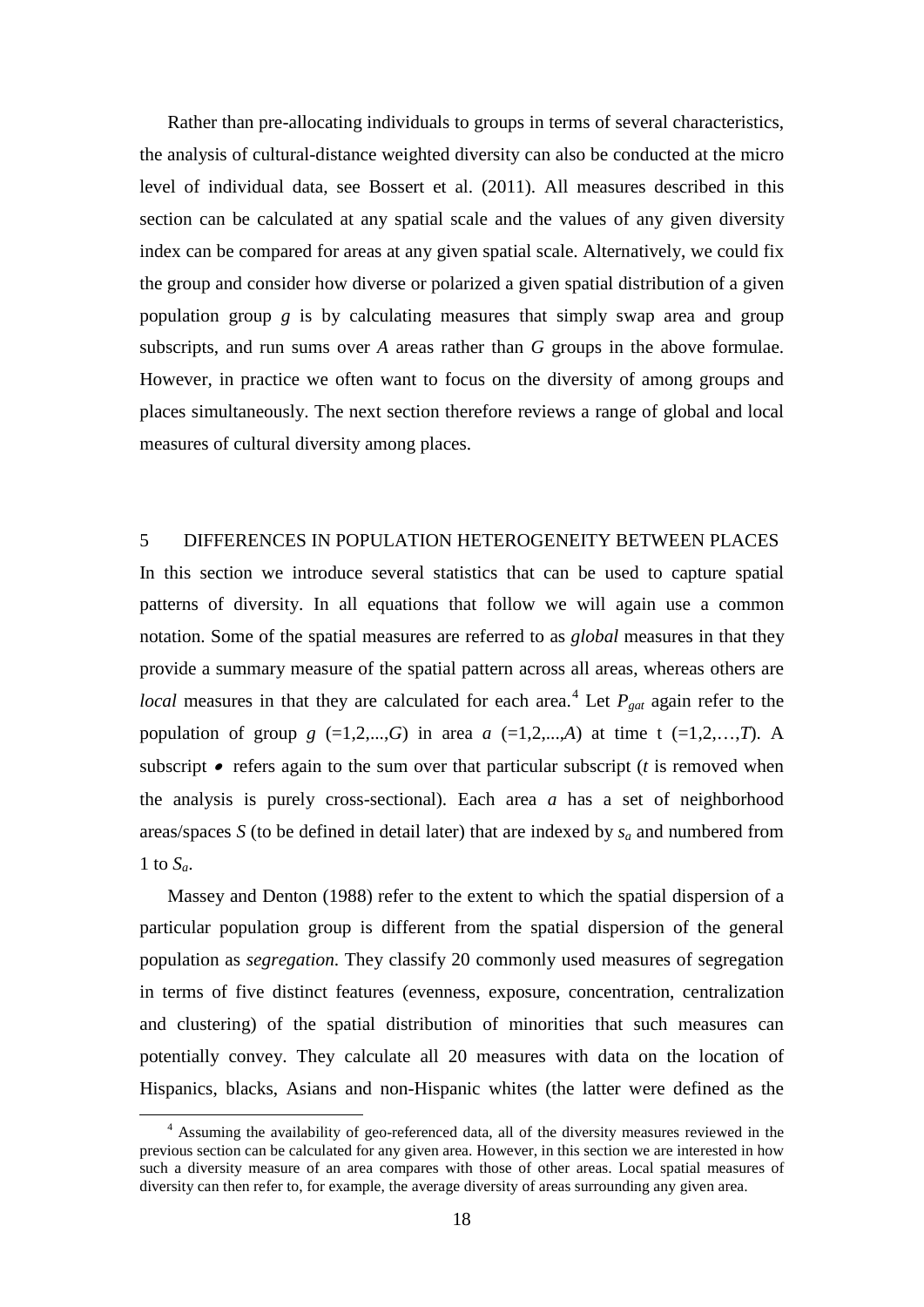majority population) in US metropolitan areas. They use factor analysis to identify the distinct types of information these measures convey and the measures that had the greatest factor loadings. Their conclusion is that their five posited features of segregation can all be, at least to some extent, identified in the data and that some of the 20 segregation measures capture these features better than others. Hence for each feature they identify a measure that signals this feature best in the data (based on the factor analysis and other information).

Two of the preferred five measures do not take the geography of population distribution explicitly into account. One of these, the *dissimilarity* index, informs on *evenness*. The other is concerned with *exposure* of a minority group, in terms of potential contact, either with members of the own group (the *isolation* index) or members of the majority group (the *interaction* index). These indices will be described mathematically below.

Three features of segregation that take geography explicitly into account are *concentration*, *centralization* and *clustering*. Concentration measures are concerned with population density and quantify the relative amount of physical space occupied by a given group. Massey and Denton (1988) define a *relative concentration* index that describes this feature of spatial dispersion in the best way. Centralization refers to the extent to which a given group is located near the center of a city or region, e.g. the Central Business District or the largest city respectively. An *absolute centralization* index is Massey and Denton's preferred measure of centralization. Finally, clustering refers to the extent to which the distribution of a given group is in a 'contiguous and closely packed' way, thereby creating *enclaves*. For this feature Massey and Denton (1988) recommend a spatial proximity index. However, the huge growth in spatiallyreferenced data and Geographic Information Systems (GIS) since the 1980s has led to many new developments in the spatial statistics and spatial econometrics literatures that can also applied to measuring diversity. The most common measures of this type will be reviewed later in this section.

One of the most common global, i.e. 'averaged' across areas, spatial diversity measures cited in the literature is the *dissimilarity index*, which – as just noted above – is advocated by Massey and Denton (1988) as the best measure of spatial (un)evenness (when not geo-referenced). The index is a measure of *displacement* – the proportion of people in group one which would have to relocate in order to make their distribution identical to that of group two (Duncan and Duncan, 1955). When the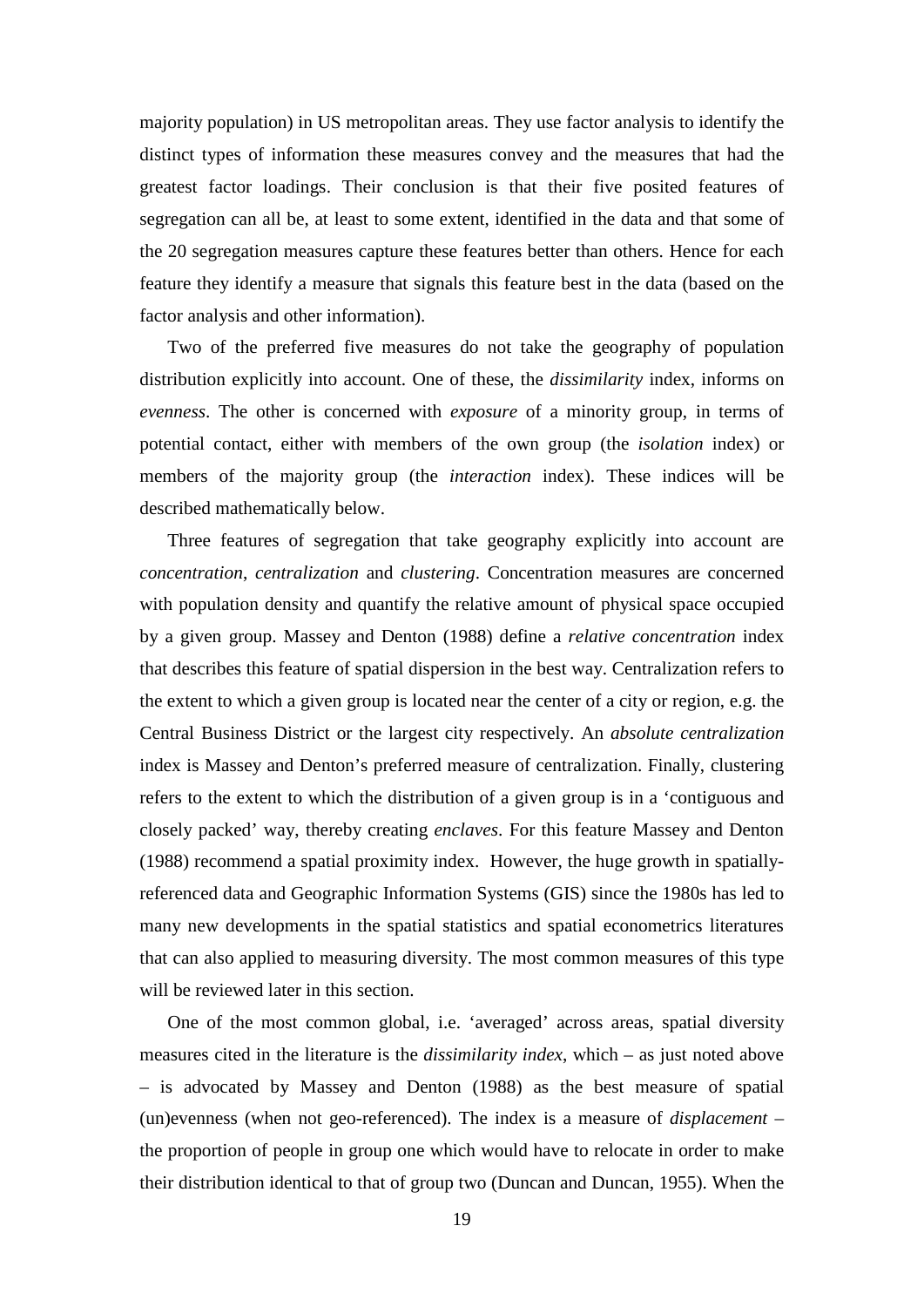dissimilarity index is computed for one group (a minority) and the remainder of the population combined, it is known as the *segregation index*. The group segregation index for group *g* across area units  $a =1,2,...,A$ ) is<sup>[5](#page-20-0)</sup>

$$
DI_{g} = \frac{1}{2} \sum_{a=1}^{A} \left| \frac{P_{ga}}{P_{g} \cdot \cdot} - \frac{(P_{\bullet a} - P_{ga})}{(P_{\bullet \bullet} - P_{g} \cdot)} \right|
$$
 (20)

Note that, while being a global index, the group segregation index provides very limited information on clustering patterns and will only reveal an average situation for the group. It does not take account of the location of group clusters, a phenomenon known as the checkerboard problem (Brown and Chung, 2006). The checkerboard problem recognizes that there may be one big cluster of a group, or many small communities scattered around the total area, but no way of knowing which one is present from a global index calculation. The Moran's *I* index of spatial correlation provides a global spatial measure that informs on which of these patterns is more plausible (see below).

The segregation index  $DI<sub>g</sub>$  can be interpreted as the fraction of the group *g*'s population that would have to be redistributed in order for the spatial distribution of group *g* to become the same as that of the rest of the population. Such redistribution could lead to unrealistic changes in the population of various areas. In some contexts it is more meaningful to calculate a modified index that measures the fraction of group *g* and the fraction of the rest of the population that would need to be *both* redistributed to achieve identical spatial distributions, under the condition that the area populations remain constant. Such an index was earlier applied by Van Mourik et al. (1989) to the case of occupational segregation, where the standard segregation index measures the percentage of women who would need to change occupation to equalize the male and female distribution of the labor force across occupations. Any such redistribution is likely to imply unrealistic changes in the total number of people in various occupations. The latter may be assumed to be demand determined. Van Mourik et al.'s modified segregation index calculates the percentage of both women and men that would need to change occupation to have an equal distribution across

<span id="page-22-0"></span> $<sup>5</sup>$  Not that for simplicity we did not use the subscript *a* for each of the diversity measures in the</sup> previous section, even though they can be calculated for each area *a*. In this section we will consider some measures that are specific to a group *g* and to an area *a*, while others are 'averaged' across groups or across areas. Subscripts for the diversity measures are therefore useful from hereon.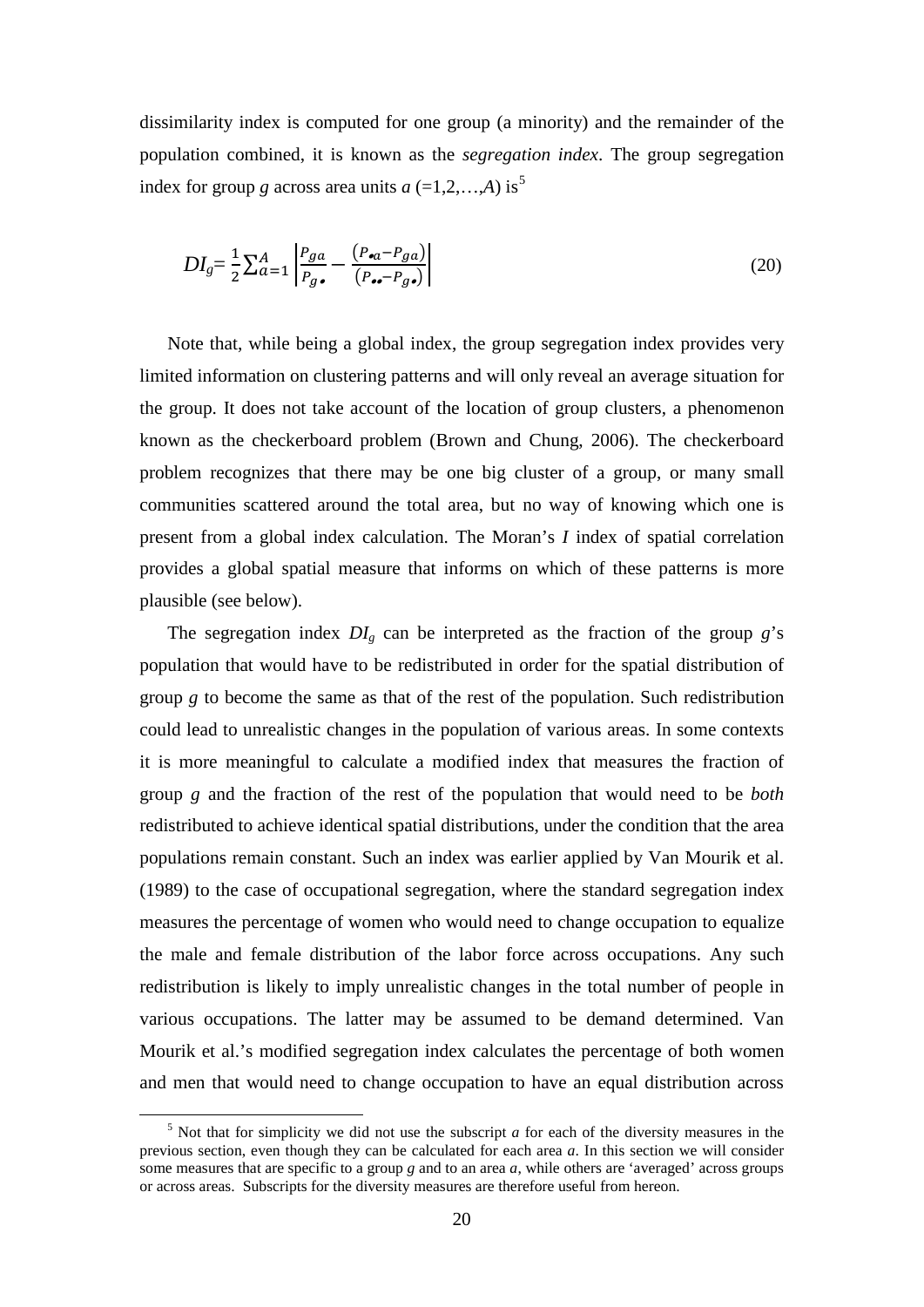genders and unchanged totals in each occupation. The equivalent situation in spatial segregation is to consider, for example, relocating migrant and native born households in a social housing program such that their spatial distribution is equalized *and* the housing stock in each area remains unchanged. The *modified segregation index* is

$$
VM_g = \frac{1}{2P_{\bullet \bullet}} \sum_{a=1}^{A} \left( \left| P_{ga} - P_{g \bullet} \frac{P_{\bullet a}}{P_{\bullet \bullet}} \right| + \left| \left( P_{\bullet a} - P_{ga} \right) - \left( P_{\bullet \bullet} - P_{g \bullet} \right) \frac{P_{\bullet a}}{P_{\bullet \bullet}} \right| \right) \tag{21}
$$

The modified segregation index turns out to be equal to the conventional segregation index times a factor that depends on the fraction of the total population that is in group  $g$  (for the proof, see Van Mourik et al. 1989):

$$
VM_g = 2\frac{P_g}{P_{ee}} \left(1 - \frac{P_g}{P_{ee}}\right) D I_g \tag{22}
$$

The *isolation index* is Massey and Denton's (1988) preferred measure of the degree of potential exposure of individuals to members of their own group (isolation) or another group (interaction). The isolation index captures the extent to which members of a population group are disproportionately located in the same areas, i.e. they are more clustered. Consider first the weighted average fraction of the population across all areas that belongs to group *g*,  $\sum_{a=1}^{A} \omega_{ga} \frac{P_{ga}}{P_{eq}}$  $P_{\bullet a}$  $_{a=1}^{A} \omega_{ga} \frac{P_{ga}}{P_{oa}}$ , with  $\omega_{ga} = \frac{P_{ga}}{P_{ga}}$  and therefore  $\sum_{a=1}^{A} \omega_{ga} = 1$  for all *g* (we can also measure the weighted average exposure of group *g* to group *h*:  $\sum_{a=1}^{A} \omega_{ga} \frac{P_{ha}}{P_{aa}}$  $P_{\bullet a}$  $\frac{A}{a=1} \omega_{ga} \frac{h a}{p_{eq}}$ . The isolation index  $I \llbracket g \rrbracket$  simply normalizes this average fraction in the following way (Cutler et al. 1999):

$$
I_g = \frac{\sum_{a=1}^A \frac{^{p} g a}{^{p} g \bullet_{p a}} P_g \bullet_{p a}}{1 - \frac{^{p} g \bullet_{p a}}{1 - \frac{^{p} g \bullet_{p a}}{1 - \frac{^{p} g \bullet_{p a}}{1 - \frac{^{p} g \bullet_{p a}}{1 - \frac{^{p} g \bullet_{p a}}{1 - \frac{^{p} g \bullet_{p a}}{1 - \frac{^{p} g \bullet_{p a}}{1 - \frac{^{p} g \bullet_{p a}}{1 - \frac{^{p} g \bullet_{p a}}{1 - \frac{^{p} g \bullet_{p a}}{1 - \frac{^{p} g \bullet_{p a}}{1 - \frac{^{p} g \bullet_{p a}}{1 - \frac{^{p} g \bullet_{p a}}{1 - \frac{^{p} g \bullet_{p a}}{1 - \frac{^{p} g \bullet_{p a}}{1 - \frac{^{p} g \bullet_{p a}}{1 - \frac{^{p} g \bullet_{p a}}{1 - \frac{^{p} g \bullet_{p a}}{1 - \frac{^{p} g \bullet_{p a}}{1 - \frac{^{p} g \bullet_{p a}}{1 - \frac{^{p} g \bullet_{p a}}{1 - \frac{^{p} g \bullet_{p a}}{1 - \frac{^{p} g \bullet_{p a}}{1 - \frac{^{p} g \bullet_{p a}}{1 - \frac{^{p} g \bullet_{p a}}{1 - \frac{^{p} g \bullet_{p a}}{1 - \frac{^{p} g \bullet_{p a}}{1 - \frac{^{p} g \bullet_{p a}}{1 - \frac{^{p} g \bullet_{p a}}{1 - \frac{^{p} g \bullet_{p a}}{1 - \frac{^{p} g \bullet_{p a}}{1 - \frac{^{p} g \bullet_{p a}}{1 - \frac{^{p} g \bullet_{p a}}{1 - \frac{^{p} g \bullet_{p a}}{1 - \frac{^{p} g \bullet_{p a}}{1 - \frac{^{p} g \bullet_{p a}}{1 - \frac{^{p} g \bullet_{p a}}{1 - \frac{^{p} g \bullet_{p a}}{1 - \frac{^{p} g \bullet_{p a}}{1 - \frac{^{p} g \bullet_{p a}}{1 - \frac{^{p} g \bullet_{p a}}{1 - \frac{^{p} g \bullet_{p a}}{1 - \frac{^{p} g \bullet_{p a}}{1 - \frac{^{p} g \bullet_{p a}}{1 - \frac{^{p} g \bullet_{p
$$

This measure captures the degree to which group members live in areas in which they are over-represented. An isolation index value of 0 indicates that the group is distributed in proportion to the total population, while a value of 1 can be interpreted as total isolation whereby *all* of the group locate in one or several particular areas *a*, and no-one of the rest of the population locate in those areas. Exposure can be a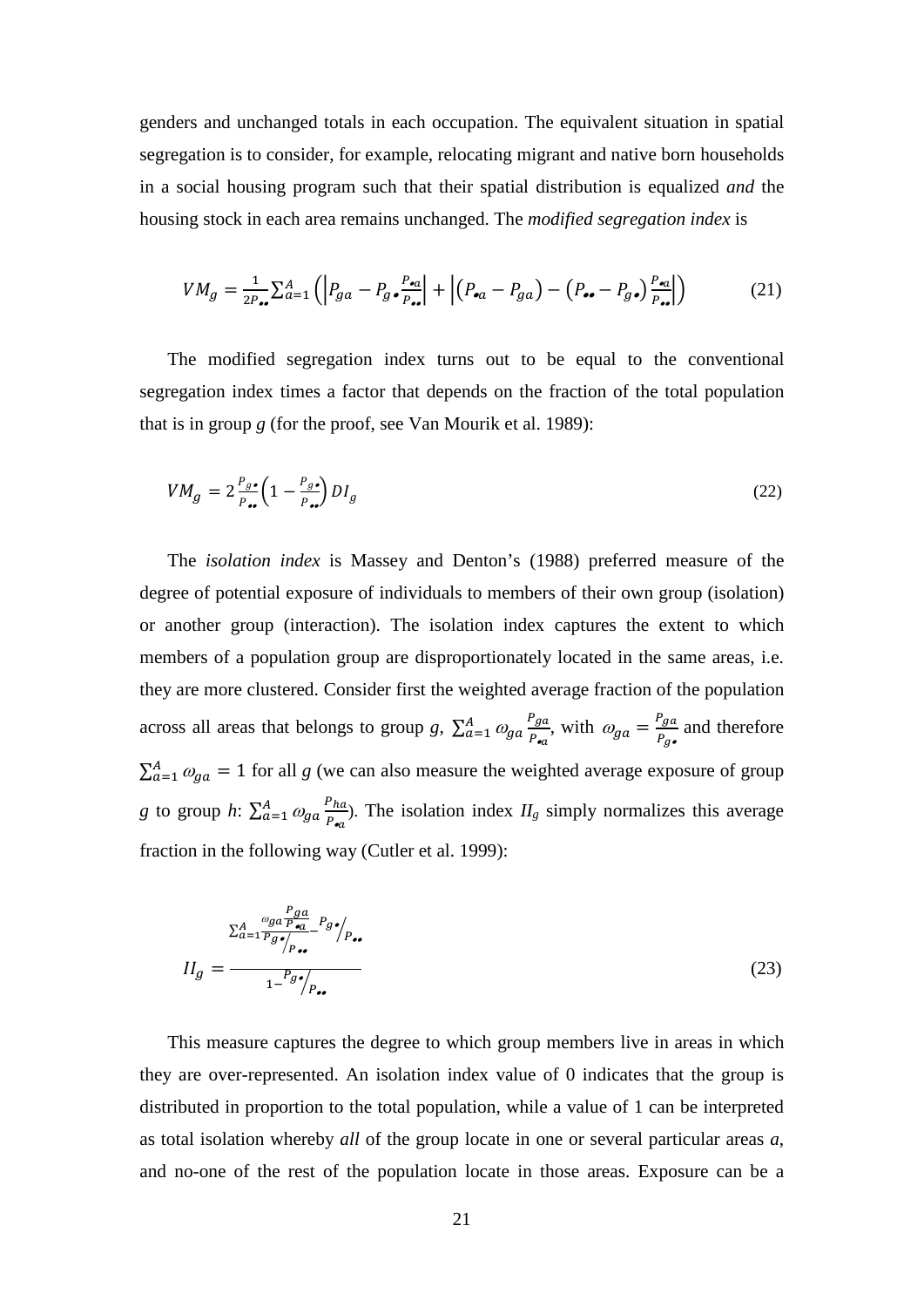useful concept in studying acculturation. Exposure measures are usually based on information linked to a person's usual residential address, but exposure at work can be calculated when workplace addresses are known.

Another way of examining an uneven distribution of a group across a number of areas is by means of the Lorenz curve and the Gini coefficient, which were already introduced in the previous section in terms of gauging the diversity of groups in a particular area (see again Figure 1). In the spatial context a Lorenz curve is constructed by first calculating a group's fraction of the population of each area and then ranking areas from the one with the smallest fraction to the one with the largest fraction. Next, consider for each ranked area the points representing the cumulative percentage of *total* population up to that area on the horizontal axis and the cumulative percentage of the *group*'s population up to that area on the vertical axis. If a group is spatially distributed identically to the total population, the Lorenz curve would coincide with the 45 degree line. Half the total area between the observed Lorenz curve and the 45 degree line is the Gini coefficient of a group's spatial segregation.

As in the case of diversity among groups, the Gini coefficient can also be easily calculated for spatial diversity. First, sort the population shares  $\left(\frac{p_{g1}}{p_{g1}}\right)$  $\frac{P_{g1}}{P_{\bullet 1}}, \frac{P_{g2}}{P_{\bullet 2}}$  $\frac{P_{g2}}{P_{\bullet 2}}$ , ...,  $\frac{P_{gA}}{P_{\bullet A}}$  $\frac{F g A}{P_{\bullet A}}$  of group  $g$  in the various regions from the smallest to the largest. For the  $r<sup>th</sup>$  smallest fraction, let  $X_r$  be the cumulative sum of the corresponding shares of the regions' populations in the total population, i.e.  $X_r = \sum_{i=1}^r \frac{P_{\epsilon i}}{P_{\epsilon i}}$  $\sum_{i=1}^r \frac{F_{\bullet i}}{P_{\bullet \bullet}}$ . Similarly,  $Y_{gr}$  is the cumulative sum of the corresponding shares of group *g*'s population,  $Y_{gr} = \sum_{i=1}^{r} \frac{P_{gi}}{P_{g}}$ .  $\sum_{i=1}^r \frac{I_{g_i}}{P_{g_i}}$  and  $X_0 = 0$ ,  $Y_{g0} = 0$ . Given this notation, the Gini coefficient of segregation of group *g* can be calculated as

$$
GG_g = 1 - \sum_{r=1}^{G} (X_r - X_{r-1})(Y_{gr} + Y_{g,r-1})
$$
\n(24)

The final two global non-GIS segregation or clustering measures that we consider are the closely-related Ellison and Glaeser (1997) and Maurel and Sédillot (1999) *concentration* indices, denoted  $EG<sub>g</sub>$  and  $MS<sub>g</sub>$  respectively. Both are derived as the correlation between location decisions made by members of a particular group, which can be positive or negative. The measures were originally derived to capture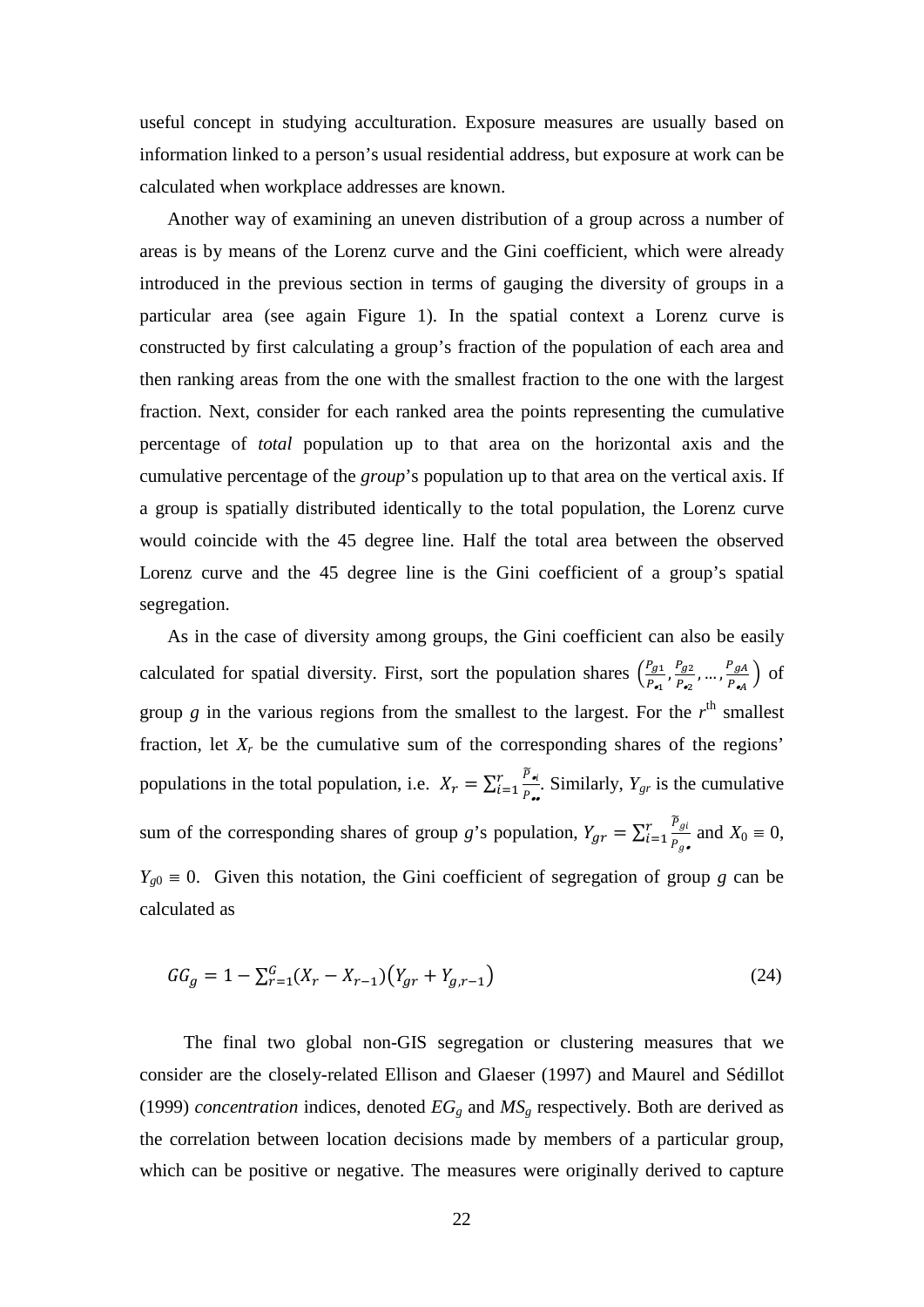the geographic concentration of industries that take into account differences across industries in the firm size structure. We report here formulae proposed by Maré et al.  $(2012)$ .<sup>[6](#page-22-0)</sup> A value of close to zero for either of these indices would indicate a lack of spatial segregation. The two indices differ only slightly. The  $EG<sub>g</sub>$  index has a more positive value for groups that are concentrated in areas with higher shares of the overall population.

Using the same notation as before, the  $EG<sub>g</sub>$  index is given by

$$
EG_g = \frac{\left\{\sum_{a=1}^A \frac{P_{g_a}}{(P_{g\bullet} - P_{\bullet \bullet})^2}\right\}}{(1 - \sum_{a=1}^A \frac{P_{\bullet a}}{(P_{\bullet \bullet})^2})} - \frac{1}{P_{g\bullet}} \tag{25}
$$

while the  $MS<sub>g</sub>$  index is given by

$$
MS_g = \frac{\frac{\left\{\sum_{a=1}^A \left(\frac{P_{g_a}}{P_{g_\bullet}}\right)^2 - \sum_{a=1}^A \left(\frac{P_{g_a}}{P_{g_\bullet}}\right)^2\right\}}{(1 - \sum_{a=1}^A \left(\frac{P_{g_a}}{P_{g_\bullet}}\right)^2)} - \frac{1}{P_{g_\bullet}}}{(1 - \frac{1}{P_{g_\bullet}})}
$$
(26)

Ellison and Glaeser (1997) suggest that in order to determine a benchmark for their measure of industry concentration, the index could be calculated for an industry which would not be considered concentrated. In our present context of spatial segregation, the spatial distributions of males and females may be used as a point of comparison. They are expected to be very similar. Hence, for both genders  $EG<sub>g</sub>$  (and  $MS<sub>e</sub>$ ) will have low values which can be used as a benchmark for gauging spatial segregation of other groups.

With respect to *local* diversity measures it should be noted that *all* of the nonspatial measures defined in Section 3 can be calculated for all areas for which data are available. Hence each index given in the previous section can be calculated for any area *a* or any amalgamation of areas. For example, the fractionalization index for each area *a* becomes

<span id="page-25-0"></span><sup>&</sup>lt;sup>6</sup> Our equations differ slightly from the original formulations to reflect the focus on people rather than firms. Unlike firms, which differ in size, all people carry equal weight. Hence the final term in both the numerator and denominator of the formulae, which is in the firm case a Herfindahl index of firm concentration, simply becomes  $1/P_{g\bullet}$ , as in the unweighted index of Maurel and Sédillot (1999).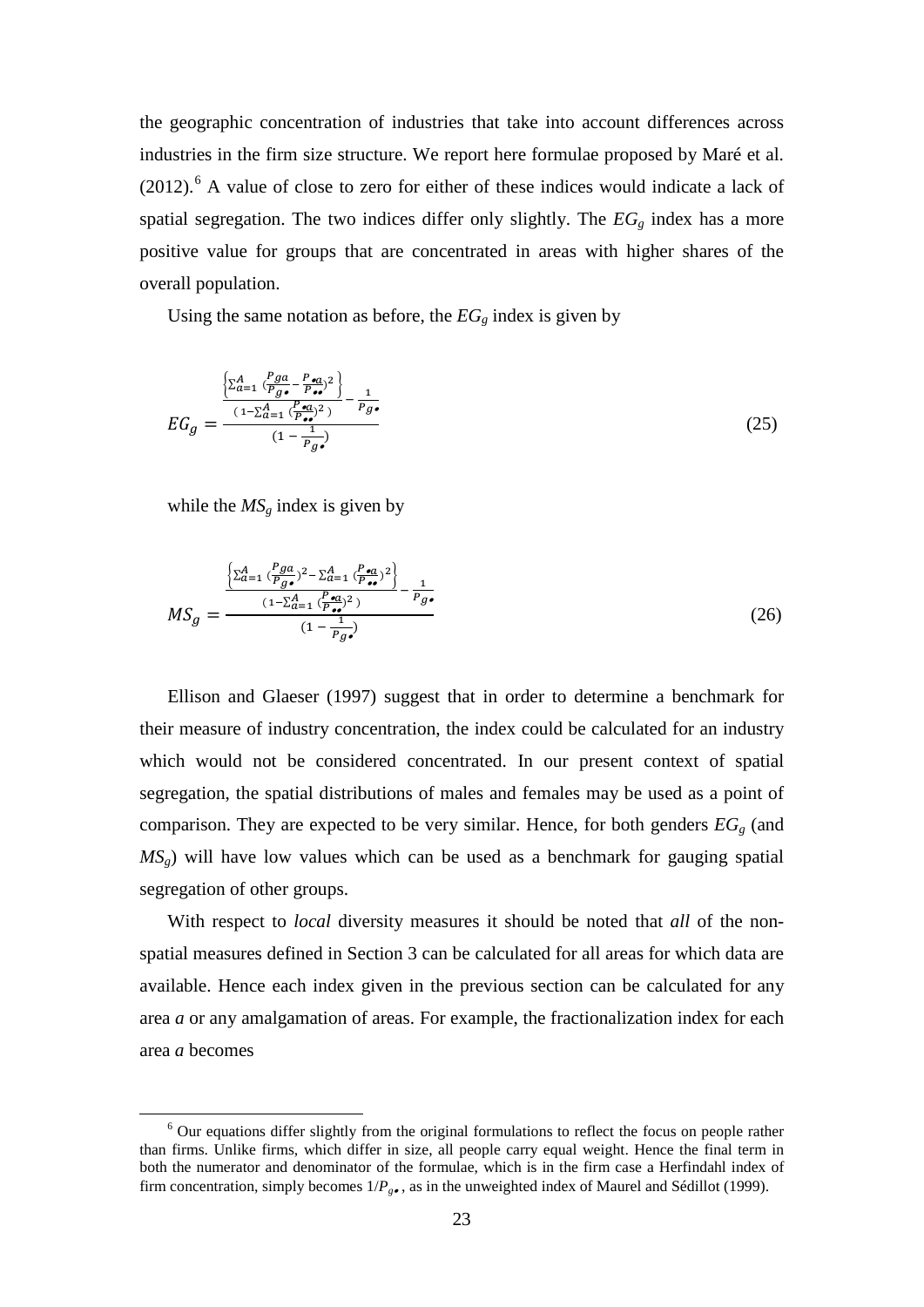$$
FR_a = 1 - \sum_{g=1}^{G} \left(\frac{P_{ga}}{P_{eq}}\right)^2 \tag{27}
$$

The values of  $FR_a$  can be mapped with GIS software to gauge the spatial patterns. Corresponding measures of spatial statistics such as spatial autocorrelation can also be calculated.

A simple measure of *local* concentration or clustering of group *g* in area *a* is the location quotient, also referred to as the local concentration ratio:

$$
P_{ga} = \frac{P_{ga}}{P_{g} \cdot P_{g}} = \frac{P_{ga}}{P_{aq}} / P_{g} \tag{28}
$$

 $LQ_{ga}$  measures whether group *g*'s share of the population in area *a* is larger or smaller than group *g*'s share of the total population (implying  $LQ_{ga} > 1$  and  $LQ_{ga} <$ 1 respectively). Alternatively,  $LQ_{ga}$  measures whether the proportion of *g*'s population that is located in *a* is larger or smaller than the proportion of the total population that is located in *a*.

All measures of clustering reviewed above do not account for the topological relationship of neighborhoods or areas to one another. Hence high spatial concentration may or may not coincide with spatial clustering, which is the checkerboard problem referred to earlier. This is illustrated in Figure Consider a minority distributed across areas with three population shares: high (black square), medium (grey square) and low (white square). The segregation measures discussed above will have higher values for the left checkerboards than for the right ones, but identical values for the upper and corresponding lower checkerboards.

Moran's *I* is a global measure of clustering that yields greater values for the upper checkerboards than for the lower checkerboards. The index is a measure of spatial autocorrelation which essentially determines whether or not spatial dispersion is random. Hence Moran's *I* complements the global measures introduced above as the latter provide an aggregate measure of dispersion of a group across areas without a spatial reference frame, whereas Moran's *I* calculates the degree of clustering that takes into account neighborhoods. In this context, the neighborhood of an area is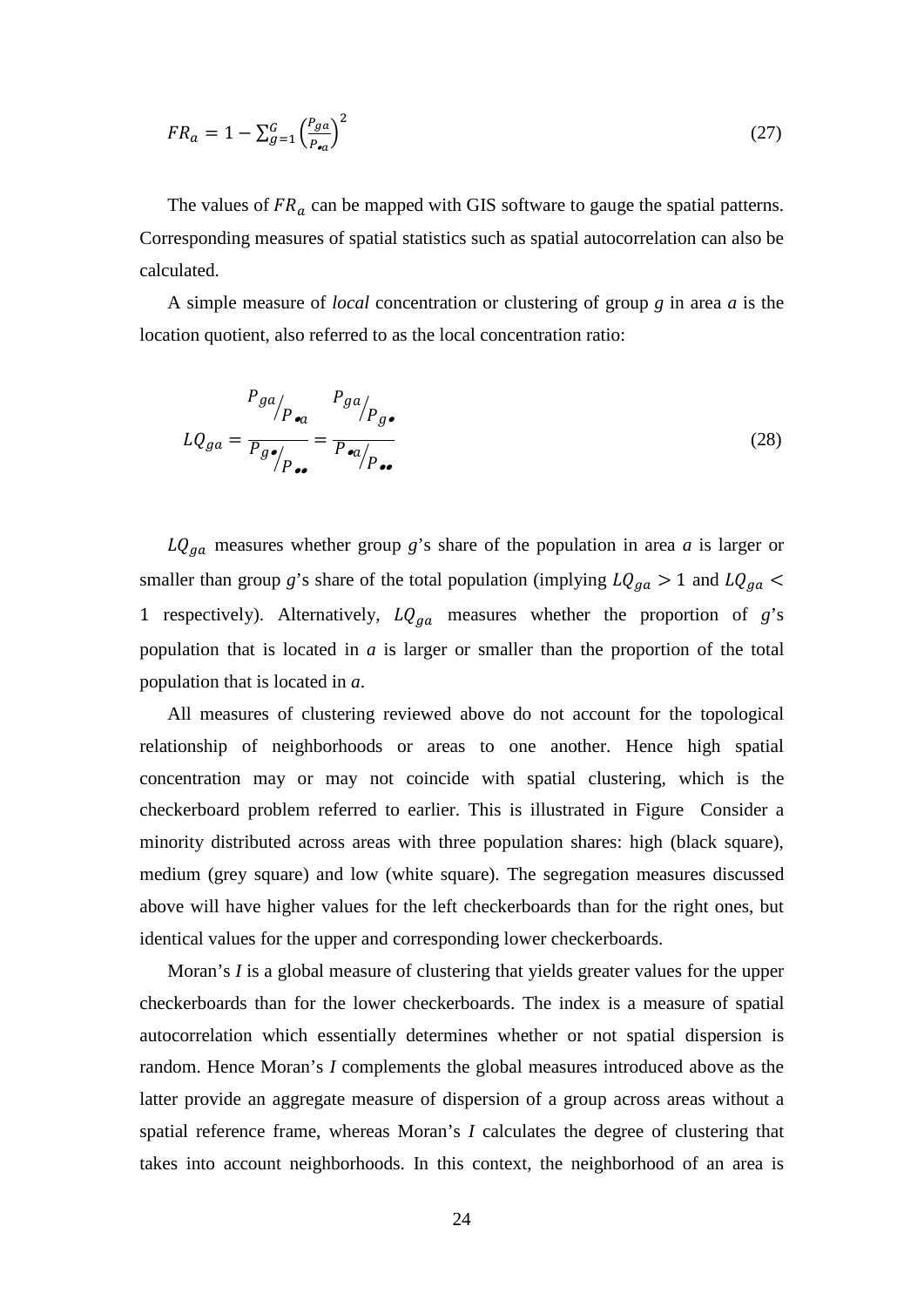defined as the set of areas that are within a pre-defined distance of the area considered.

#### Figure 2 about here

Moran's *I* index of the degree of global clustering of group *g* is defined as:

$$
MI_g = \sum_{a=1}^{A} \frac{\left(\frac{Pga}{P_g \bullet} - \frac{1}{A}\right)\left(\sum_{a=1}^{S} w_{asa} \left(\frac{Pgs_a}{P_g \bullet} - \frac{1}{A}\right)\right)}{\sum_{a=1}^{A} \left(\frac{Pga}{P_g \bullet} - \frac{1}{A}\right)^2}
$$
(29)

where  $a$  refers to areas as before and  $s_a$  to the areas in the neighborhood of  $a$ (there are  $S_a$  such areas). The spatial proximity weights  $w_{as_a}$  can be defined in various ways. For example, they can be defined as the reciprocal of the distance between the population centroid of area *a* and the centroids of surrounding areas *sa*,  $\delta_{\alpha s_a}$ . Alternatively they can be defined simply by adjacency/contiguity (with a 'proximity' of '1' assigned to pairs of adjacent regions and '0' to non-adjacent ones).<sup>[7](#page-25-0)</sup> In all cases, the weights are row-standardized, such that  $\sum_{s_a} w_{as_a} = 1$  for all *a*. One set of weights that automatically satisfies row-standardization is a set of populationbased weights, whereby the weight of neighborhood area *sa* of area *a* is assumed to be equal to  $P_{\bullet s_a}/\sum_{j=1}^{s_a} P_{\bullet j}$  if the selected area and a neighborhood area are adjacent, or if the neighborhood area is within some distance band of the selected area, and zero if otherwise.

 $MI<sub>g</sub>$  can be easily visualized as the slope of a regression line of the spatially weighted value of the fraction of the group's population in any area in the neighborhood of a selected area on the value of the fraction of the group's population in the selected area itself. A plot of the points through which the regression line can be drawn is referred to as a Moran scatterplot. *MIg* lies between -1 and 1 and provides a measure of how similar an area's share of the total population of group *g* is to the population-weighted share in surrounding areas. A negative Moran's *I* may be indicative of isolated enclaves in which areas with a large share of a group are

<span id="page-27-0"></span> $<sup>7</sup>$  The emergence of 'big data' on actual face-to-face encounters or online interactions through</sup> email or social media provides new and promising sources of measuring proximity between individuals and groups across areas. This can lead to new ways of measuring geographic weights matrices.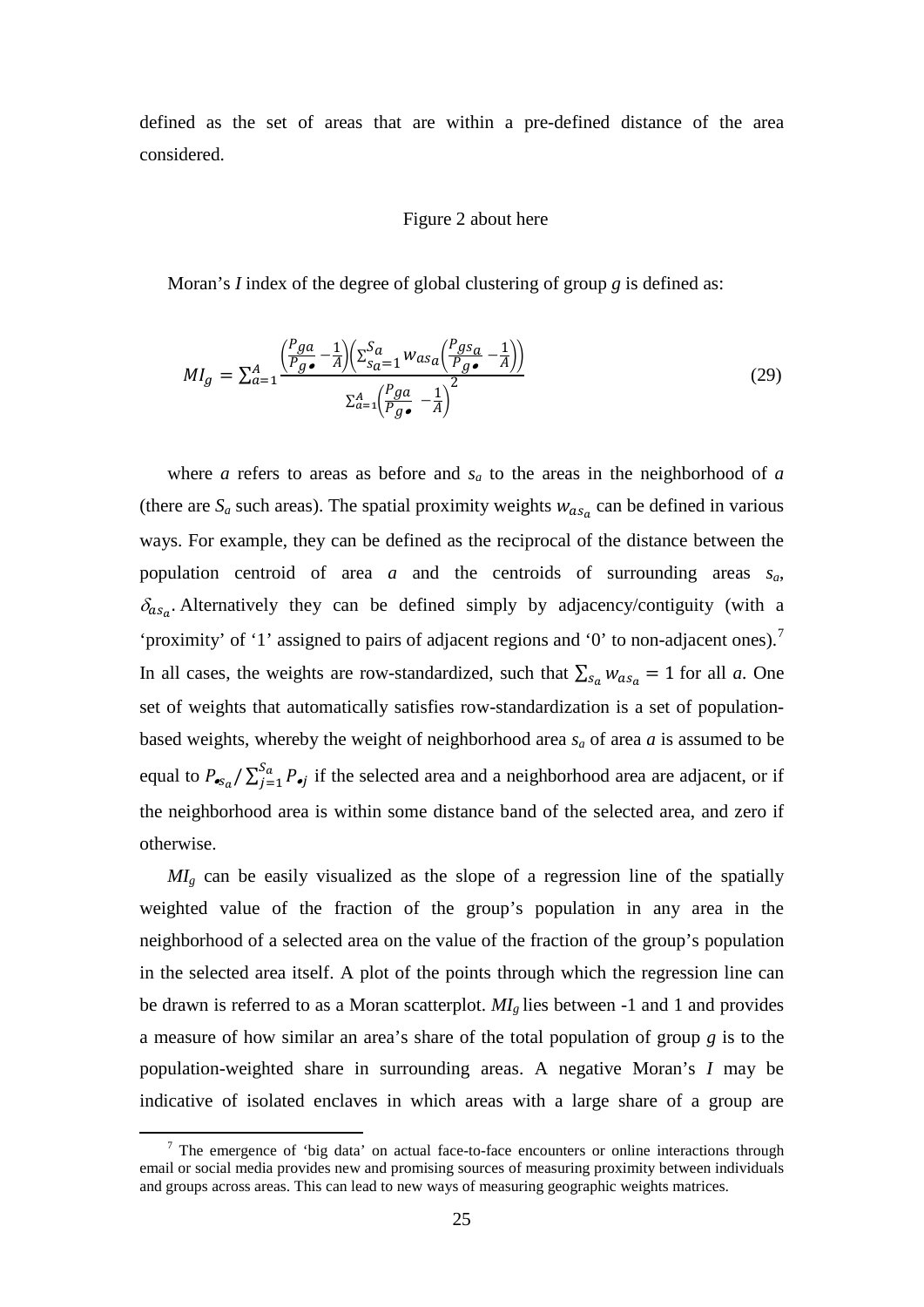surrounded by areas in which a low share of the same group can be found. This is referred to as negative spatial autocorrelation.[8](#page-27-0) A value of Moran's *I* close to 1 is indicative of highly significant positive spatial autocorrelation that in our context can be interpreted as evidence of extensive segregation that straddles many areas.

Moran's *I* as calculated in Eq. (29) provides only an average indication of clustering of a given group *g*. There may be a range of different spatial patterns occurring for different groups, despite similar spatial autocorrelation results. To investigate the spatial patterns of concentration, Getis and Ord's (1992) *G*\* local measure of concentration can be calculated for every area *a* and every group *g*.  $G_{ga}^*$  is a calculation which identifies areas of neighborhood clustering that are significantly different from the average situation in the total study area (Johnston *et al*., 2009). Using a row-standardized spatial weights matrix  $W^*$ ,  $G_{g}^*$  can be calculated as:

$$
G_{ga}^{*} = \frac{\sum_{s_{a=1}}^{S_a} w_{as_a}^{*} \left( \frac{P_{gs_a}}{P_{\bullet s_a}} - M_g \right)}{\sqrt{\left(\sum_{b=1}^{A} \frac{\left( \frac{P_{gb}}{P_{\bullet b}} \right)^2}{A} \right) - M_g^2} \sqrt{\frac{\left( A \sum_{s_a=1}^{S_a} w_{s_a}^{* \ 2} - 1 \right)}{(A-1)}}}
$$
(30)

where  $M_g = \overline{P_{ga}/P_a}$  refers to the mean group share of group *g* across all areas *a* (see, e.g., Maré et al., 2012). Here  $s_a$  includes the area *a* itself in the spatial weights that are in Eq. (30) indicated by an asterisk. The index values are normally distributed *z* scores under the null hypothesis of no spatial clustering. A value of  $G_{g}^{*}$  for an area that is greater than 1.96 indicates that there is less than a 2.5 percent chance that the high degree of concentration of group *g* that is observed in and around the area *a* would be observed under random location decisions (and, similarly, a value of  $G_{ga}^*$ for an area that is less than −1.96 indicates that there is less than a 2.5 percent chance that the extreme absence of group *g* in and near *a* would be observed under random location decisions). *G*\* values can be displayed on a map for each group to show specific neighborhoods where groups are over and under-represented.

<span id="page-28-0"></span><sup>&</sup>lt;sup>8</sup> The question of whether the observed spatial pattern is different from a random spatial allocation of population (i.e. Moran's *I* is statistically significant) is more complex. Two sets of standard errors can be calculated under the assumptions of standardisation and normality (Cliff and Ord, 1981; Pisatio, 2001).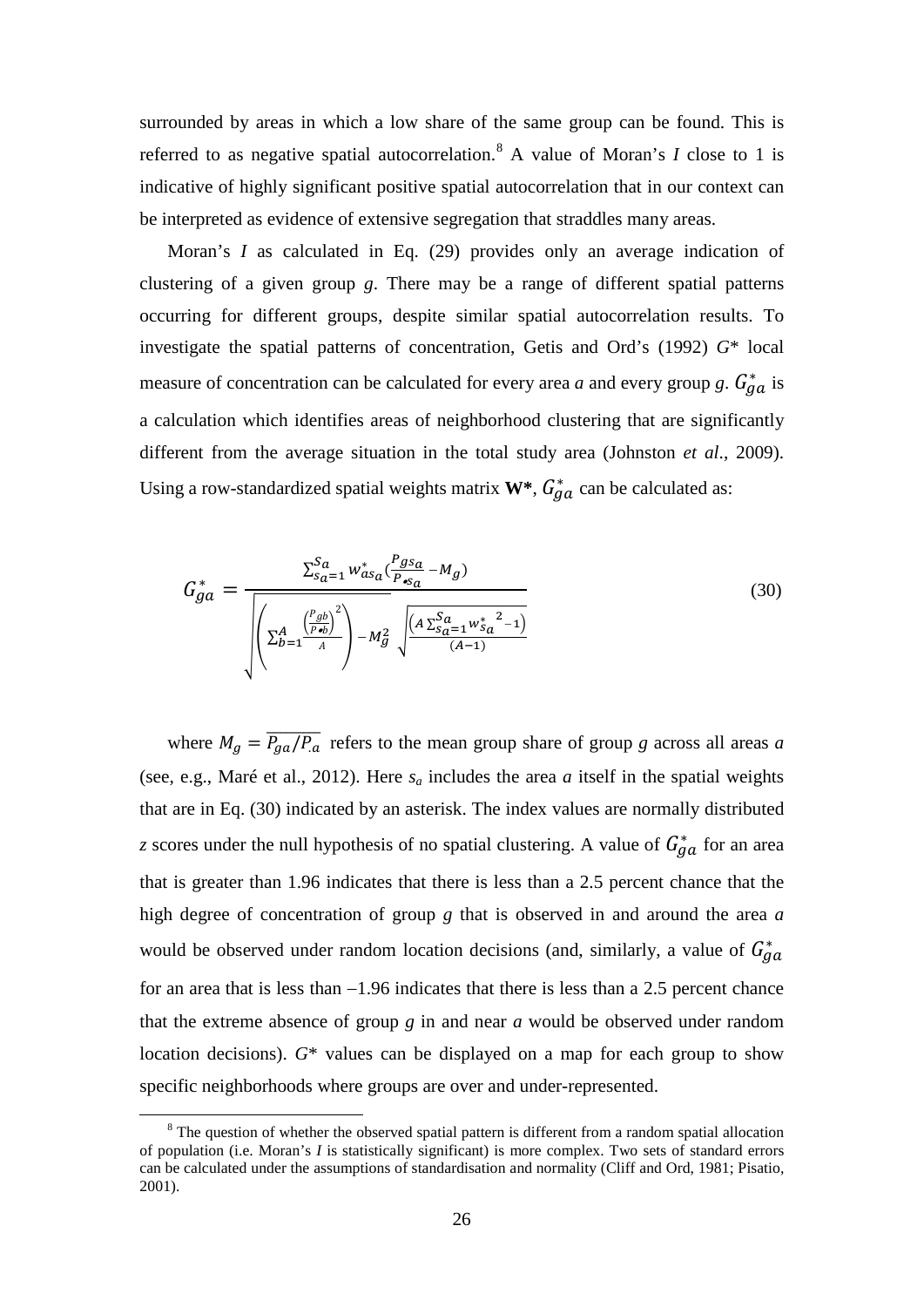Various other local measures can be calculated as well. Anselin (1995) notes that Moran's *I* is the aggregate across all areas of what he refers to as a local indicator of spatial association (LISA). Given Eq. (29), we define the local indicator *LIga* by

$$
LI_{ga} = \frac{\left(\frac{Pga}{Pg\cdot a} - \frac{1}{A}\right)\left(\sum_{sa=1}^{Sa} was_a\left(\frac{Pga}{Pg\cdot a} - \frac{1}{A}\right)\right)}{\sum_{a=1}^{A} \left(\frac{Pga}{Pg\cdot a} - \frac{1}{A}\right)^2}
$$
(31)

and, hence,  $MI_g = \sum_{a=1}^{A} LI_{ga}$ . As is the case with other local measures,  $LI_{ga}$  can be plotted on a map; for example to identify 'hot spots': areas where high values of the index are strongly clustered (e.g. Anselin, 1995).

All spatial measures discussed in this section either refer to spatial segregation of a specific group *g* (either dispersed or clustered across areas) or refer to the local diversity in area *a* (either homogeneous/uniform or heterogeneous/diverse). Effectively this involves calculating indices for a column or row respectively of the *A* x *G* two-way cross tabulation of observed occurrences. This is depicted in Figure 3.

#### Figure 3 about here

Additionally, we may want to consider *all* cell frequencies in the table simultaneously and account, or not, for the geography that defines the various areas. For example, we could calculate the isolation index  $II<sub>g</sub>$  for each group *g* in a metropolitan area and, next, calculate a group size-weighted average of the  $I\!I_g$  indices to obtain an indicator of the overall extent to which groups are isolated or spatially mixed across the metropolitan area. But there are of course many other ways of combining segregation measures for individual groups. Reardon and Firebaugh (2002) suggest six multigroup segregation indices: a dissimilarity index, a Gini index, an information theory index, a squared coefficient of variation index, a relative diversity index and a normalized exposure index. Reardon and Firebaugh (2002) list seven criteria for evaluating multigroup measures of segregation.<sup>[9](#page-28-0)</sup> They conclude that the information theory-based index, which was originally proposed by Theil and Finezza

<span id="page-29-0"></span><sup>&</sup>lt;sup>9</sup> These criteria are: (1) organizational equivalence; (2) size invariance; (3) transfers; (4) exchanges; (5) composition invariance; (6) additive organizational decomposability; and (7) additive group decomposability. Space constraints preclude us from elaborating on these here. See Reardon and Firebaugh (2002) for details.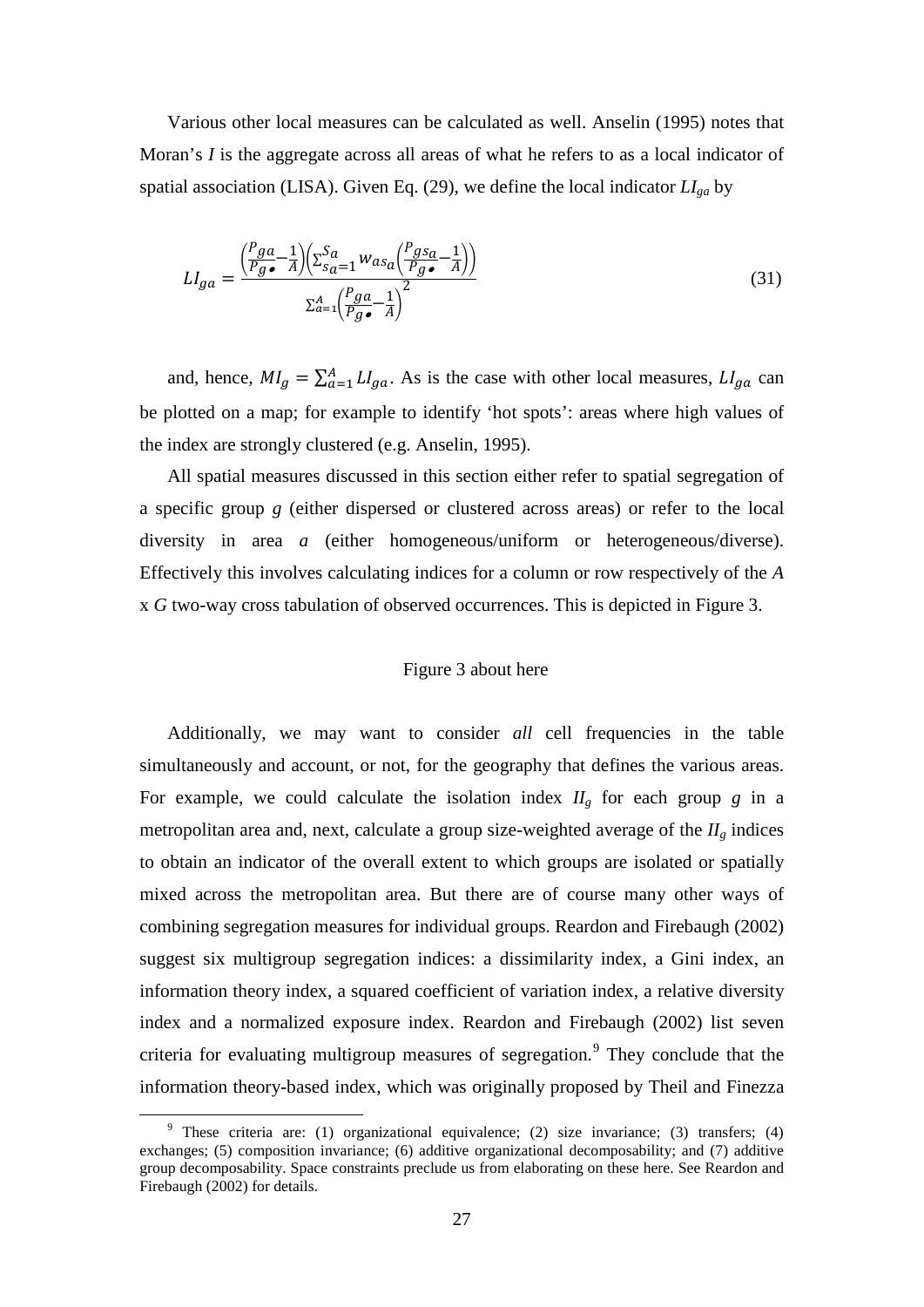(1971) and Theil (1972), is the most satisfactory index in terms of their criteria. This index is the only one that satisfies the principle of transfers (when a person is moved from an area *i*, where its share of the population is larger than in an area *j*, to that area *j*, then segregation is reduced). Moreover, this is the only multigroup index that can be decomposed into a sum of between- and within-group components.<sup>[10](#page-29-0)</sup> The Theil index *TH* is given by the following formula:

$$
TH = \sum_{g=1}^{G} \sum_{a=1}^{A} \frac{P_{\bullet a}}{P_{\bullet \bullet}} \left[ \frac{\frac{P_{ga}}{P_{\bullet a}} \left( \ln(P_{g \bullet} / P_{\bullet \bullet}) - \ln(P_{ga} / P_{\bullet a}) \right)}{\sum_{g=1}^{G} (P_{g \bullet} / P_{\bullet \bullet}) \ln(P_{g \bullet} / P_{\bullet \bullet})} \right]
$$
(32)

However, multigroup segregation measures such as *TH* do not account explicitly for geography. A simple way of calculating an average of geographical clustering could be obtained by calculating Moran's *I* index *MIg* for every group *g* in a metropolitan area and then by assigning a global measure of multi-group clustering to the metropolitan area by calculating global clustering as a group size-weighted average of these indices.

Alternative measures of spatial segregation are reviewed and evaluated by Reardon and O'Sullivan (2004). These measures take account of the coordinates of the locations of individuals in the region and the proximity between individuals. This is an important extension of the various indices discussed so far which all assumed fixed boundaries of subareas  $a = 1, 2, \dots, A$  of the region or city. Distance measures, such as used in calculating the Moran's *I* index are sensitive to the drawing of boundaries: two points that are a fixed physical distance apart may either be considered to be in the same neighborhood (i.e. the distance is zero) or in different neighborhoods (at some positive distance), dependent on where the boundary is drawn. This is referred to as the modifiable areal unit problem (MAUP). This problem and the checkerboard problem mentioned earlier in the chapter are entirely due to the defining of subareas and vanish once we adopt a fully disaggregated approach that is based on micro data on individuals and their locations.

<span id="page-30-0"></span> $10$  For example, a decomposable index of segregation of all ethnic groups should be the sum of the index of between-supergroups segregation (e.g., Africans, Asians, Europeans, etc.) and the aggregate of ethnic segregation measures for ethnicities within supergroups (e.g., Chinese, Korean, Japanese, etc. among the Asians).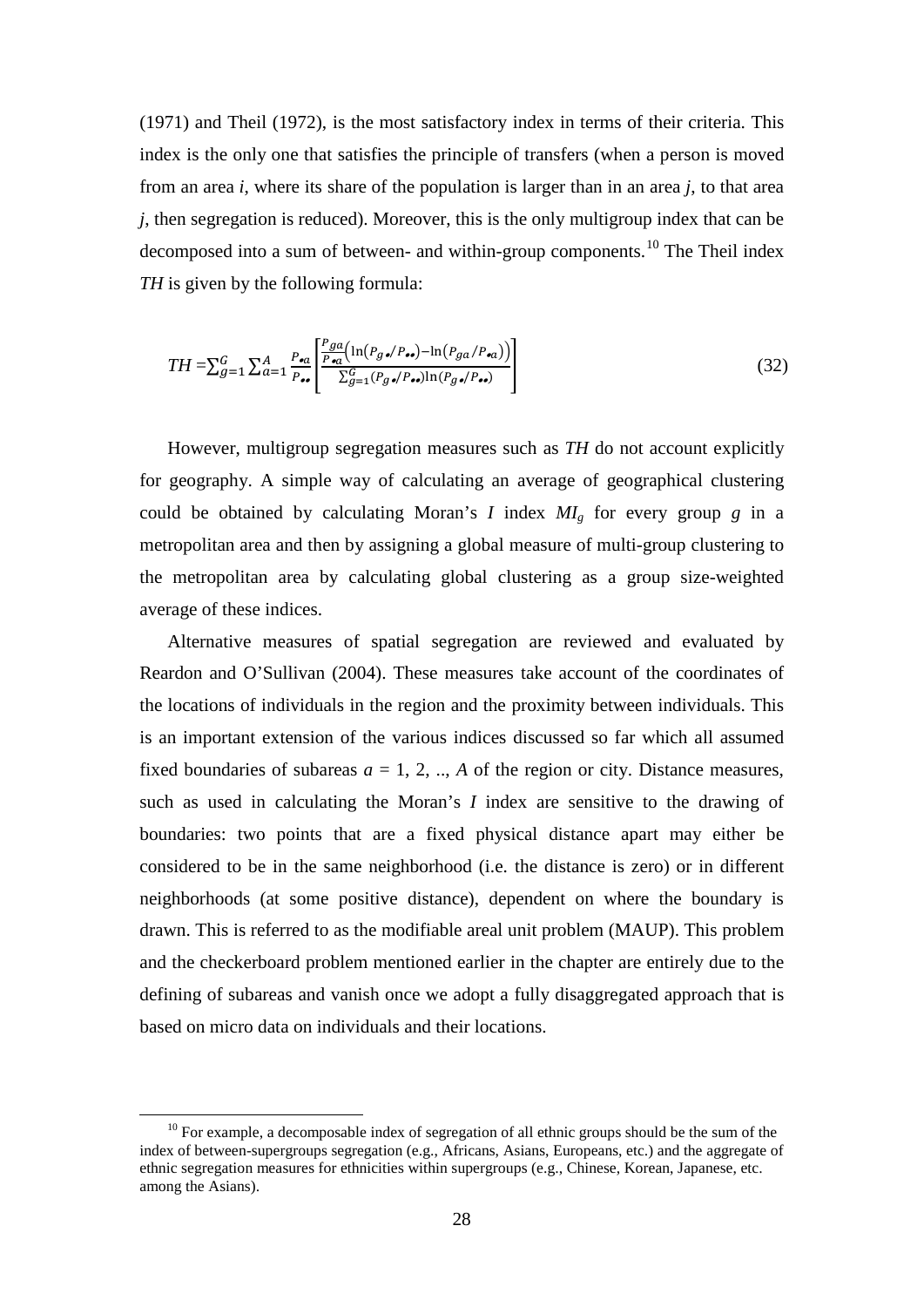After identifying eight desirable properties of spatial segregation measures,  $11$ Reardon and O'Sullivan (2004) conclude that a spatially weighted equivalent of the isolation index  $II<sub>g</sub>$  and a spatially weighted equivalent of the information theory-based Shannon-Weaver index of diversity *SW* are the optimal spatial segregation measures. Specifically, for a given individual at point p, let  $\hat{\pi}_{pg}$  denote the average fraction of people of type *g* in the neighborhood of point *p*, then

$$
\hat{E}_p = -\sum_{g=1}^G \hat{\pi}_{pg} \ln(\hat{\pi}_{pg}) \tag{33}
$$

defines the entropy of the local environment of *p*. The spatial information theory segregation index can then be defined by

$$
SS = 1 - \frac{1}{P_{\bullet \bullet} SW} \int_{p \in R} \tau_p \,\hat{E}_p \, dp \tag{34}
$$

in which *SW* is the Shannon-Weaver diversity index of equation (5),  $\tau_p$  is the population density at point *p*, *R* indicates the entire region or city and the integral indicates that the index is calculated by summing over all points *p*. *SS* is a measure of how much less diverse the local environments of individuals are on average, compared with the diversity of the total population of region *R*. Further elaboration and a discussion of various other spatial indices can be found in Reardon and O'Sullivan (2004).

All measures discussed in this chapter thus far assume aggregation of individuals into groups with certain characteristics and into areas within certain boundaries. This aggregation approach was often the only feasible methodology in the past because data from population censuses or surveys were subject to strict confidentiality requirements to satisfy privacy legislation in many countries. Thus, published information on a population's demographic and socio-economic characteristics has been predominantly in the form of multi-way cross-tabulations with each cell reporting the observed number of people satisfying the specific classification (and often rounded to the base three to preserve confidentiality

<sup>&</sup>lt;sup>11</sup> These properties are: (1) scale interpretability; (2) arbitrary boundary independence; (3) location equivalence; (4) population density invariance; (5) composition invariance; (6) transfers and exchanges; (7) additive spatial decomposability; and (8) additive grouping decomposability. See Reardon and O'Sullivan (2004) for details.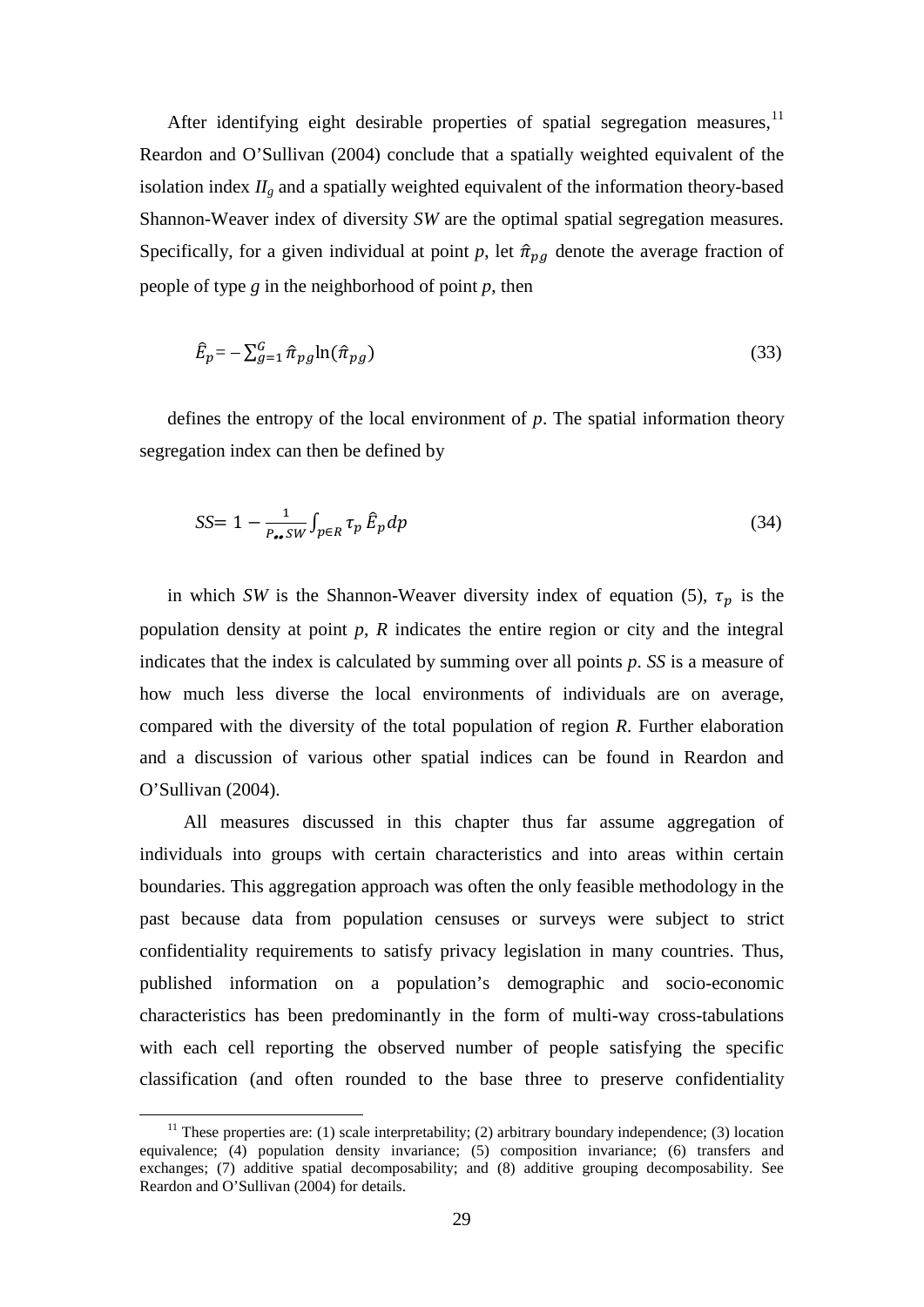requirements). However, researchers are now increasingly given access to micro data, with certain personal information (such as name and address) removed and replaced by a location indicator that is determined by the smallest spatial scale at which data are made available.

In recent years, many new sources of data are becoming available that provide very rich information, often combining survey and administrative data, at a very local level and sometimes even including the coordinates of the individual observation itself (particularly in GIS systems). Additionally, the information available from such integrated data infrastructures is often longitudinal: individual units are observed at various points in time. The emergence of this type of information calls for a new approach to measuring cultural diversity and segregation at the micro level. In this context, new operationalizations of socio-cultural and geographical distance are needed in the context of human interactions. For example, rather than measuring exposure to people from different backgrounds by means of simple shares of different socio-cultural groups in certain regions, network approaches can be used that account for face-to-face or virtual interaction between individuals. Alternatively, when location coordinates are known, the individual's activity space can be defined by spatial kernels (in which a group is defined by any individual captured within a certain radius of the individual) that can be varied in robustness checks. While the formal statistical analysis of spatial dependence and correlation remains computationally demanding for micro-level data, there are new promising developments (for an application to diversity among firms, see e.g. Dubé and Brunelle, 2014 and to multi-group spatial segregation of individuals, see e.g. Kumar et al., 2013). Parallel to the emergence of new rich micro data and conceptual developments, new statistical software for measurement of diversity and segregation is emerging too (e.g. Hong et al., 2014).

### 6 CONCLUSION

In this chapter we have argued that cultural diversity is emerging as an expanding and promising area of research in economics. Scientific inquiry into the socio-economic impacts of cultural diversity necessitates a thorough understanding of how to measure diversity in terms of differences between groups, or individuals, and differences between areas, or locations. In the past, economists have often adopted measures from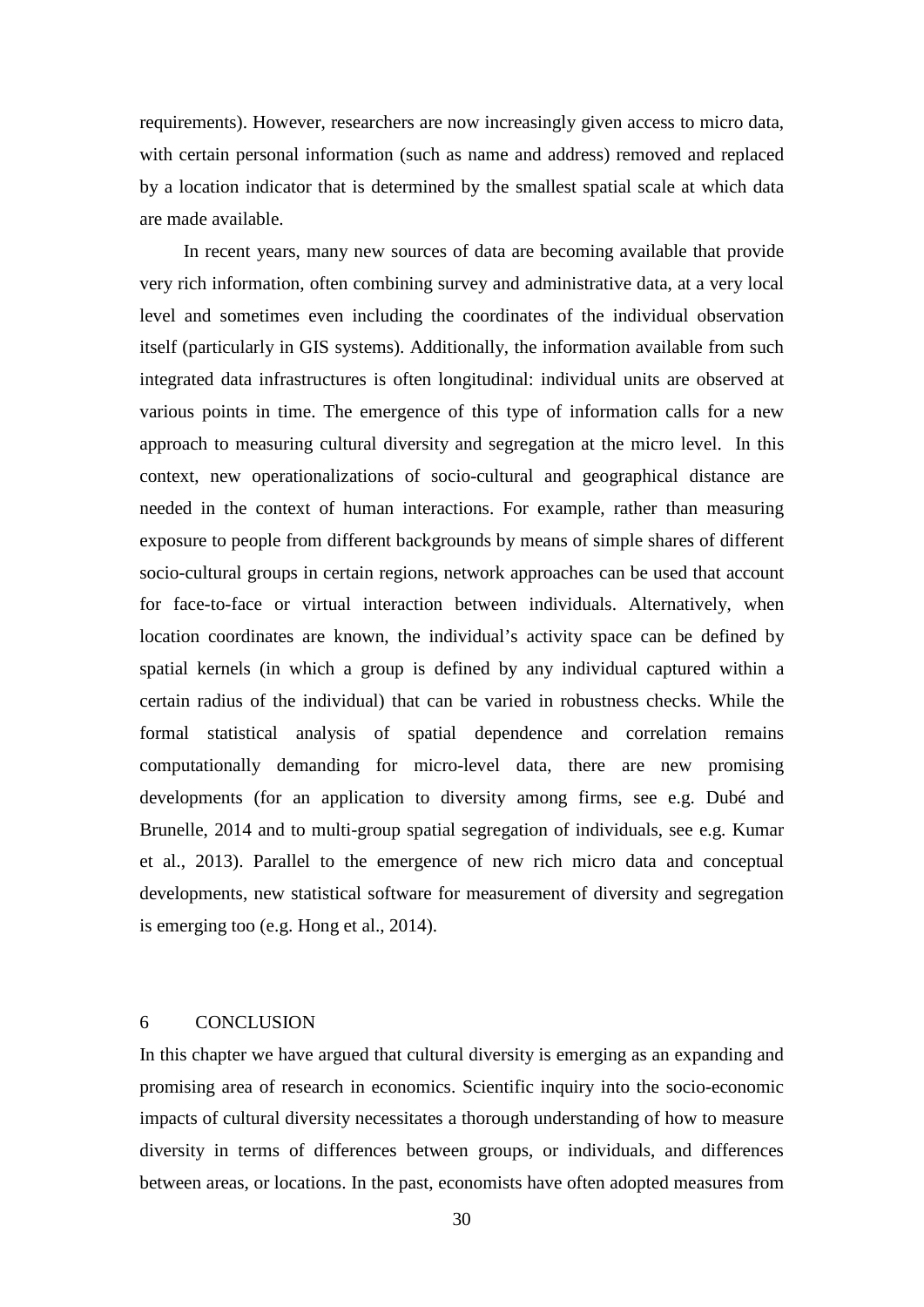a range of disciplines, such as ecology, biology, sociology, etc. While such measures can be easily calculated in any socio-economic application, their appropriateness is rarely critically assessed. In this context we reviewed in this chapter 29 different measures of diversity among people and places, which are among the most common in the literature. We have emphasized their interpretation and the relationships between them. We have not attempted a more formal mathematical or statistical evaluation of their properties, which can be found in e.g. Andreoli and Zoli (2012), Reardon and Firebaugh (2002), Reardon and O'Sullivan (2004) and White (1986).

Such evaluations show that for many measures the results are likely to depend on the extent of disaggregation of space and group attributes (i.e. the granularity of the data), the selection of relevant attributes and the population scale. An important warning in this context is that aggregate measures often suffer from the fallacy of composition. For example, as is clear from the literature on inequality, simply comparing countries in terms differences in their Gini coefficients provides very little information about the underlying income distribution and the often large differences across areas within countries. The same would be true for simply comparing cultural diversity across countries by a single index of fractionalization. It is therefore essential that sound micro, meso or macro conceptual frameworks and theories are adopted that provide guidance as to which cultural diversity measure is the most appropriate in the specific context.

For diversity among people, many papers have adopted the fractionalization index but it is clear that this captures just one aspect of cultural diversity and the concepts, and impacts, of other features of the data such as weighted abundance, entropy and polarization should also be considered, dependent on the context. For place diversity, researchers appear to have been most comfortable with measuring unevenness by means of the standard dissimilarity index. Here it is clear that measures of modified segregation, isolation, concentration, (cross) Moran's *I* and GIS-generated local measures such as location quotients, the local Moran and Getis and Ord's G\* can provide complementing insights. In all of this, the definition of a 'group' is clearly moving away from a simple majority-minority dichotomy to the consideration of many groups defined by attributes across a range of domains.

The emerge of 'big data' and other exciting new data developments, such as integrated administrative and survey data infrastructures, suggest promising new approaches at the micro-level to measure cultural diversity in potential and actual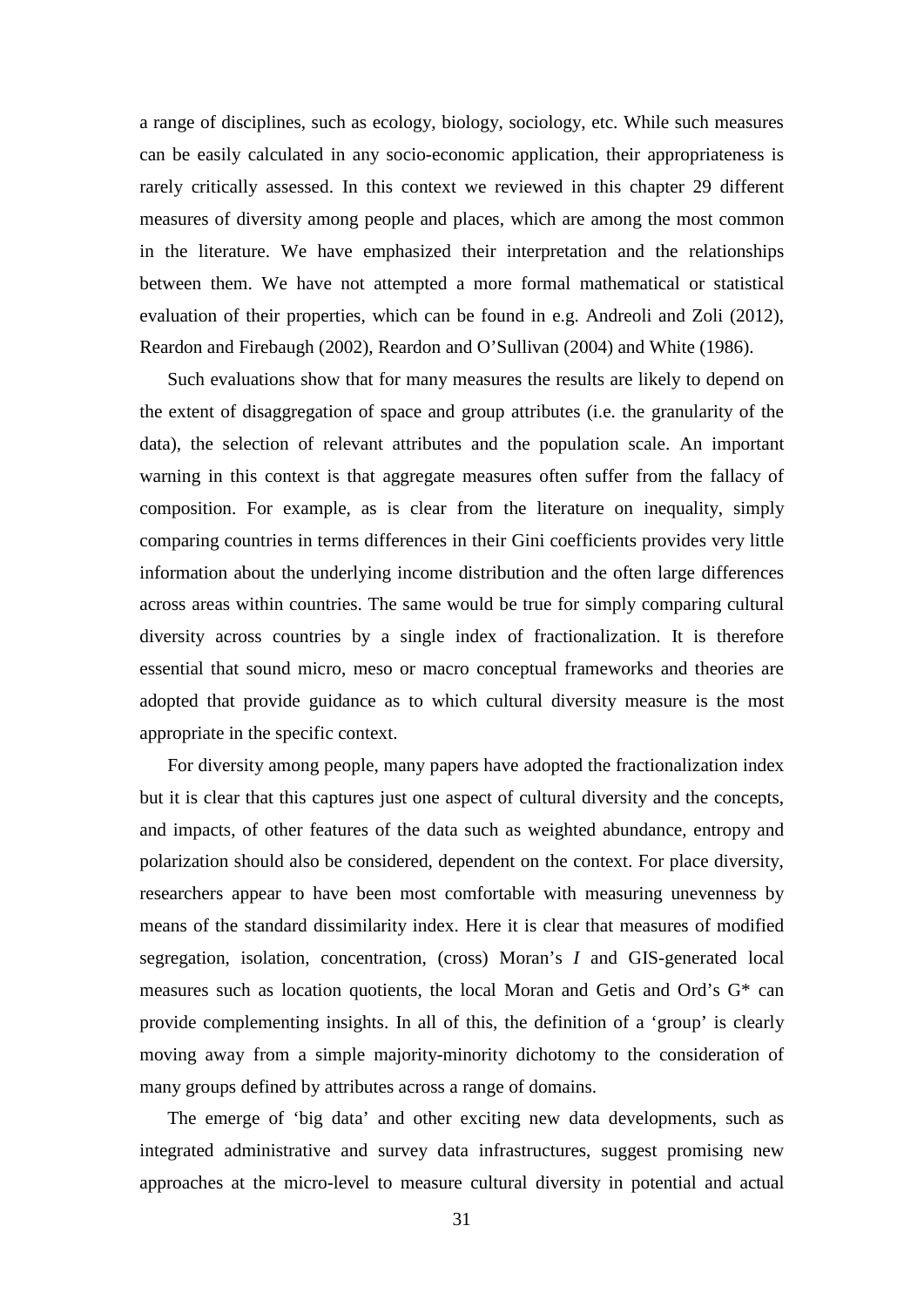contact/interaction between individuals. Much of the new data are temporal, and often longitudinal, which permits the testing of heterogeneity across cohorts, as well as life course approaches; aspects that have been neglected too much in the past given that most cultural diversity analyses to date have tended to be simply cross-sectional analyses. The longitudinal information also permits much more emphasis in the future on acculturation processes such as those that result from intermarriage and the absorption of the host country culture by first and subsequent generations of migrants.

Many studies that calculate diversity measures are purely descriptive in nature but there is still much scope for further multivariate (spatial) econometric models of the socio-economic impacts of cultural diversity. Varying the measures of diversity in such econometric models may inform on the aspects of diversity that matter most.

Ultimately, cultural diversity is in most applications an endogenous phenomenon. The endogeneity of constructed diversity measures is then as much of interest as their impacts, but accounting for reverse causality remains challenging. Randomized experiments of diversity impacts in economic contexts are rare (but see e.g. Boisjoly et al., 2006). Given the growing cross-border mobility and the associated emergence of super-diversity, we may expect a further widening and deepening of new research on the measurement of cultural diversity and its socio-economic impacts.

#### **References**

- Alesina, A. and La Ferrara, E.L. (2005). Ethnic Diversity and Economic Performance. *Journal of Economic Literature* **43**(3): 762-800.
- Alesina, A., Devleeschauwer, A., Easterly, W., Kurlat, S. and Wacziarg, R. (2003). Fractionalization. *Journal of Economic Growth* **8**: 155-194.
- Alesina, A., Harnoss, J. and Rapoport, J. (2013). Birthplace Diversity and Economic Prosperity. NBER Working Paper No. 18699. Cambridge Mass.: National Bureau of Economic Research.
- Alonso, W. (1964). *Location and Land Use*. Cambridge, MA: Harvard University Press.
- Anderson, J.E. (2011). The Gravity Model. *Annual Review of Economics* **3**: 133-160.
- Andreoli, F. and Zoli, C. (2012). On the Measurement of Dissimilarity and Related Orders. ECINEQ Working Paper 2012-274. Verona, Italy: ECINEQ Society for the Study of Economic Inequality.
- Anselin, L. (1988). *Spatial Econometrics: Methods and Models*. Dordrecht: Kluwer.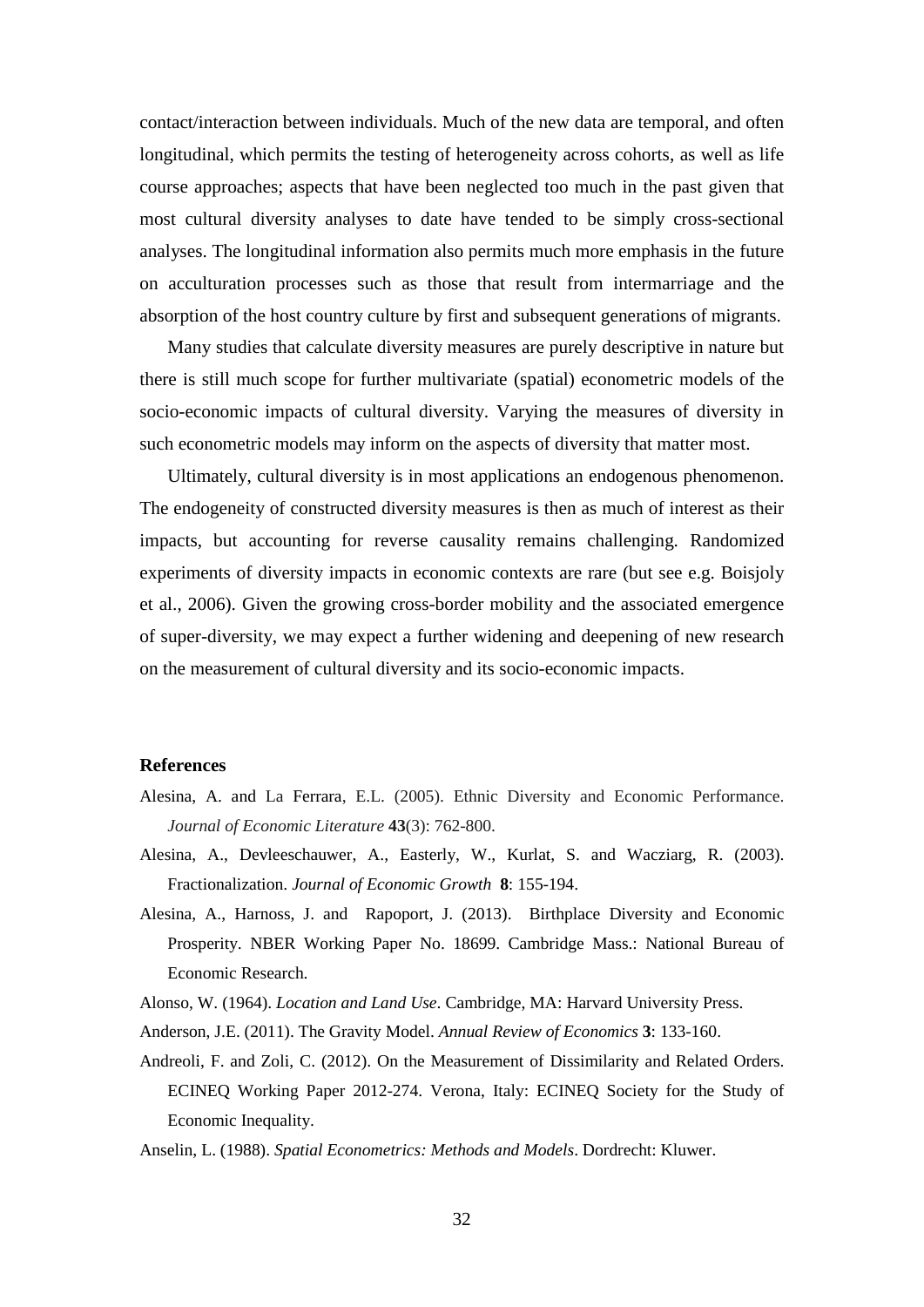- Anselin, L. (1995). Local Indicators of Spatial Association LISA. *Geographical Analysis* **27**: 93-115.
- Åslund, O. and Skans, N.O. (2009). How to Measure Segregation Conditional on the Distribution of Covariates. *Journal of Population Economics* **22**: 971-981.
- Audretsch, D., Dohse, D. and Niebuhr, A. (2010). Cultural Diversity and Entrepreneurship: A Regional Analysis for Germany. *Annals of Regional Science* **45**: 55-85.
- Bellini, E., Ottaviano, G., Pinelli, D. and Prarolo, G. (2008). Cultural Diversity and Economic Performance: Evidence from European Regions. HWWI Research Paper. Hamburg: Hamburg Institute of International Economics.
- Benenson, I. (1998). Multi-agent Simulations of Residential Dynamics in the City. *Computer, Environment and Urban Systems* **22**(1): 25-42.
- Bishop, Y.M.M., Fienberg, S.E. and Holland, P.W. (1975). *Discrete Multivariate Analysis: Theory and Practice*. MIT Press.
- Blaug, M. (2001). Where Are we Now on Cultural Economics? *Journal of Economic Surveys* **15**(2): 123-143.
- Boal, F.W. (1978). Ethnic Residential Segregation. In: D.T. Herbert and R.J. Johnston (eds.) *Social Areas in Cities*. London: Wiley.
- Boisjoly, J., Duncan, G.J., Kremer, M., Levy, D.M. and Eccles, J. (2006). Empathy or Antipathy? The Impact of Diversity. *American Economic Review* **96**(5): 1890-1905.
- Borjas, G. (1998). To Ghetto or not to Ghetto: Ethnicity and Residential Segregation. *Journal of Urban Economics* **44**: 228-253.
- Bossert, W., D'Ambrosio, C. And La Ferrara, E. (2011). A Generalized Index of Fractionalization. *Economica* **78**(312): 723-750.
- Bossert, W., Pattanaik, P.K. and Xu, Y. (2003). Similarity of Options and the Measurement of Diversity. *Journal of Theoretical Politics* **15**(4): 405-421.
- Brock, W.A. and Durlauf, S.N. (2001). Discrete Choice with Social Interactions. *Review of Economic Studies* **68**(2): 235-260.
- Brown, L. and Chung, S.-Y. (2006). Spatial Segregation, Segregation Indices and the Geographical Perspective. *Population, Space and Place* **12**(2): 125-143.
- Bruch, E., and Mare, R. (2006). Neighborhood Choice and Neighborhood Change. *American Journal of Sociology* **112**: 667‐709.
- Brunow, S., and Blien, U. (2014). Effects of Cultural Diversity on Individual Establishments. *International Journal of Manpower*, 35(1/2): 166-186.
- Brunow, S., and Brenzel, H. (2012). The Effect of a Culturally Diverse Labour Supply on Regional Income in the EU, *Empirica* **39**: 461-485.
- Cliff, A., and Ord, J.K. (1981). *Spatial Processes*. London: Pion.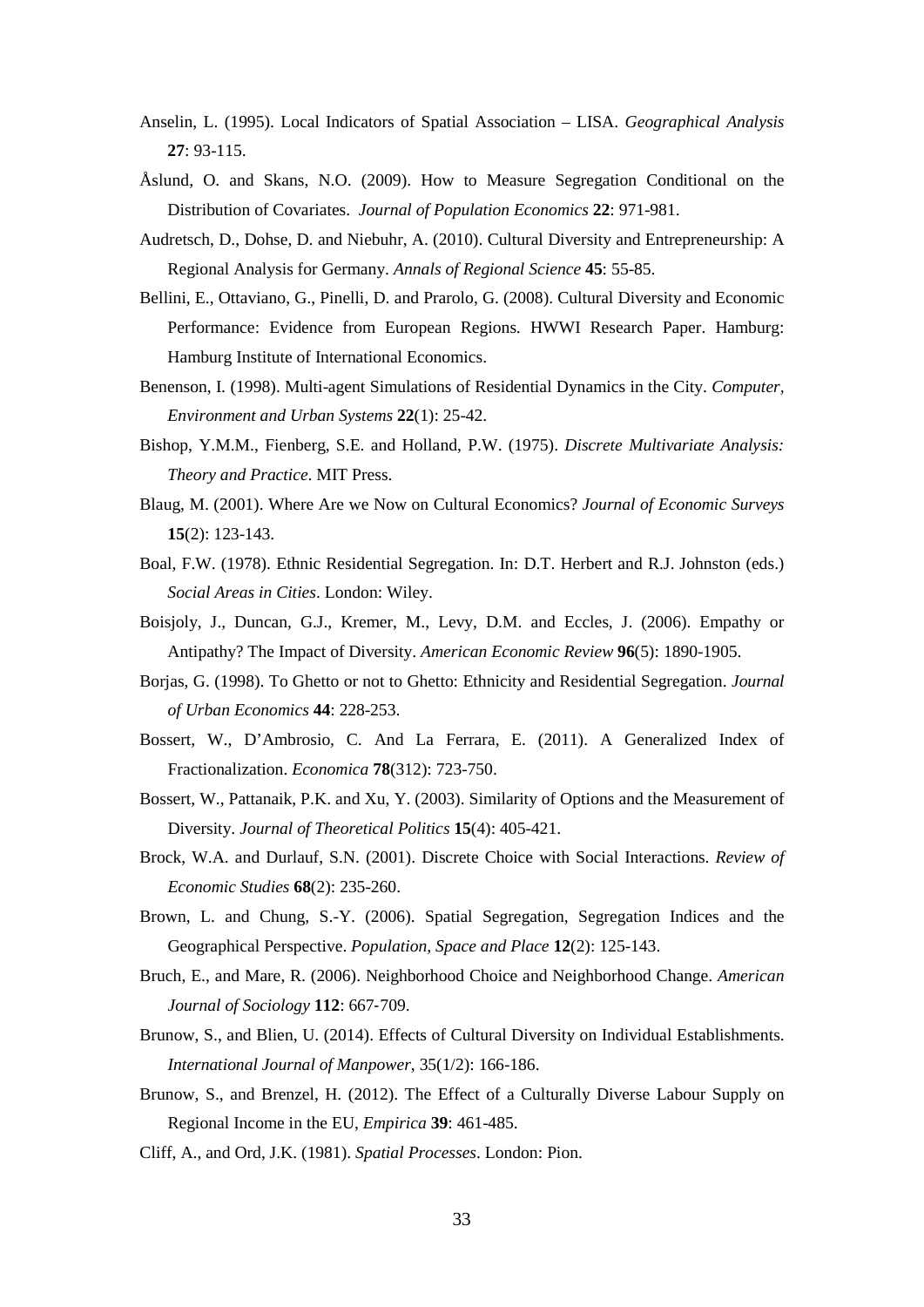- Constant, A.F., and Zimmermann, K.F. (2008). Measuring Ethnic Identify and its Impact on Economic Behavior. *Journal of the European Economic Association* **6**(2-3): 424-433.
- Cutler, D. M., Glaeser, E.L., and Vigdor, J.L. (1999). The Rise and Decline of the American Ghetto. *Journal of Political Economy* **107**: 455-506.
- Desmet, K. Weber, S. and Ortuño-Ortín, I. (2009). Linquistic Diversity and Redistribution. *Journal of the European Economic Association* **7**(6): 1291-1381.
- Dubé, J. and Brunelle, C. (2014). Dots to Dots: A General Methodology to Build Local Indicators Using Spatial Micro-Data. *Annals of Regional Science* **53**: 245-272.
- Duncan, O.D. and Duncan, B. (1955). Residential distribution and occupational stratification. *American Journal of Sociology*, 60(5): 493-503.
- Ellison, G. and Glaeser, E.L. (1997). Geographic Concentration in U.S. Manufacturing Industries: A Dartboard Approach. *Journal of Political Economy* **105**: 889-927.
- Esteban, J.M. and Ray, D. (1994). On the Measurement of Polarization. *Econometrica* **62**(4): 819-851.
- Esteban, J., Mayoral, L. and Ray, D. (2012). Ethnicity and Conflict: An Empirical Study. *American Economic Review* **102**(4): 1310-1342.
- Fearon, J.D. (2003). Ethnic and Cultural Diversity by Country. *Journal of Economic Growth* **8**: 195-222.
- Feinberg, W.E. (1985). Are Affirmative Action and Economic Growth Alternative Paths to Racial Equality? *American Sociological Review* **50**(4): 561-571.
- Fienberg, S.E. (2011). The Analysis of Contingency Tables: From Chi-Squared Tests and Log-Linear Models to Models of Mixed Membership. *Statistics in Biopharmaceutical Research* 3(2): 173-184.
- Florax, R.J.G.M., de Graaff, T. and Waldorf, B.S. (2005). A Spatial Economic Perspective on Language Acquisition: Segregation, Networking, and Assimilation of Immigrants. *Environment and Planning A* **37**: 1877-1897.
- Fossett, M. (2006a). Ethnic Preferences, Social Distance Dynamics, and Residential Segregation: Theoretical Explorations Using Simulation Analysis, *Journal of Mathematical Sociology,* **30**(3): 185-273.
- Fossett, M. (2006b). Including Preference and Social Distance Dynamics in Multi-Factor Theories of Segregation, *Journal of Mathematical Sociology* **30**(3): 289-298.
- Friedrichs, J. (1998). Ethnic Segregation in Cologne, Germany, 1984-94. *Urban Studies* **35**: 1745-1763.
- Getis, A. and Ord, J.K. (1992). The Analysis of Spatial Association by Use of Distance Statistics. *Geographical Analysis* **24**( 3): 189–206.
- Gokhale, D.V. and Kullback, S. (1978). *The Information in Contingency Tables*. Marcel Dekker.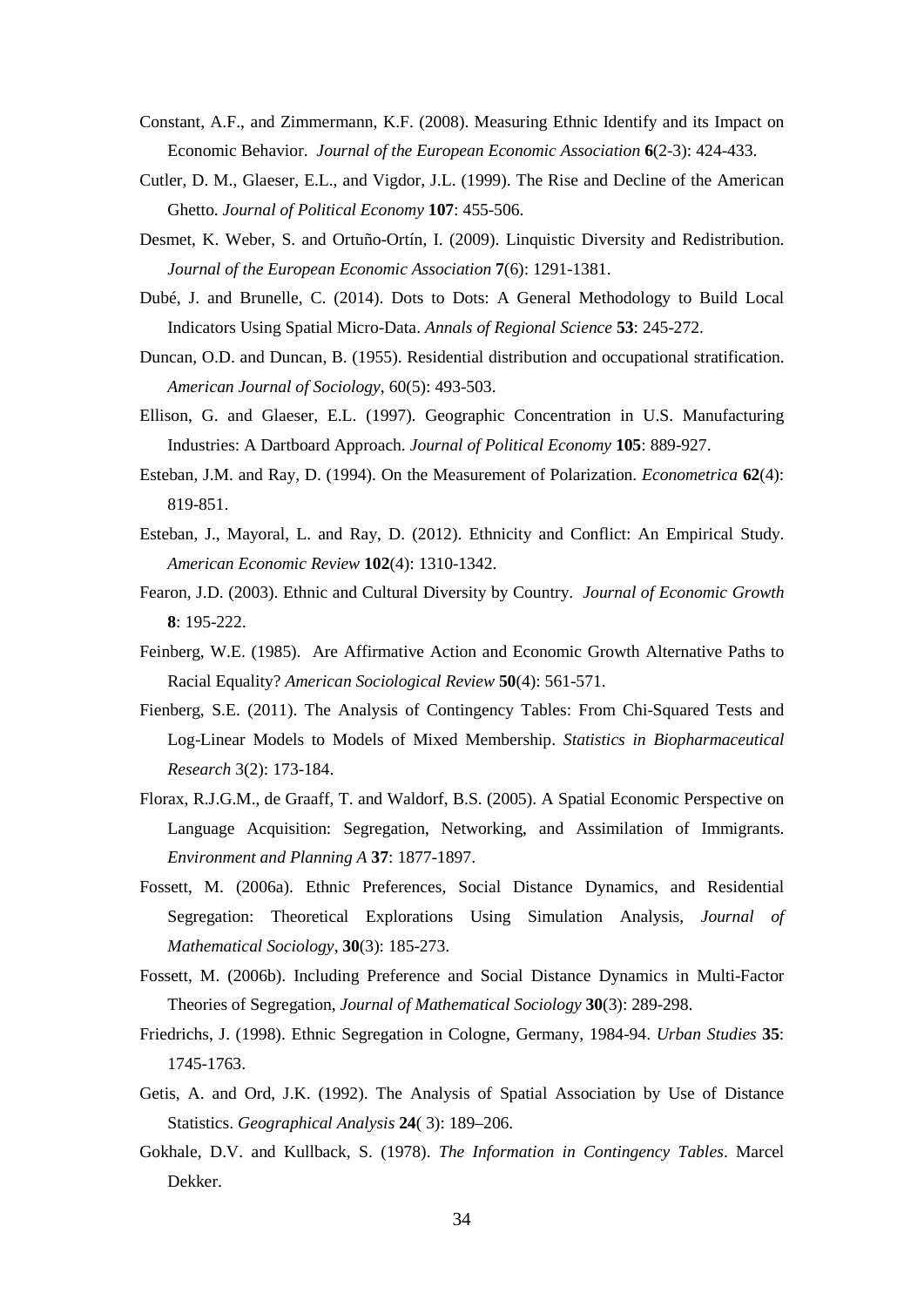Greenberg, J.H. (1956). The Measurement of Linguistic Diversity, *Language* **32**: 109-115.

- Gundelach, B. and Freitag, M. (2014). Neighbourhood Diversity and Social Trust: An Empirical Analysis of Interethnic Contact and Group-specific Effects. *Urban Studies* **51**(6): 1236-1256.
- Haas, A. and Lucht, M. (2013). Heterogeneous Firms and Imperfect Substitution: The Productivity Effect of Migrants. NORFACE MIGRATION Discussion Paper No. 2013- 19, www.norface-migration.org
- Heckman, J.J., Lochner, L. and Taber, C. (1998). Explaining Rising Wage Inequality: Explanations With A Dynamic General Equilibrium Model of Labor Earnings With Heterogeneous Agents. *Review of Economic Dynamics* **1**(1): 1-58.
- Hofstede, G. (2001). *Culture's Consequences*. Second edition. Sage Publications.
- Hong, S-Y, O'Sullivan, D. and Sadahiro, Y. (2014). Seg: Implementing Recent Developments in the Measurement of Segregation. Center for Spatial Information Science, University of Tokyo.
- Ihlanfelt, K., and Scafidi, B. (2002). Black Self Segregation as a Cause of Housing Segregation: Evidence from the Multi-City of Urban Inequality, *Journal of Urban Economics* **51**: 366-399.
- Ioannides, Y.M. (2010). A Review of Scott E. Page's The Difference: How the Power of Diversity Creates Better Groups, Firms, Schools, and Societies. *Journal of Economic Literature* **48**(1): 108-122.
- Johnston, R., Poulsen, M. and Forrest, J. (2009). Research Note—Measuring Ethnic Residential Segregation: Putting Some More Geography In. *Urban Geography* **30**(1): 91- 109.
- Johnston, R.J., Poulsen, M. and Forrest, J. (2007). The Geography of Ethnic Residential Segregation: A Comparative Study of Five Countries. *Annals of the Association of American Geographers* **97**: 713-738.
- Karakayali, N. (2009). Social Distance and Affective Orientations. *Sociological Forum* **23**(3): 538-562.
- Kloosterman, R.C. and Rath, J. (2001). Immigrants Entrepreneurs in Advanced Economies. *Journal of Ethnic and Migration Studies* **27**(2): 189-201.
- Knotter, S., de Lobel, R., Tsipouri, L. and Stenius, V. (eds.) (2011) *Diversity Research and Policy*. Amsterdam: Pallas.
- Kumar, N., White, M.J., and Singh, G. (2013) Multi-group Individual Level Measures of Segregation. Available at SSRN: http://ssrn.com/abstract=2205714.
- Longhi, S. (2014). Cultural Diversity and Subjective Wellbeing. *IZA Journal of Migration* **3**: 13.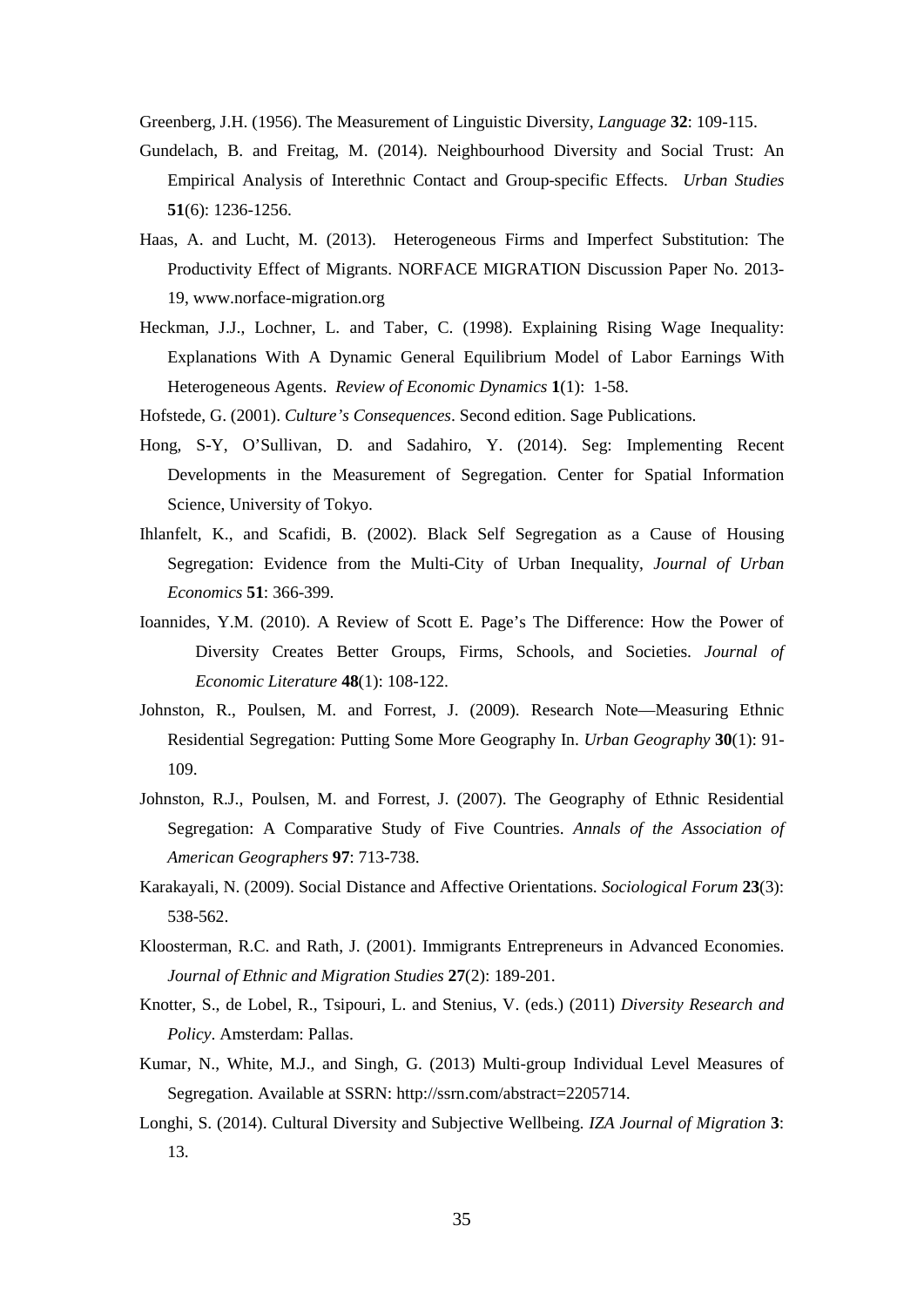- Maignan, C., Ottaviano, G., Pinelli, D. and Rullani, F. (2003). Bio-Ecological Diversity vs. Socio-Economic Diversity: A Comparison of Existing Measures. Working Paper 13.2003, Fondazione Eni Enrico Mattei, Milan.
- Maré, D.C., Pinkerton, R.M., Poot, J. and Coleman, A. (2012). Residential Sorting Across Auckland Neighbourhoods. *New Zealand Population Review* **38**: 23-54.
- Margalef, D.R. (1958). Information Theory in Ecology. *General Systematics* **3**:36-71.
- Massey, D.S. and Denton, N.A. (1988). Dimensions of Residential Segregation. *Social Forces* **67**(2): 281-315.
- Maurel, F. and Sédillot, B. (1999). A Measure of the Geographic Concentration in French Manufacturing Industries. *Regional Science and Urban Economics* **29**: 575-604.
- McAfee, A. and Brynjolfsson, E. (2012). Big Data: The Management Revolution. *Harvard Business Review*, October.
- McMahon, A. and McMahon, R. (2005). *Language Classification by Numbers*. Oxford: Oxford University Press.
- Moretti, E. (2011). Local Labor Markets. In: *Handbook of Labor Economics*. Volume 4, Part B, pp. 1237–1313.
- Moro, A., and P. Norman, P. (2003). Affirmative Action in a Competitive Economy. *Journal of Public Economics* **87**: 567-594.
- Musterd, S. and van Kempen, R. (2009). Segregation and Housing of Minority Ethnic Groups in Western European Cities. *Tijdschrift voor Economische en Sociale Geografie,* **100**: 559-566.
- Muth, R. (1971). The Derived Demand for Urban Residential Land, *Urban Studies* **8**(2): 243- 254.
- Olfert, M.R., and M. Partridge, M. (2011). Creating the Cultural Community: Ethnic Diversity vs. Agglomeration. *Spatial Economic Analysis* **6**(1): 25-35.
- Ottaviano, G. and Peri, G. (2006). The Economic Value of Cultural Diversity: Evidence from US Cities. *Journal of Economic Geography* **6**(1): 9-44.
- Ozgen, C., Nijkamp, P. and Poot, J. (2010). The Effect of Migration on Income Growth and Convergence: Meta-Analytic Evidence. *Papers in Regional Science* **89**(3): 537-561.
- Ozgen, C., Nijkamp, P. and Poot, J. (2012). Immigration and Innovation in European Regions. In: P. Nijkamp, J. Poot and M. Sahin (eds.) *Migration Impact Assessment: New Horizons* Cheltenham: Edward Elgar.
- Ozgen, C., Nijkamp, P. and Poot, J. (2013). The Impact of Cultural Diversity on Innovation: Evidence from Dutch Firm-Level Data. *IZA Journal of Migration* **2**:18.
- Ozgen, C., Peters, C., Niebuhr, A., Nijkamp, P. and Poot, J. (2014). Does Cultural Diversity of Migrant Employees Affect Innovation? *International Migration Review* 48(S1): S377- S416.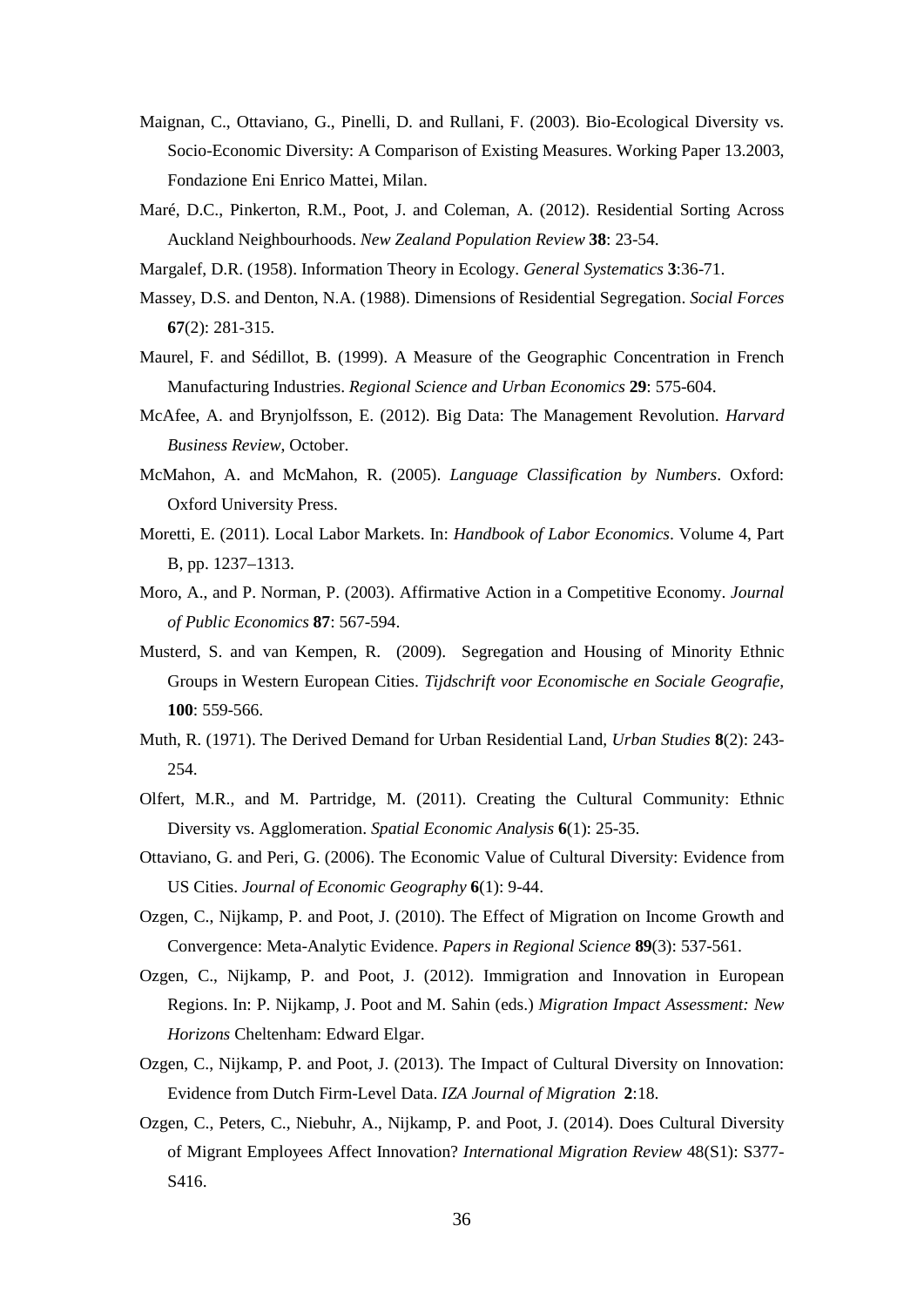- Page, S.E. (2007). *The Difference: How the Power of Diversity Creates Better Groups, Firms, Schools, and Societies*. Princeton: Princeton University Press.
- Patil, G.P. and Taillie, C. (1982). Diversity as a Concept and its Measurement. *Journal of the American Statistical Association* **77**(379): 548-561.
- Pawlak, Z. (1997). Rough Set Approach to Knowledge-Based Decision Support. *European Journal of Operational Research* **99**(1): 48–57.
- Phillips, D. (1998). Black Minority Ethnic Concentration, Segregation and Dispersal in Britain. *Urban Studies* **35**: 1681-1702.
- Pisatio, M. (2001). Tools for spatial data analysis. *Stata Technical Bulletin*, STB-60, 12-36.
- Poot, J., Waldorf, B. and van Wissen, L. (eds) (2008). *Migration and Human Capital*. Edward Elgar, Cheltenham UK.
- Putnam, R.D. (2000). *Bowling Alone.* New York: Simon & Schuster.
- Putnam, R.D. (2006). E Pluribus Unum. *Scandinavian Political Studies* **30**: 137-174.
- Ratna, N.N., Grafton R.Q. and T. Kompas (2009). Is Diversity Bad for Economic Growth? Evidence from State-level Data in the US. *Journal of Socio-Economics* **38**: 859-870.
- Reardon, S.F. and Firebaugh, G. (2002). Measures of Multigroup Segregation. *Sociological Methodology* **32**(1): 33–67.
- Reardon, S.F. and O'Sullivan, D.O. (2004). Measures of Spatial Segregation. *Sociological Methodology* **34**(1): 121-162.
- Reynal-Querol*, M.* (2002). Ethnicity, Political Systems and Civil Wars*. Journal of Conflict Resolution* 46(1): 29-54.
- Roback, J. (1982). Wages, Rents, and the Quality of Life. *Journal of Political Economy* **90**(6): 1257-1278.
- Rousseau, R., Van Hecke, P., Nijssen, D. and Bogaert, J. (1999). The Relationship between Diversity Profiles, Evenness and Species Richness based on Partial Ordering. *Environmental and Ecological Statistics* **6**: 211-223.
- Sahin, M., Nijkamp, P. and Stough, R. (2010). [Impact of Urban Conditions on Firm](http://dx.doi.org/10.1007/s00168-009-0351-2)  [Performance of Migrant Entrepreneurs.](http://dx.doi.org/10.1007/s00168-009-0351-2) *The Annals of Regional Science* **46**(3): 661-689.
- Sakoda, J.M. (1971). The Checkerboard Model of Social Interaction. *Journal of Mathematical Sociology* **1**: 119-132.
- Schelling, T.C. (1971). Dynamic Models of Segregation. *Journal of Mathematical Sociology*  **1**: 143–186.
- Shenkar, O. (2001). Cultural Distance Revisited: Towards a More Rigorous Conceptualization and Measurement of Cultural Differences. *Journal of International Business Studies* **32**(3): 519-535.
- Speare, A. (1974). Residential Satisfaction as an Intervening Variable in Residential Mobility, *Demography* **11**: 173-188.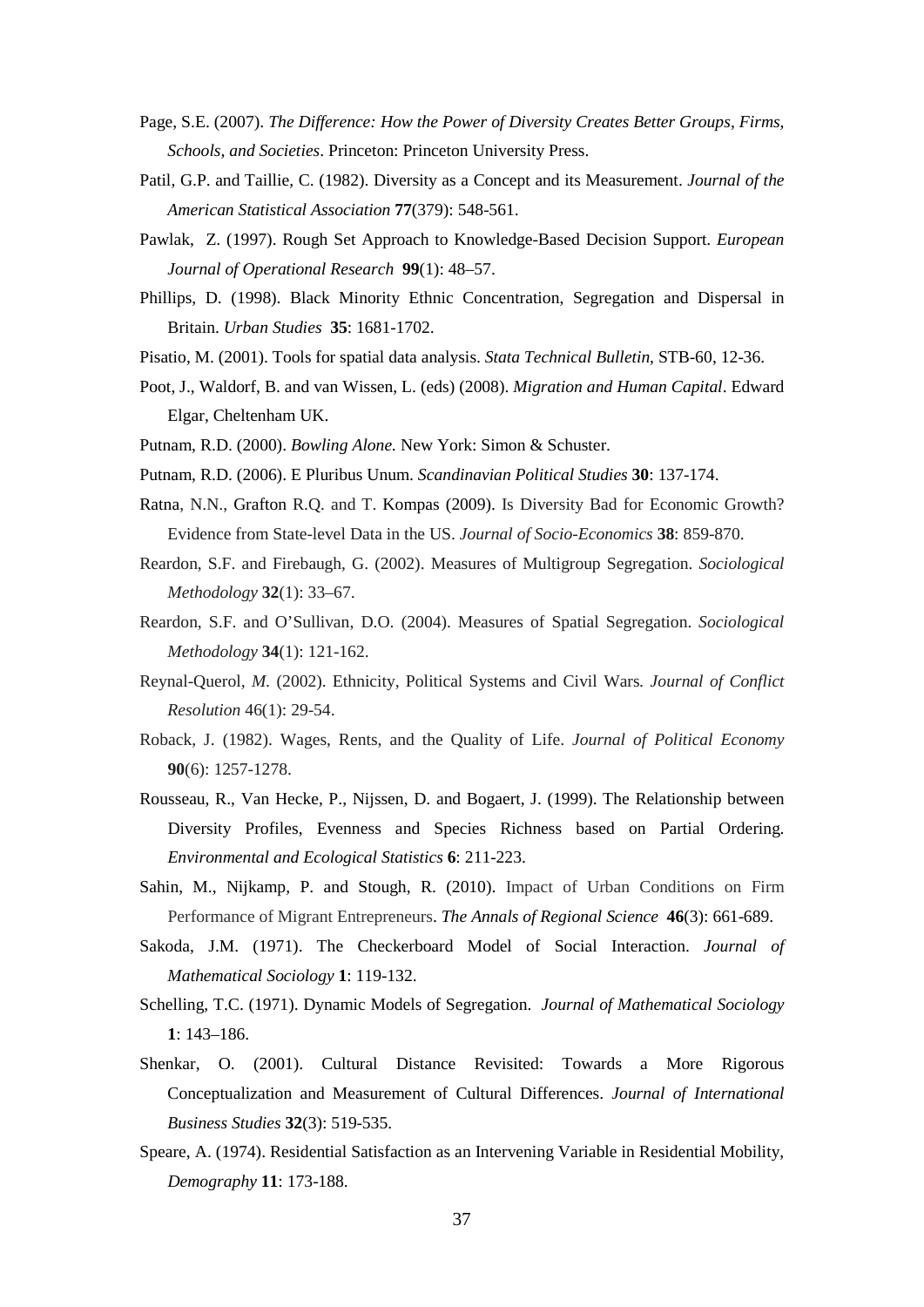- Sturgis, P., Brunton-Smith, I., Kuha, J. and Jackson, J. (2014). Ethnic diversity, segregation and the social cohesion of neighbourhoods in London. *Ethnic and Racial Studies* 37(8): 1286-1309.
- Suedekum, J., Wolf, K. and Blien, U. (2014). Cultural Diversity and Local Labour Markets. *Regional Studies* 49(1): 173-191.
- Theil, H. (1972). *Statistical Decomposition Analysis*. Amsterdam: North-Holland.
- Theil, H. and Finezza, A.J. (1971). A Note on the Measurement of Racial Integrtaion of Schools by Means of Informational Concepts. *Journal of Mathematical Sociology* **1**: 187- 194.
- Trax, M., Bruno, S. and J. Suedekum, J. (2012). Cultural Diversity and Plant Level Productivity. NORFACE MIGRATION Discussion Paper No. 2012-29, www.norfacemigration.org
- van Kempen, R. (2005). Segregation and Housing Conditions of Immigrants in Western European Cities. In: R. Kazepov (ed.) *Cities of Europe, Changing Contexts, Local Arrangements, and the Challenge to Urban Cohesion.* Oxford: Blackwell.
- van Mourik, A., Poot, J. and Siegers, J. J. (1989). Trends in Occupational Segregation of Women and Men in New Zealand. *New Zealand Economic Papers* **23**: 29-50.
- Vertovec, S. (2007). Super-diversity and its implications. *Ethnic and Racial Studies* 30(6): 1024-1054.
- White, M.T. (1986). Segregation and Diversity Measures in Population Distribution. *Population Index* **52**(2): 198-221.
- Whittaker R.H. (1977). Evolution of Species Diversity in Land Communities. *Evolutionary Biology* **10**: 1-67.
- Wong, D.W.S. and Shaw, S.-L. (2011). Measuring Segregation: An Activity Space Approach. *Journal of Geographical System*s **13**(2): 127-146.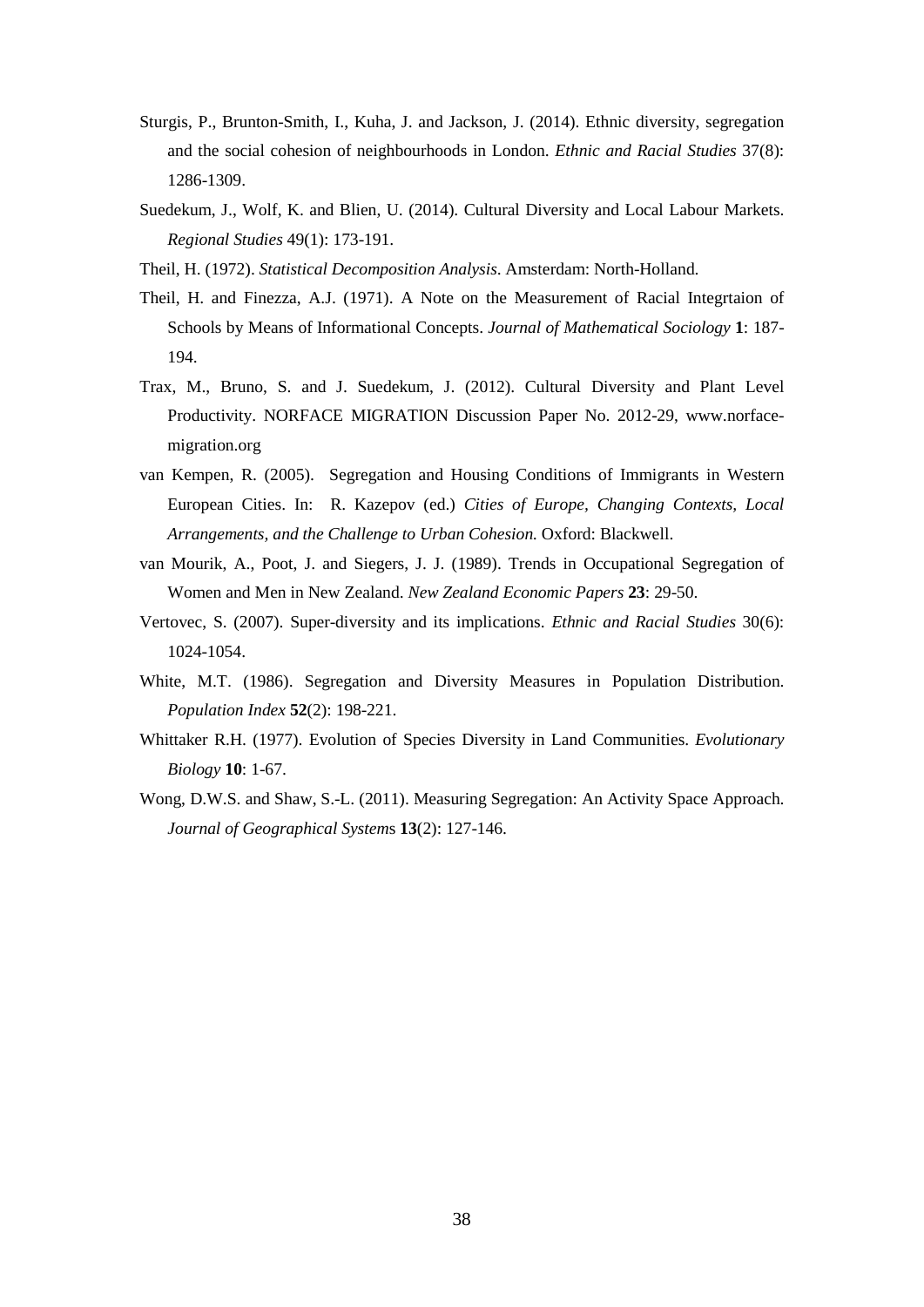

Figure 1 The Gini index and Lorenz curve

Culumative Proportion of Abundances

|                                 | <b>High Segregation</b> |  |  |  |  |  | <b>Low Segregation</b> |  |  |  |  |  |  |
|---------------------------------|-------------------------|--|--|--|--|--|------------------------|--|--|--|--|--|--|
|                                 |                         |  |  |  |  |  |                        |  |  |  |  |  |  |
|                                 |                         |  |  |  |  |  |                        |  |  |  |  |  |  |
|                                 |                         |  |  |  |  |  |                        |  |  |  |  |  |  |
|                                 |                         |  |  |  |  |  |                        |  |  |  |  |  |  |
|                                 |                         |  |  |  |  |  |                        |  |  |  |  |  |  |
|                                 |                         |  |  |  |  |  |                        |  |  |  |  |  |  |
| <b>High Spatial Correlation</b> |                         |  |  |  |  |  |                        |  |  |  |  |  |  |
|                                 |                         |  |  |  |  |  |                        |  |  |  |  |  |  |
|                                 |                         |  |  |  |  |  |                        |  |  |  |  |  |  |
| Low Spatial Correlation         |                         |  |  |  |  |  |                        |  |  |  |  |  |  |
|                                 |                         |  |  |  |  |  |                        |  |  |  |  |  |  |
|                                 |                         |  |  |  |  |  |                        |  |  |  |  |  |  |
|                                 |                         |  |  |  |  |  |                        |  |  |  |  |  |  |
|                                 |                         |  |  |  |  |  |                        |  |  |  |  |  |  |
|                                 |                         |  |  |  |  |  |                        |  |  |  |  |  |  |